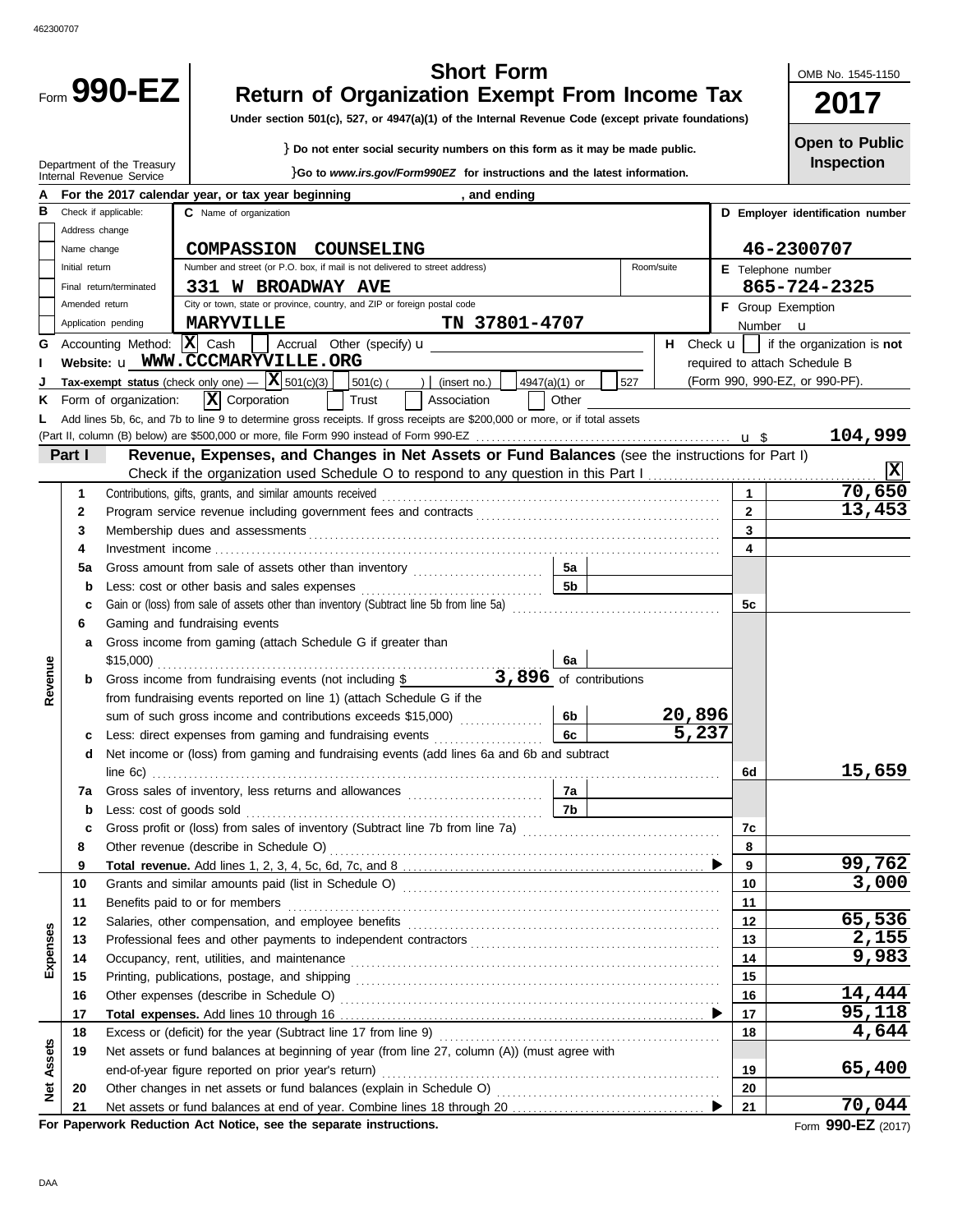| Form 990-EZ (2017)<br>COMPASSION COUNSELING                                                                                                    |                     | 46-2300707                            |                                                 |            | Page 2                      |
|------------------------------------------------------------------------------------------------------------------------------------------------|---------------------|---------------------------------------|-------------------------------------------------|------------|-----------------------------|
| Part II<br><b>Balance Sheets</b> (see the instructions for Part II)                                                                            |                     |                                       |                                                 |            |                             |
|                                                                                                                                                |                     |                                       |                                                 |            | $ \mathbf{x} $              |
|                                                                                                                                                |                     |                                       | (A) Beginning of year                           |            | (B) End of year             |
|                                                                                                                                                |                     |                                       | 55,922                                          | 22         | 61,623                      |
| 23 Land and buildings <i>communically contained and buildings</i>                                                                              |                     |                                       | 0                                               | 23         |                             |
|                                                                                                                                                |                     |                                       | 10,187                                          | 24         | 9,560                       |
|                                                                                                                                                |                     |                                       | 66,109                                          | 25         | 71,183                      |
| 25 Total assets <b>25 Total</b> assets <b>25 Total assets</b>                                                                                  |                     |                                       | 709                                             | 26         | 1,139                       |
| 27 Net assets or fund balances (line 27 of column (B) must agree with line 21)                                                                 |                     |                                       | 65,400                                          | 27         | 70,044                      |
| Statement of Program Service Accomplishments (see the instructions for Part III)<br>Part III                                                   |                     |                                       |                                                 |            |                             |
| Check if the organization used Schedule O to respond to any question in this Part III                                                          |                     |                                       | $ \mathbf{x} $                                  |            | <b>Expenses</b>             |
| What is the organization's primary exempt purpose?                                                                                             |                     |                                       |                                                 |            | (Required for section       |
| SEE SCHEDULE O                                                                                                                                 |                     |                                       |                                                 |            | $501(c)(3)$ and $501(c)(4)$ |
| Describe the organization's program service accomplishments for each of its three largest program services,                                    |                     |                                       |                                                 |            | organizations; optional for |
| as measured by expenses. In a clear and concise manner, describe the services provided, the number of                                          |                     |                                       |                                                 |            |                             |
| persons benefited, and other relevant information for each program title.                                                                      |                     |                                       |                                                 | others.)   |                             |
|                                                                                                                                                |                     |                                       |                                                 |            |                             |
| SEE SCHEDULE O<br>28                                                                                                                           |                     |                                       |                                                 |            |                             |
|                                                                                                                                                |                     |                                       |                                                 |            |                             |
|                                                                                                                                                |                     |                                       |                                                 |            |                             |
| (Grants \$                                                                                                                                     |                     |                                       |                                                 | <b>28a</b> | 74,814                      |
| 29                                                                                                                                             |                     |                                       |                                                 |            |                             |
|                                                                                                                                                |                     |                                       |                                                 |            |                             |
|                                                                                                                                                |                     |                                       |                                                 |            |                             |
| (Grants \$                                                                                                                                     |                     |                                       |                                                 | 29a        |                             |
| 30                                                                                                                                             |                     |                                       |                                                 |            |                             |
|                                                                                                                                                |                     |                                       |                                                 |            |                             |
|                                                                                                                                                |                     |                                       |                                                 |            |                             |
| (Grants \$                                                                                                                                     |                     |                                       |                                                 | 30a        |                             |
|                                                                                                                                                |                     |                                       |                                                 |            |                             |
| (Grants \$                                                                                                                                     |                     |                                       |                                                 | 31a        |                             |
|                                                                                                                                                |                     |                                       |                                                 | 32         | 74,814                      |
| List of Officers, Directors, Trustees, and Key Employees (list each one even if not compensated - see the instructions for Part IV)<br>Part IV |                     |                                       |                                                 |            |                             |
|                                                                                                                                                | (b) Average         | (c) Reportable                        | (d) Health benefits.                            |            |                             |
| (a) Name and title                                                                                                                             | hours per week      | compensation<br>(Forms W-2/1099-MISC) | contributions to employee<br>benefit plans, and |            | (e) Estimated amount of     |
|                                                                                                                                                | devoted to position | (if not paid, enter -0-)              | deferred compensation                           |            | other compensation          |
| <b>GRETA SMITH</b>                                                                                                                             |                     |                                       |                                                 |            |                             |
| <b>CHAIR</b>                                                                                                                                   | 1.00                | 0                                     |                                                 | 0          | 0                           |
| <b>JARED ANDERSON</b>                                                                                                                          |                     |                                       |                                                 |            |                             |
| <b>VICE CHAIR</b>                                                                                                                              | 1.00                | 0                                     |                                                 | 0          | 0                           |
| <b>LAUREN FUGATE</b>                                                                                                                           |                     |                                       |                                                 |            |                             |
| <b>SECRETARY</b>                                                                                                                               | 1.00                | 0                                     |                                                 | 0          | 0                           |
| WAYNE EVERBACH                                                                                                                                 |                     |                                       |                                                 |            |                             |
| TREASURER                                                                                                                                      | 1.00                | 0                                     |                                                 | 0          | 0                           |
| <b>DONNA BAILEY</b>                                                                                                                            |                     |                                       |                                                 |            |                             |
| <b>DIRECTOR</b>                                                                                                                                | 1.00                | 0                                     |                                                 | 0          | 0                           |
| CAROLE LONG                                                                                                                                    |                     |                                       |                                                 |            |                             |
| <b>DIRECTOR</b>                                                                                                                                | 1.00                | 0                                     |                                                 | 0          | 0                           |
| <b>ANNE MCKEE</b>                                                                                                                              |                     |                                       |                                                 |            |                             |
| <b>DIRECTOR</b>                                                                                                                                | 1.00                | 0                                     |                                                 | 0          | 0                           |
| CATHERINE CLARK NANCE                                                                                                                          |                     |                                       |                                                 |            |                             |
| EX OFFICIO DIRECTOR                                                                                                                            | 1.00                | 0                                     |                                                 | 0          | 0                           |
|                                                                                                                                                |                     |                                       |                                                 |            |                             |
|                                                                                                                                                |                     |                                       |                                                 |            |                             |
|                                                                                                                                                |                     |                                       |                                                 |            |                             |
|                                                                                                                                                |                     |                                       |                                                 |            |                             |
|                                                                                                                                                |                     |                                       |                                                 |            |                             |
|                                                                                                                                                |                     |                                       |                                                 |            |                             |
|                                                                                                                                                |                     |                                       |                                                 |            |                             |
|                                                                                                                                                |                     |                                       |                                                 |            |                             |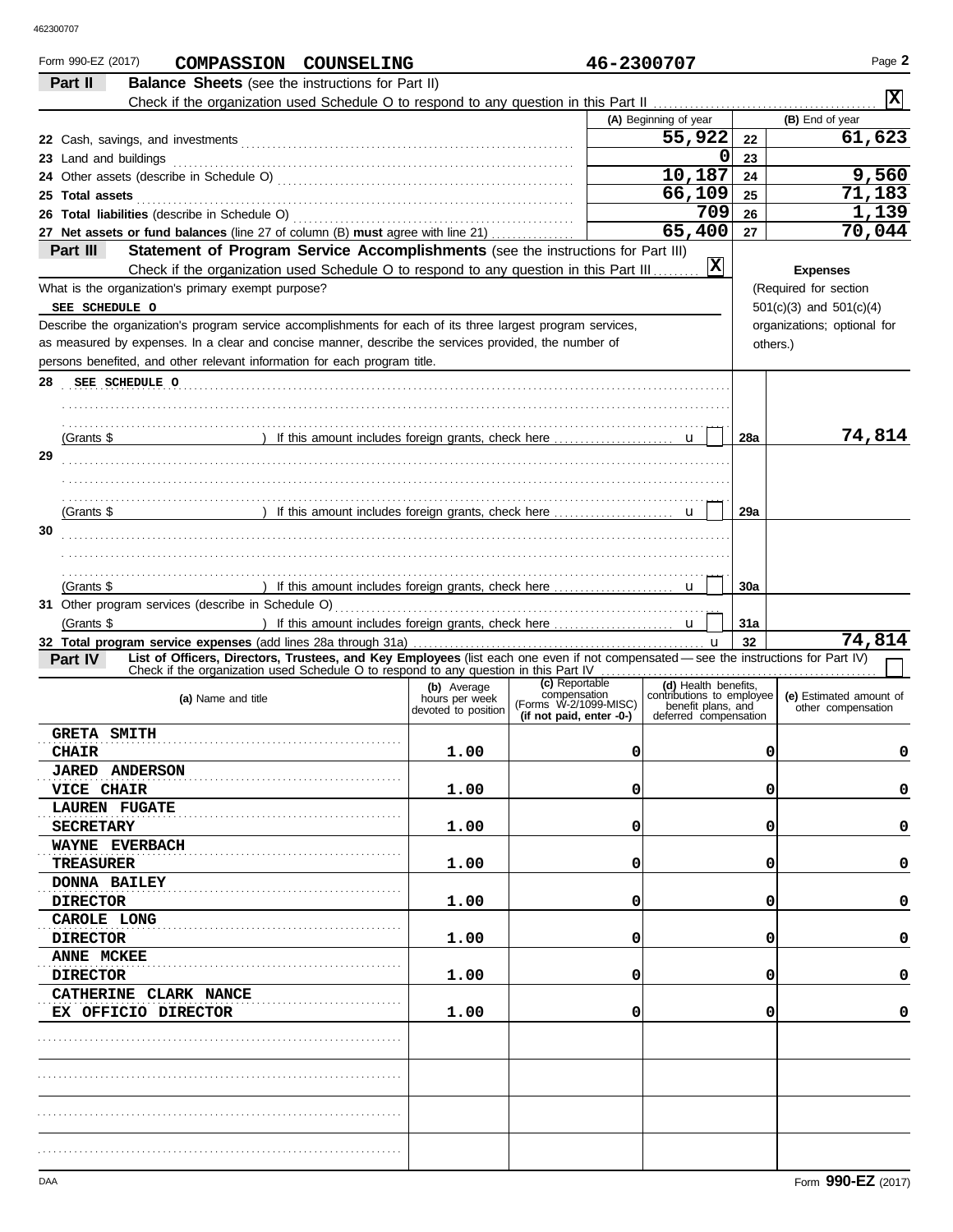|     | Form 990-EZ (2017)<br>COMPASSION COUNSELING<br>46-2300707                                                                                                                               |                 |     | Page 3      |
|-----|-----------------------------------------------------------------------------------------------------------------------------------------------------------------------------------------|-----------------|-----|-------------|
|     | Other Information (Note the Schedule A and personal benefit contract statement requirements in the<br>Part V                                                                            |                 |     |             |
|     | instructions for Part V.) Check if the organization used Schedule O to respond to any question in this Part V                                                                           |                 |     |             |
|     |                                                                                                                                                                                         |                 | Yes | No          |
| 33  | Did the organization engage in any significant activity not previously reported to the IRS? If "Yes," provide a                                                                         |                 |     |             |
|     | detailed description of each activity in Schedule O                                                                                                                                     | 33              |     | x           |
| 34  | Were any significant changes made to the organizing or governing documents? If "Yes," attach a conformed                                                                                |                 |     |             |
|     | copy of the amended documents if they reflect a change to the organization's name. Otherwise, explain the                                                                               |                 |     |             |
|     |                                                                                                                                                                                         | 34              |     | X.          |
| 35a | Did the organization have unrelated business gross income of \$1,000 or more during the year from business<br>activities (such as those reported on lines 2, 6a, and 7a, among others)? | 35a             |     | X.          |
| b   | If "Yes," to line 35a, has the organization filed a Form 990-T for the year? If "No," provide an explanation in Schedule O                                                              | 35 <sub>b</sub> |     |             |
| c   | Was the organization a section $501(c)(4)$ , $501(c)(5)$ , or $501(c)(6)$ organization subject to section $6033(e)$ notice,                                                             |                 |     |             |
|     | reporting, and proxy tax requirements during the year? If "Yes," complete Schedule C, Part III [[[[[[[[[[[[[[                                                                           | 35c             |     | X.          |
| 36  | Did the organization undergo a liquidation, dissolution, termination, or significant disposition of net assets                                                                          |                 |     |             |
|     |                                                                                                                                                                                         | 36              |     | X.          |
| 37а | Enter amount of political expenditures, direct or indirect, as described in the instructions $\cdots$ $\cdots$ $\cdots$ $\cdots$ $\left\lfloor \frac{37a}{2}\right\rfloor$              |                 |     |             |
| b   |                                                                                                                                                                                         | 37b             |     | x           |
| 38a | Did the organization borrow from, or make any loans to, any officer, director, trustee, or key employee or were                                                                         |                 |     |             |
|     |                                                                                                                                                                                         | 38a             |     | x           |
| b   | If "Yes," complete Schedule L, Part II and enter the total amount involved [11] complete schedule L, Part II and enter the total amount involved<br>38b                                 |                 |     |             |
| 39  | Section 501(c)(7) organizations. Enter:                                                                                                                                                 |                 |     |             |
| a   | 39a                                                                                                                                                                                     |                 |     |             |
| b   | 39 <sub>b</sub>                                                                                                                                                                         |                 |     |             |
| 40a | Section 501(c)(3) organizations. Enter amount of tax imposed on the organization during the year under:                                                                                 |                 |     |             |
|     | section 4911 <b>u</b><br>$\qquad \qquad$ ; section 4912 <b>u</b><br>$\qquad \qquad$ ; section 4955 <b>u</b>                                                                             |                 |     |             |
| b   | Section $501(c)(3)$ , $501(c)(4)$ , and $501(c)(29)$ organizations. Did the organization engage in any section 4958                                                                     |                 |     |             |
|     | excess benefit transaction during the year, or did it engage in an excess benefit transaction in a prior year                                                                           |                 |     |             |
|     | that has not been reported on any of its prior Forms 990 or 990-EZ? If "Yes," complete Schedule L, Part I                                                                               | 40 <sub>b</sub> |     | x           |
| c   | Section $501(c)(3)$ , $501(c)(4)$ , and $501(c)(29)$ organizations. Enter amount of tax imposed                                                                                         |                 |     |             |
|     | on organization managers or disqualified persons during the year under sections 4912,                                                                                                   |                 |     |             |
|     |                                                                                                                                                                                         |                 |     |             |
| d   | Section 501(c)(3), 501(c)(4), and 501(c)(29) organizations. Enter amount of tax on line                                                                                                 |                 |     |             |
|     | $\mathbf u$ and $\mathbf u$ and $\mathbf u$ and $\mathbf u$ and $\mathbf u$ and $\mathbf u$                                                                                             |                 |     |             |
| е   | All organizations. At any time during the tax year, was the organization a party to a prohibited tax shelter                                                                            |                 |     |             |
|     | transaction? If "Yes," complete Form 8886-T [[11] Assembly contract the Second State of Tansaction? If "Yes," complete Form 8886-T                                                      | 40e             |     | x           |
| 41  | TN<br>List the states with which a copy of this return is filed $\mathbf u$                                                                                                             |                 |     |             |
|     | 42a The organization's books are in care of <b>u</b> SR. LAKSHMIE NAPAGODA<br>Telephone no. $u = 865 - 724 - 2325$                                                                      |                 |     |             |
|     | 331 W BROADWAY AVE                                                                                                                                                                      |                 |     |             |
|     | $ZIP + 4$ <b>u</b> 37801<br>Located at <b>u</b> MARYVILLE<br>TN                                                                                                                         |                 |     |             |
| b   | At any time during the calendar year, did the organization have an interest in or a signature or other authority over                                                                   |                 | Yes | No          |
|     | a financial account in a foreign country (such as a bank account, securities account, or other financial account)?                                                                      | 42b             |     | $\mathbf x$ |
|     | If "Yes," enter the name of the foreign country: $\mathbf u$<br>See the instructions for exceptions and filing requirements for FinCEN Form 114, Report of Foreign Bank and             |                 |     |             |
|     | Financial Accounts (FBAR).                                                                                                                                                              |                 |     |             |
| c   |                                                                                                                                                                                         | 42c             |     | X           |
|     |                                                                                                                                                                                         |                 |     |             |
| 43  |                                                                                                                                                                                         |                 |     | u           |
|     |                                                                                                                                                                                         |                 |     |             |
|     |                                                                                                                                                                                         |                 | Yes | No          |
| 44a | Did the organization maintain any donor advised funds during the year? If "Yes," Form 990 must be                                                                                       |                 |     |             |
|     | completed instead of Form 990-EZ                                                                                                                                                        | 44a             |     | x           |
| b   | Did the organization operate one or more hospital facilities during the year? If "Yes," Form 990 must be                                                                                |                 |     |             |
|     |                                                                                                                                                                                         | 44b             |     | X           |
| c   |                                                                                                                                                                                         | 44c             |     | X           |
| d   | If "Yes" to line 44c, has the organization filed a Form 720 to report these payments? If "No," provide an                                                                               |                 |     |             |
|     |                                                                                                                                                                                         | 44d             |     |             |
| 45а | Did the organization have a controlled entity within the meaning of section 512(b)(13)?                                                                                                 | 45a             |     | x           |
| b   | Did the organization receive any payment from or engage in any transaction with a controlled entity within the                                                                          |                 |     |             |
|     | meaning of section 512(b)(13)? If "Yes," Form 990 and Schedule R may need to be completed instead of                                                                                    |                 |     |             |
|     |                                                                                                                                                                                         | 45 <sub>b</sub> |     | x           |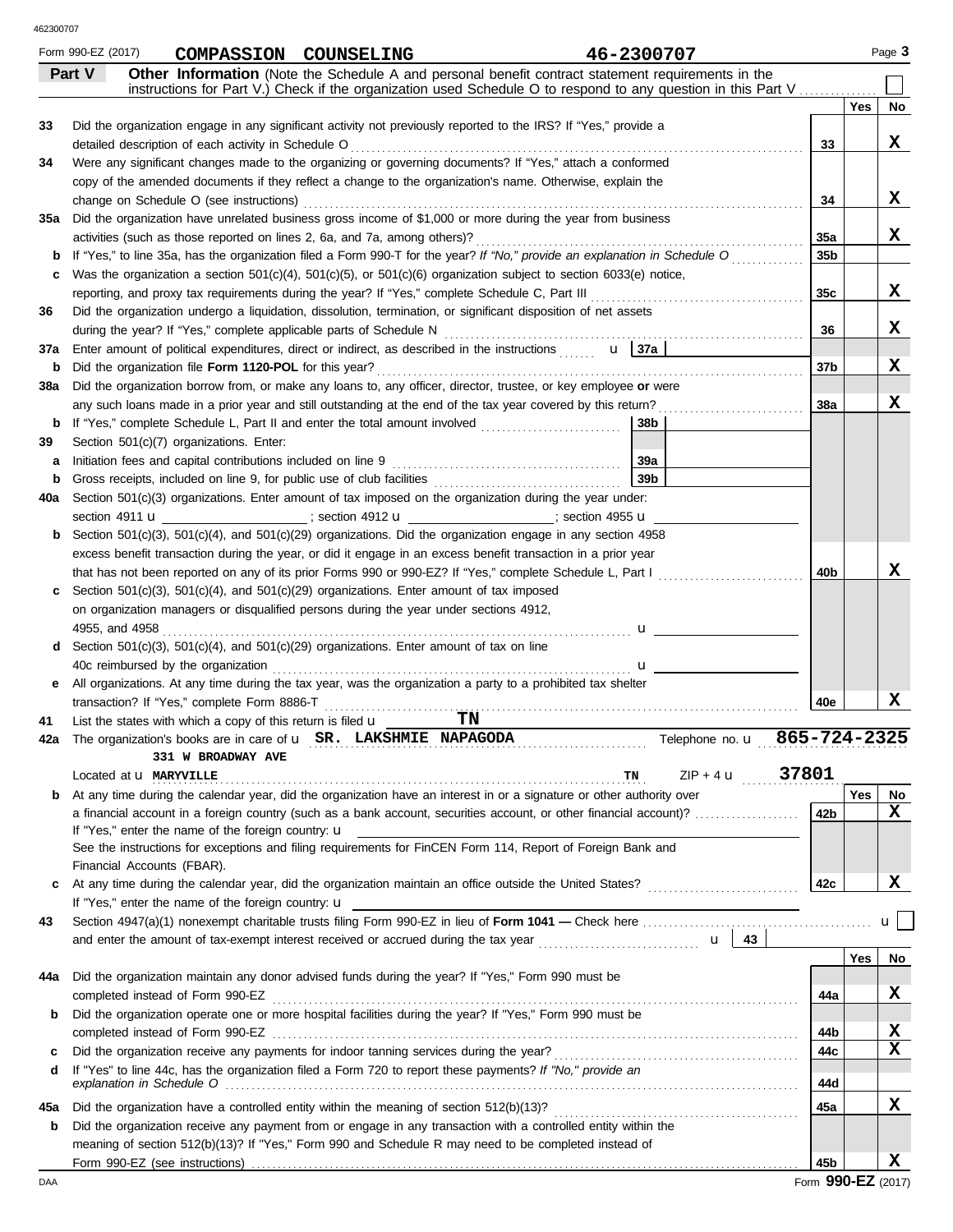|                      | Form 990-EZ (2017)                                                                                                                                                                                                                                                                                                                                                                |                                                               |                                      | COMPASSION COUNSELING                                        |    |       |                                                                                                                                                                                                                                                                                                                          |    | 46-2300707                                                                  |                              |                                                                                                  |                                |                                               | Page 4 |  |
|----------------------|-----------------------------------------------------------------------------------------------------------------------------------------------------------------------------------------------------------------------------------------------------------------------------------------------------------------------------------------------------------------------------------|---------------------------------------------------------------|--------------------------------------|--------------------------------------------------------------|----|-------|--------------------------------------------------------------------------------------------------------------------------------------------------------------------------------------------------------------------------------------------------------------------------------------------------------------------------|----|-----------------------------------------------------------------------------|------------------------------|--------------------------------------------------------------------------------------------------|--------------------------------|-----------------------------------------------|--------|--|
| 46                   |                                                                                                                                                                                                                                                                                                                                                                                   |                                                               |                                      |                                                              |    |       | Did the organization engage, directly or indirectly, in political campaign activities on behalf of or in opposition                                                                                                                                                                                                      |    |                                                                             |                              |                                                                                                  |                                | Yes                                           | No     |  |
|                      | Part VI                                                                                                                                                                                                                                                                                                                                                                           | 50 and 51.                                                    |                                      | Section 501(c)(3) organizations only                         |    |       | All section 501(c)(3) organizations must answer questions 47-49b and 52, and complete the tables for lines                                                                                                                                                                                                               |    |                                                                             |                              |                                                                                                  | 46                             |                                               | x.     |  |
| 47                   | Did the organization engage in lobbying activities or have a section 501(h) election in effect during the tax                                                                                                                                                                                                                                                                     |                                                               |                                      |                                                              |    |       |                                                                                                                                                                                                                                                                                                                          |    |                                                                             |                              | 47                                                                                               | Yes                            | No<br>x                                       |        |  |
| 48<br>49a<br>b<br>50 | year? If "Yes," complete Schedule C, Part II<br>If "Yes," was the related organization a section 527 organization?<br>Complete this table for the organization's five highest compensated employees (other than officers, directors, trustees, and key<br>employees) who each received more than \$100,000 of compensation from the organization. If there is none, enter "None." |                                                               |                                      |                                                              |    |       |                                                                                                                                                                                                                                                                                                                          |    |                                                                             | 48<br>49a<br>49 <sub>b</sub> |                                                                                                  | x<br>X                         |                                               |        |  |
|                      |                                                                                                                                                                                                                                                                                                                                                                                   |                                                               |                                      | (a) Name and title of each employee                          |    |       | (b) Average<br>hours per week                                                                                                                                                                                                                                                                                            |    | (c) Reportable<br>compensation<br>devoted to position (Forms W-2/1099-MISC) |                              | (d) Health benefits,<br>contributions to employee<br>benefit plans, and<br>deferred compensation |                                | (e) Estimated amount of<br>other compensation |        |  |
|                      | <b>NONE</b>                                                                                                                                                                                                                                                                                                                                                                       |                                                               |                                      |                                                              |    |       |                                                                                                                                                                                                                                                                                                                          |    |                                                                             |                              |                                                                                                  |                                |                                               |        |  |
|                      |                                                                                                                                                                                                                                                                                                                                                                                   |                                                               |                                      |                                                              |    |       |                                                                                                                                                                                                                                                                                                                          |    |                                                                             |                              |                                                                                                  |                                |                                               |        |  |
|                      |                                                                                                                                                                                                                                                                                                                                                                                   |                                                               |                                      |                                                              |    |       |                                                                                                                                                                                                                                                                                                                          |    |                                                                             |                              |                                                                                                  |                                |                                               |        |  |
|                      |                                                                                                                                                                                                                                                                                                                                                                                   |                                                               |                                      |                                                              |    |       |                                                                                                                                                                                                                                                                                                                          |    |                                                                             |                              |                                                                                                  |                                |                                               |        |  |
| f<br>51              |                                                                                                                                                                                                                                                                                                                                                                                   |                                                               |                                      |                                                              |    |       | Complete this table for the organization's five highest compensated independent contractors who each received more than<br>\$100,000 of compensation from the organization. If there is none, enter "None."                                                                                                              |    |                                                                             |                              |                                                                                                  |                                |                                               |        |  |
|                      |                                                                                                                                                                                                                                                                                                                                                                                   |                                                               |                                      | (a) Name and business address of each independent contractor |    |       |                                                                                                                                                                                                                                                                                                                          |    |                                                                             | (b) Type of service          |                                                                                                  | (c) Compensation               |                                               |        |  |
|                      | <b>NONE</b>                                                                                                                                                                                                                                                                                                                                                                       |                                                               |                                      |                                                              |    |       |                                                                                                                                                                                                                                                                                                                          |    |                                                                             |                              |                                                                                                  |                                |                                               |        |  |
|                      |                                                                                                                                                                                                                                                                                                                                                                                   |                                                               |                                      |                                                              |    |       |                                                                                                                                                                                                                                                                                                                          |    |                                                                             |                              |                                                                                                  |                                |                                               |        |  |
|                      |                                                                                                                                                                                                                                                                                                                                                                                   |                                                               |                                      |                                                              |    |       |                                                                                                                                                                                                                                                                                                                          |    |                                                                             |                              |                                                                                                  |                                |                                               |        |  |
|                      |                                                                                                                                                                                                                                                                                                                                                                                   |                                                               |                                      |                                                              |    |       |                                                                                                                                                                                                                                                                                                                          |    |                                                                             |                              |                                                                                                  |                                |                                               |        |  |
|                      |                                                                                                                                                                                                                                                                                                                                                                                   |                                                               |                                      |                                                              |    |       |                                                                                                                                                                                                                                                                                                                          |    |                                                                             |                              |                                                                                                  |                                |                                               |        |  |
| d<br>52              |                                                                                                                                                                                                                                                                                                                                                                                   | completed Schedule A                                          |                                      |                                                              |    |       | Total number of other independent contractors each receiving over \$100,000<br>Did the organization complete Schedule A? Note: All section $501(c)(3)$ organizations must attach a                                                                                                                                       |    |                                                                             |                              |                                                                                                  | $\overline{\mathbf{x}}$<br>Yes |                                               | No     |  |
|                      |                                                                                                                                                                                                                                                                                                                                                                                   |                                                               |                                      |                                                              |    |       | Under penalties of perjury, I declare that I have examined this return, including accompanying schedules and statements, and to the best of my knowledge and belief, it is<br>true, correct, and complete. Declaration of preparer (other than officer) is based on all information of which preparer has any knowledge. |    |                                                                             |                              |                                                                                                  |                                |                                               |        |  |
| Sign<br>Here         |                                                                                                                                                                                                                                                                                                                                                                                   |                                                               | Signature of officer<br><b>WAYNE</b> | <b>EVERBACH</b>                                              |    |       |                                                                                                                                                                                                                                                                                                                          |    | Date<br><b>TREASURER</b>                                                    |                              |                                                                                                  |                                |                                               |        |  |
| Paid                 |                                                                                                                                                                                                                                                                                                                                                                                   | Print/Type preparer's name                                    | Type or print name and title         |                                                              |    |       | Preparer's signature                                                                                                                                                                                                                                                                                                     |    |                                                                             | Date                         | Check                                                                                            | PTIN<br>if<br>self-employed    |                                               |        |  |
| <b>Preparer</b>      | <b>Use Only</b>                                                                                                                                                                                                                                                                                                                                                                   | KIMBERLY A. MCCALL<br>Firm's name $\}$<br>Firm's address $\}$ |                                      | INGRAM,<br>428 MARILYN LANE                                  |    |       | OVERHOLT & BEAN,                                                                                                                                                                                                                                                                                                         | PC |                                                                             |                              | 03/27/18<br>Firm's $EIN$ }                                                                       | 62-1651321                     | P00594170                                     |        |  |
|                      |                                                                                                                                                                                                                                                                                                                                                                                   |                                                               |                                      | ALCOA,                                                       | TN | 37701 | May the IRS discuss this return with the preparer shown above? See instructions                                                                                                                                                                                                                                          |    |                                                                             |                              | Phone no.                                                                                        | 865-984-1040<br>$ X $ Yes      |                                               | No     |  |

Form **990-EZ** (2017)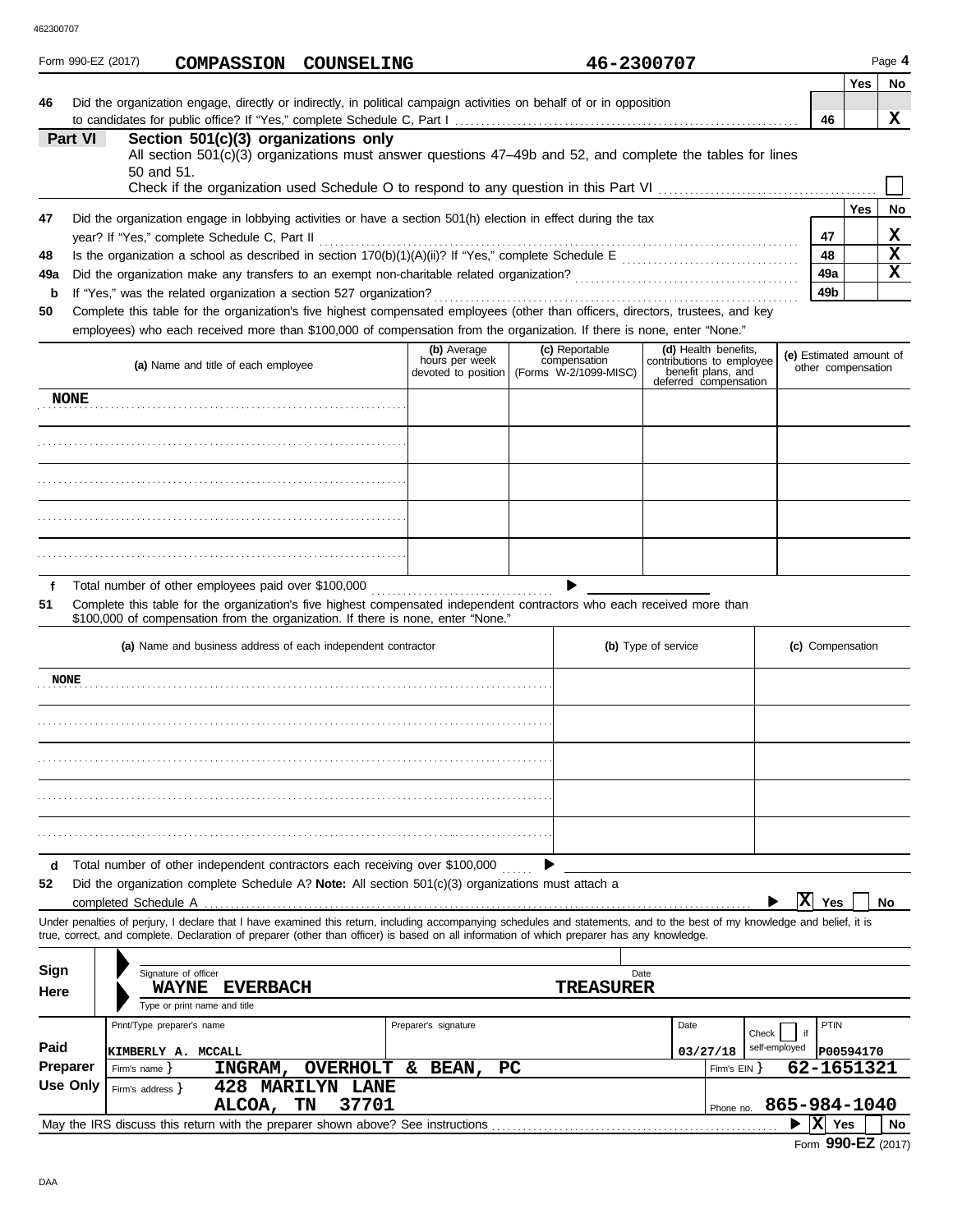**(Form 990 or 990-EZ)**

**SCHEDULE A** 

|  |  |  |  |  | <b>Public Charity Status and Public Support</b> |
|--|--|--|--|--|-------------------------------------------------|
|--|--|--|--|--|-------------------------------------------------|

**Complete if the organization is a section 501(c)(3) organization or a section 4947(a)(1) nonexempt charitable trust.**

| Department of the Treasury                    |                                                                                                                                                                |                          |                                                            | Open to Public                                                                                                                                                                                                                                                 |                                              |                                       |                        |                    |  |  |
|-----------------------------------------------|----------------------------------------------------------------------------------------------------------------------------------------------------------------|--------------------------|------------------------------------------------------------|----------------------------------------------------------------------------------------------------------------------------------------------------------------------------------------------------------------------------------------------------------------|----------------------------------------------|---------------------------------------|------------------------|--------------------|--|--|
|                                               |                                                                                                                                                                | Internal Revenue Service |                                                            | <b>u</b> Go to www.irs.gov/Form990 for instructions and the latest information.                                                                                                                                                                                |                                              |                                       |                        | <b>Inspection</b>  |  |  |
| Name of the organization<br><b>COMPASSION</b> |                                                                                                                                                                |                          |                                                            | COUNSELING                                                                                                                                                                                                                                                     | Employer identification number<br>46-2300707 |                                       |                        |                    |  |  |
|                                               | Part I                                                                                                                                                         |                          |                                                            | Reason for Public Charity Status (All organizations must complete this part.) See instructions.                                                                                                                                                                |                                              |                                       |                        |                    |  |  |
|                                               |                                                                                                                                                                |                          |                                                            | The organization is not a private foundation because it is: (For lines 1 through 12, check only one box.)                                                                                                                                                      |                                              |                                       |                        |                    |  |  |
| 1                                             |                                                                                                                                                                |                          |                                                            | A church, convention of churches, or association of churches described in section 170(b)(1)(A)(i).                                                                                                                                                             |                                              |                                       |                        |                    |  |  |
| 2                                             |                                                                                                                                                                |                          |                                                            | A school described in <b>section 170(b)(1)(A)(ii).</b> (Attach Schedule E (Form 990 or 990-EZ).)                                                                                                                                                               |                                              |                                       |                        |                    |  |  |
| 3                                             |                                                                                                                                                                |                          |                                                            | A hospital or a cooperative hospital service organization described in section 170(b)(1)(A)(iii).                                                                                                                                                              |                                              |                                       |                        |                    |  |  |
|                                               | A medical research organization operated in conjunction with a hospital described in section 170(b)(1)(A)(iii). Enter the hospital's name,<br>city, and state: |                          |                                                            |                                                                                                                                                                                                                                                                |                                              |                                       |                        |                    |  |  |
| 5                                             |                                                                                                                                                                |                          | section 170(b)(1)(A)(iv). (Complete Part II.)              | An organization operated for the benefit of a college or university owned or operated by a governmental unit described in                                                                                                                                      |                                              |                                       |                        |                    |  |  |
| 6                                             |                                                                                                                                                                |                          |                                                            | A federal, state, or local government or governmental unit described in section 170(b)(1)(A)(v).                                                                                                                                                               |                                              |                                       |                        |                    |  |  |
| 7                                             | x                                                                                                                                                              |                          | described in section 170(b)(1)(A)(vi). (Complete Part II.) | An organization that normally receives a substantial part of its support from a governmental unit or from the general public                                                                                                                                   |                                              |                                       |                        |                    |  |  |
| 8                                             |                                                                                                                                                                |                          |                                                            | A community trust described in section 170(b)(1)(A)(vi). (Complete Part II.)                                                                                                                                                                                   |                                              |                                       |                        |                    |  |  |
| 9                                             |                                                                                                                                                                |                          |                                                            | An agricultural research organization described in section 170(b)(1)(A)(ix) operated in conjunction with a land-grant college                                                                                                                                  |                                              |                                       |                        |                    |  |  |
|                                               |                                                                                                                                                                | university:              |                                                            | or university or a non-land grant college of agriculture (see instructions). Enter the name, city, and state of the college or                                                                                                                                 |                                              |                                       |                        |                    |  |  |
| 10                                            |                                                                                                                                                                |                          |                                                            | An organization that normally receives: (1) more than 33 1/3% of its support from contributions, membership fees, and gross                                                                                                                                    |                                              |                                       |                        |                    |  |  |
|                                               |                                                                                                                                                                |                          |                                                            | receipts from activities related to its exempt functions—subject to certain exceptions, and (2) no more than 33 1/3% of its                                                                                                                                    |                                              |                                       |                        |                    |  |  |
|                                               |                                                                                                                                                                |                          |                                                            | support from gross investment income and unrelated business taxable income (less section 511 tax) from businesses<br>acquired by the organization after June 30, 1975. See section 509(a)(2). (Complete Part III.)                                             |                                              |                                       |                        |                    |  |  |
| 11                                            |                                                                                                                                                                |                          |                                                            | An organization organized and operated exclusively to test for public safety. See section 509(a)(4).                                                                                                                                                           |                                              |                                       |                        |                    |  |  |
| 12                                            |                                                                                                                                                                |                          |                                                            | An organization organized and operated exclusively for the benefit of, to perform the functions of, or to carry out the purposes                                                                                                                               |                                              |                                       |                        |                    |  |  |
|                                               |                                                                                                                                                                |                          |                                                            | of one or more publicly supported organizations described in section 509(a)(1) or section 509(a)(2). See section 509(a)(3).<br>Check the box in lines 12a through 12d that describes the type of supporting organization and complete lines 12e, 12f, and 12g. |                                              |                                       |                        |                    |  |  |
|                                               | a                                                                                                                                                              |                          |                                                            | Type I. A supporting organization operated, supervised, or controlled by its supported organization(s), typically by giving                                                                                                                                    |                                              |                                       |                        |                    |  |  |
|                                               |                                                                                                                                                                |                          |                                                            | the supported organization(s) the power to regularly appoint or elect a majority of the directors or trustees of the                                                                                                                                           |                                              |                                       |                        |                    |  |  |
|                                               |                                                                                                                                                                |                          |                                                            | supporting organization. You must complete Part IV, Sections A and B.                                                                                                                                                                                          |                                              |                                       |                        |                    |  |  |
|                                               | b                                                                                                                                                              |                          |                                                            | Type II. A supporting organization supervised or controlled in connection with its supported organization(s), by having                                                                                                                                        |                                              |                                       |                        |                    |  |  |
|                                               |                                                                                                                                                                |                          |                                                            | control or management of the supporting organization vested in the same persons that control or manage the supported<br>organization(s). You must complete Part IV, Sections A and C.                                                                          |                                              |                                       |                        |                    |  |  |
|                                               |                                                                                                                                                                |                          |                                                            | Type III functionally integrated. A supporting organization operated in connection with, and functionally integrated with,<br>its supported organization(s) (see instructions). You must complete Part IV, Sections A, D, and E.                               |                                              |                                       |                        |                    |  |  |
|                                               | d                                                                                                                                                              |                          |                                                            | Type III non-functionally integrated. A supporting organization operated in connection with its supported organization(s)                                                                                                                                      |                                              |                                       |                        |                    |  |  |
|                                               |                                                                                                                                                                |                          |                                                            | that is not functionally integrated. The organization generally must satisfy a distribution requirement and an attentiveness                                                                                                                                   |                                              |                                       |                        |                    |  |  |
|                                               |                                                                                                                                                                |                          |                                                            | requirement (see instructions). You must complete Part IV, Sections A and D, and Part V.<br>Check this box if the organization received a written determination from the IRS that it is a Type I, Type II, Type III                                            |                                              |                                       |                        |                    |  |  |
|                                               | е                                                                                                                                                              |                          |                                                            | functionally integrated, or Type III non-functionally integrated supporting organization.                                                                                                                                                                      |                                              |                                       |                        |                    |  |  |
|                                               | f                                                                                                                                                              |                          | Enter the number of supported organizations                |                                                                                                                                                                                                                                                                |                                              |                                       |                        |                    |  |  |
|                                               | g                                                                                                                                                              |                          |                                                            | Provide the following information about the supported organization(s).                                                                                                                                                                                         |                                              |                                       |                        |                    |  |  |
|                                               |                                                                                                                                                                | (i) Name of supported    | (ii) EIN                                                   | (iii) Type of organization                                                                                                                                                                                                                                     |                                              | (iv) Is the organization              | (v) Amount of monetary | (vi) Amount of     |  |  |
|                                               |                                                                                                                                                                | organization             |                                                            | (described on lines 1-10<br>above (see instructions))                                                                                                                                                                                                          |                                              | listed in your governing<br>document? | support (see           | other support (see |  |  |
|                                               |                                                                                                                                                                |                          |                                                            |                                                                                                                                                                                                                                                                | Yes                                          | No                                    | instructions)          | instructions)      |  |  |
| (A)                                           |                                                                                                                                                                |                          |                                                            |                                                                                                                                                                                                                                                                |                                              |                                       |                        |                    |  |  |
|                                               |                                                                                                                                                                |                          |                                                            |                                                                                                                                                                                                                                                                |                                              |                                       |                        |                    |  |  |
| (B)                                           |                                                                                                                                                                |                          |                                                            |                                                                                                                                                                                                                                                                |                                              |                                       |                        |                    |  |  |
| (C)                                           |                                                                                                                                                                |                          |                                                            |                                                                                                                                                                                                                                                                |                                              |                                       |                        |                    |  |  |
| (D)                                           |                                                                                                                                                                |                          |                                                            |                                                                                                                                                                                                                                                                |                                              |                                       |                        |                    |  |  |
| (E)                                           |                                                                                                                                                                |                          |                                                            |                                                                                                                                                                                                                                                                |                                              |                                       |                        |                    |  |  |

**For Paperwork Reduction Act Notice, see the Instructions for Form 990 or 990-EZ.**

**Schedule A (Form 990 or 990-EZ) 2017**

OMB No. 1545-0047

**2017**

**Total**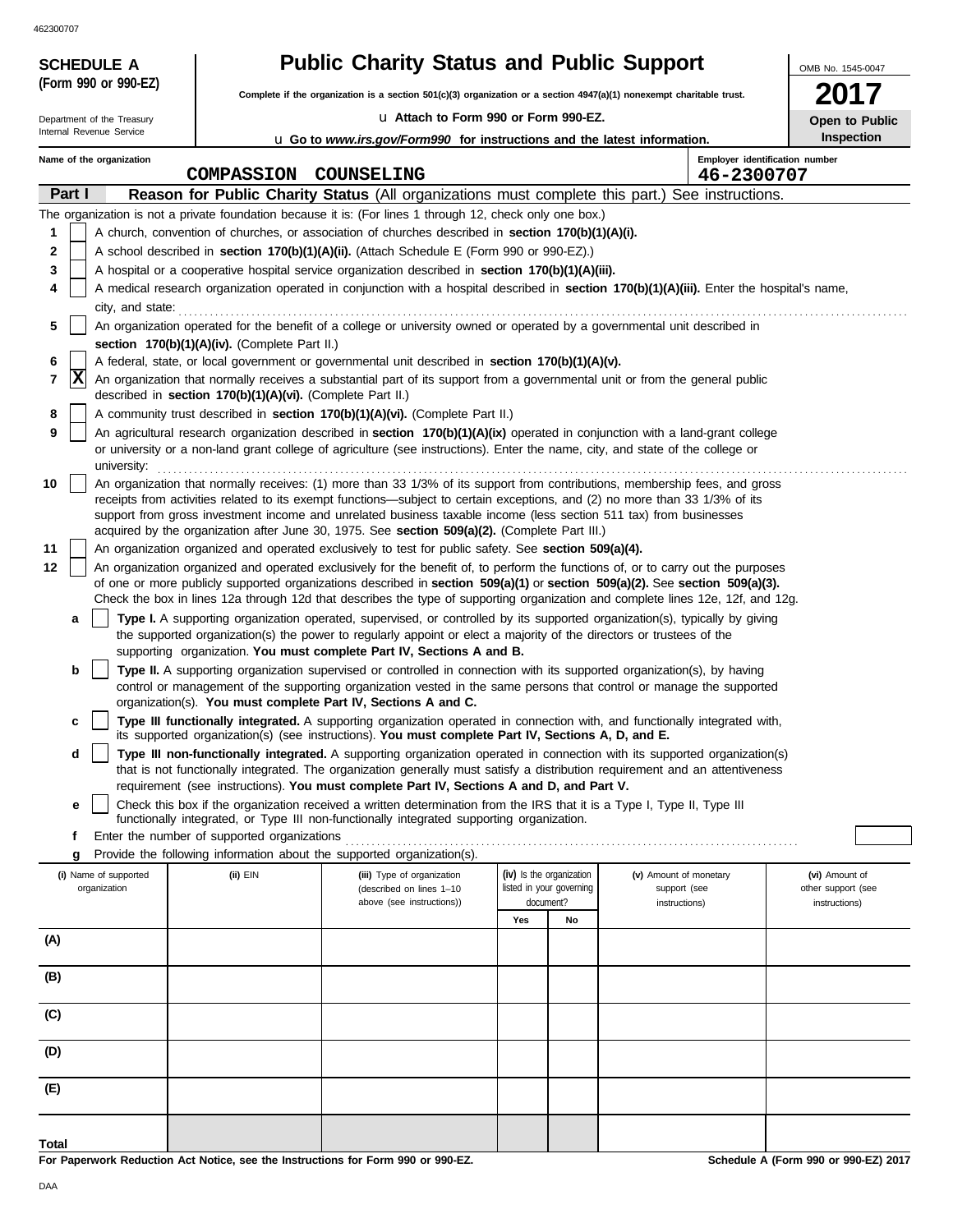|              | Schedule A (Form 990 or 990-EZ) 2017                                                                                                                                                                                                                                                                                                                    |          | COMPASSION COUNSELING |            |            | 46-2300707 | Page 2                                   |
|--------------|---------------------------------------------------------------------------------------------------------------------------------------------------------------------------------------------------------------------------------------------------------------------------------------------------------------------------------------------------------|----------|-----------------------|------------|------------|------------|------------------------------------------|
|              | Part II<br>Support Schedule for Organizations Described in Sections 170(b)(1)(A)(iv) and 170(b)(1)(A)(vi)                                                                                                                                                                                                                                               |          |                       |            |            |            |                                          |
|              | (Complete only if you checked the box on line 5, 7, or 8 of Part I or if the organization failed to qualify under                                                                                                                                                                                                                                       |          |                       |            |            |            |                                          |
|              | Part III. If the organization fails to qualify under the tests listed below, please complete Part III.)                                                                                                                                                                                                                                                 |          |                       |            |            |            |                                          |
|              | <b>Section A. Public Support</b>                                                                                                                                                                                                                                                                                                                        |          |                       |            |            |            |                                          |
|              | Calendar year (or fiscal year beginning in)<br>$\mathbf{u}$                                                                                                                                                                                                                                                                                             | (a) 2013 | (b) $2014$            | $(c)$ 2015 | $(d)$ 2016 | (e) 2017   | (f) Total                                |
|              |                                                                                                                                                                                                                                                                                                                                                         |          |                       |            |            |            |                                          |
| 1            | Gifts, grants, contributions, and<br>membership fees received. (Do not                                                                                                                                                                                                                                                                                  |          |                       |            |            |            |                                          |
|              | include any "unusual grants.")                                                                                                                                                                                                                                                                                                                          |          | 21,000                | 45,826     | 132,216    | 70,650     | 269,692                                  |
| $\mathbf{2}$ | Tax revenues levied for the                                                                                                                                                                                                                                                                                                                             |          |                       |            |            |            |                                          |
|              | organization's benefit and either paid                                                                                                                                                                                                                                                                                                                  |          |                       |            |            |            |                                          |
|              | to or expended on its behalf                                                                                                                                                                                                                                                                                                                            |          |                       |            |            |            |                                          |
|              |                                                                                                                                                                                                                                                                                                                                                         |          |                       |            |            |            |                                          |
| 3            | The value of services or facilities<br>furnished by a governmental unit to the                                                                                                                                                                                                                                                                          |          |                       |            |            |            |                                          |
|              | organization without charge with an area with an area with an area with an area with an area with an area with                                                                                                                                                                                                                                          |          |                       |            |            |            |                                          |
| 4            | <b>Total.</b> Add lines 1 through 3<br><u>.</u><br>.                                                                                                                                                                                                                                                                                                    |          | 21,000                | 45,826     | 132,216    | 70,650     | 269,692                                  |
| 5            | The portion of total contributions by                                                                                                                                                                                                                                                                                                                   |          |                       |            |            |            |                                          |
|              | each person (other than a                                                                                                                                                                                                                                                                                                                               |          |                       |            |            |            |                                          |
|              | governmental unit or publicly                                                                                                                                                                                                                                                                                                                           |          |                       |            |            |            |                                          |
|              | supported organization) included on<br>line 1 that exceeds 2% of the amount                                                                                                                                                                                                                                                                             |          |                       |            |            |            |                                          |
|              | shown on line 11, column (f) $\ldots$                                                                                                                                                                                                                                                                                                                   |          |                       |            |            |            |                                          |
| 6            | Public support. Subtract line 5 from line 4.                                                                                                                                                                                                                                                                                                            |          |                       |            |            |            | 269,692                                  |
|              | <b>Section B. Total Support</b>                                                                                                                                                                                                                                                                                                                         |          |                       |            |            |            |                                          |
|              | Calendar year (or fiscal year beginning in)<br>$\mathbf{u}$                                                                                                                                                                                                                                                                                             | (a) 2013 | (b) 2014              | $(c)$ 2015 | $(d)$ 2016 | (e) 2017   | (f) Total                                |
| 7            | Amounts from line 4                                                                                                                                                                                                                                                                                                                                     |          | 21,000                | 45,826     | 132,216    | 70,650     | 269,692                                  |
| 8            | Gross income from interest, dividends,                                                                                                                                                                                                                                                                                                                  |          |                       |            |            |            |                                          |
|              | payments received on securities loans,                                                                                                                                                                                                                                                                                                                  |          |                       |            |            |            |                                          |
|              | rents, royalties, and income from                                                                                                                                                                                                                                                                                                                       |          |                       |            |            |            |                                          |
|              | similar sources                                                                                                                                                                                                                                                                                                                                         |          |                       |            |            |            |                                          |
| 9            | Net income from unrelated business                                                                                                                                                                                                                                                                                                                      |          |                       |            |            |            |                                          |
|              | activities, whether or not the business                                                                                                                                                                                                                                                                                                                 |          |                       |            |            |            |                                          |
|              | is regularly carried on                                                                                                                                                                                                                                                                                                                                 |          |                       |            |            |            |                                          |
| 10           | Other income. Do not include gain or                                                                                                                                                                                                                                                                                                                    |          |                       |            |            |            |                                          |
|              | loss from the sale of capital assets                                                                                                                                                                                                                                                                                                                    |          |                       |            |            |            |                                          |
| 11           | (Explain in Part VI.)<br>Total support. Add lines 7 through 10                                                                                                                                                                                                                                                                                          |          |                       |            |            |            | 269,692                                  |
| 12           |                                                                                                                                                                                                                                                                                                                                                         |          |                       |            |            | 12         | 34,349                                   |
| 13           | First five years. If the Form 990 is for the organization's first, second, third, fourth, or fifth tax year as a section 501(c)(3)                                                                                                                                                                                                                      |          |                       |            |            |            |                                          |
|              | organization, check this box and stop here                                                                                                                                                                                                                                                                                                              |          |                       |            |            |            | $\blacktriangleright$ $\boxed{\text{X}}$ |
|              | Section C. Computation of Public Support Percentage                                                                                                                                                                                                                                                                                                     |          |                       |            |            |            |                                          |
| 14           |                                                                                                                                                                                                                                                                                                                                                         |          |                       |            |            | 14         | %                                        |
| 15           |                                                                                                                                                                                                                                                                                                                                                         |          |                       |            |            | 15         | %                                        |
| 16a          | 33 1/3% support test-2017. If the organization did not check the box on line 13, and line 14 is 33 1/3% or more, check this                                                                                                                                                                                                                             |          |                       |            |            |            |                                          |
|              |                                                                                                                                                                                                                                                                                                                                                         |          |                       |            |            |            | $\sim$                                   |
| b            | 33 1/3% support test-2016. If the organization did not check a box on line 13 or 16a, and line 15 is 33 1/3% or more, check                                                                                                                                                                                                                             |          |                       |            |            |            |                                          |
|              |                                                                                                                                                                                                                                                                                                                                                         |          |                       |            |            |            |                                          |
| 17a          | 10%-facts-and-circumstances test-2017. If the organization did not check a box on line 13, 16a, or 16b, and line 14 is                                                                                                                                                                                                                                  |          |                       |            |            |            |                                          |
|              | 10% or more, and if the organization meets the "facts-and-circumstances" test, check this box and stop here. Explain in                                                                                                                                                                                                                                 |          |                       |            |            |            |                                          |
|              | Part VI how the organization meets the "facts-and-circumstances" test. The organization qualifies as a publicly supported                                                                                                                                                                                                                               |          |                       |            |            |            |                                          |
|              |                                                                                                                                                                                                                                                                                                                                                         |          |                       |            |            |            |                                          |
| b            | organization www.commutation.com/www.commutation.com/www.commutation.com/www.commutation.com/www.commutation.com<br>10%-facts-and-circumstances test-2016. If the organization did not check a box on line 13, 16a, 16b, or 17a, and line                                                                                                               |          |                       |            |            |            |                                          |
|              | 15 is 10% or more, and if the organization meets the "facts-and-circumstances" test, check this box and stop here.                                                                                                                                                                                                                                      |          |                       |            |            |            |                                          |
|              |                                                                                                                                                                                                                                                                                                                                                         |          |                       |            |            |            |                                          |
|              | Explain in Part VI how the organization meets the "facts-and-circumstances" test. The organization qualifies as a publicly                                                                                                                                                                                                                              |          |                       |            |            |            |                                          |
|              | supported organization contains and contains a supported organization contains a supported organization contains a supported organization contains a supported or supported or support of the support of the support of the su<br>Private foundation. If the organization did not check a box on line 13, 16a, 16b, 17a, or 17b, check this box and see |          |                       |            |            |            |                                          |
| 18           |                                                                                                                                                                                                                                                                                                                                                         |          |                       |            |            |            |                                          |
|              | instructions                                                                                                                                                                                                                                                                                                                                            |          |                       |            |            |            |                                          |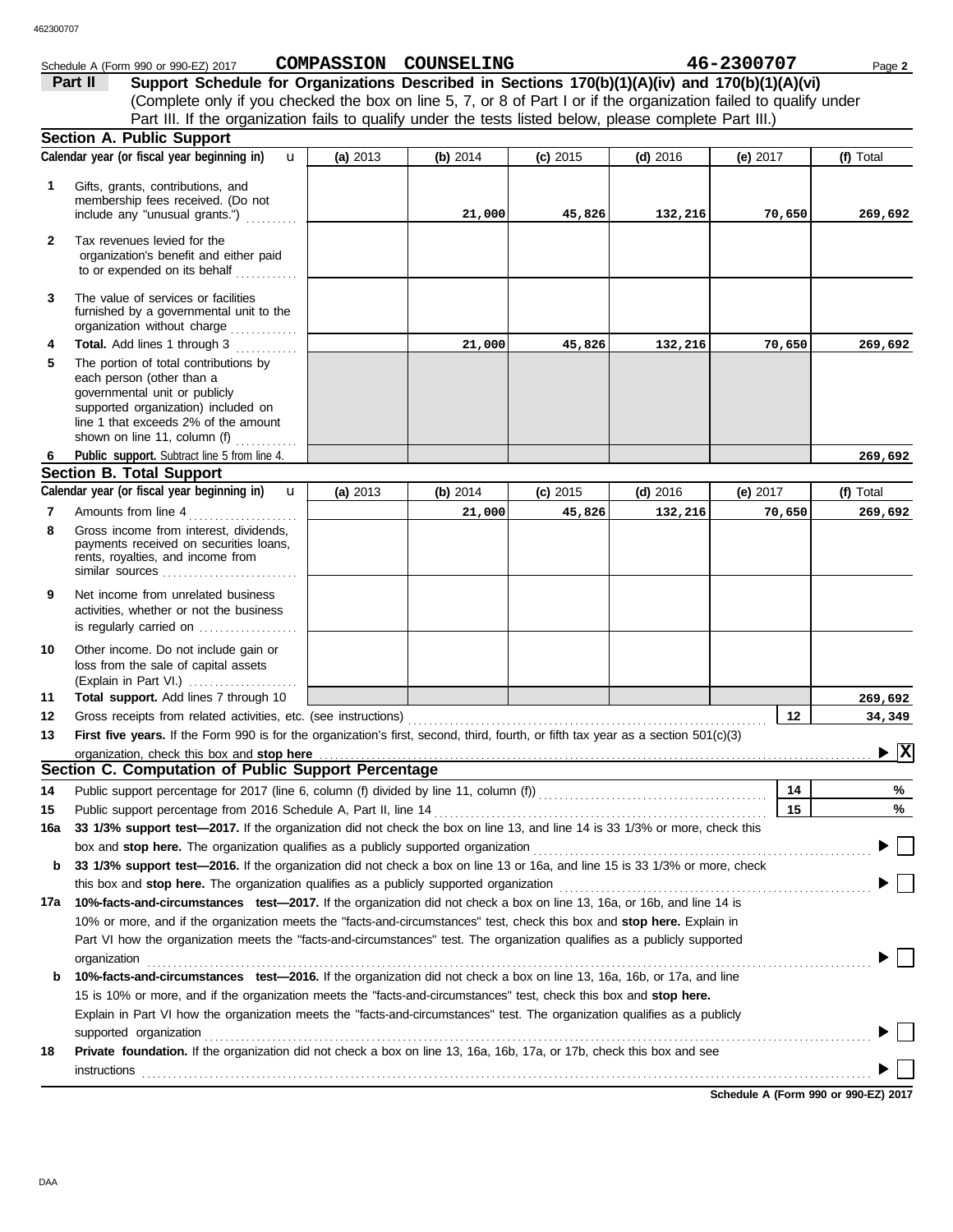| Schedule A (Form 990 or 990-EZ) 2017                                                                               |            | COMPASSION COUNSELING |            |            | 46-2300707 | Page 3    |
|--------------------------------------------------------------------------------------------------------------------|------------|-----------------------|------------|------------|------------|-----------|
| Part III<br>Support Schedule for Organizations Described in Section 509(a)(2)                                      |            |                       |            |            |            |           |
| (Complete only if you checked the box on line 10 of Part I or if the organization failed to qualify under Part II. |            |                       |            |            |            |           |
| If the organization fails to qualify under the tests listed below, please complete Part II.)                       |            |                       |            |            |            |           |
| <b>Section A. Public Support</b>                                                                                   |            |                       |            |            |            |           |
| Calendar year (or fiscal year beginning in)<br>$\mathbf u$                                                         | (a) $2013$ | (b) 2014              | $(c)$ 2015 | $(d)$ 2016 | (e) $2017$ | (f) Total |
| Gifts, grants, contributions, and membership                                                                       |            |                       |            |            |            |           |
| fees received. (Do not include any "unusual grants.")                                                              |            |                       |            |            |            |           |
| Gross receipts from admissions, merchandise<br>sold or services performed, or facilities                           |            |                       |            |            |            |           |
| furnished in any activity that is related to the<br>organization's tax-exempt purpose                              |            |                       |            |            |            |           |
| Gross receipts from activities that are not an<br>unrelated trade or business under section 513                    |            |                       |            |            |            |           |
| Toy rovenues loyied for the                                                                                        |            |                       |            |            |            |           |

| 4 | Tax revenues levied for the            |
|---|----------------------------------------|
|   | organization's benefit and either paid |
|   | to or expended on its behalf           |
|   |                                        |

| 5 | The value of services or facilities     |  |  |  |  |  |  |
|---|-----------------------------------------|--|--|--|--|--|--|
|   | furnished by a governmental unit to the |  |  |  |  |  |  |
|   | organization without charge<br>.        |  |  |  |  |  |  |
|   |                                         |  |  |  |  |  |  |

| <b>Total.</b> Add lines 1 through 5                                         |  |
|-----------------------------------------------------------------------------|--|
| Amounts included on lines 1, 2, and 3<br>received from disqualified persons |  |
|                                                                             |  |

|              | .                                                                                                                                                                       |  |  |  |
|--------------|-------------------------------------------------------------------------------------------------------------------------------------------------------------------------|--|--|--|
| b.           | Amounts included on lines 2 and 3<br>received from other than disqualified<br>persons that exceed the greater of \$5,000<br>or 1% of the amount on line 13 for the year |  |  |  |
| $\mathbf{c}$ | .<br>Add lines 7a and 7b                                                                                                                                                |  |  |  |
|              |                                                                                                                                                                         |  |  |  |

| 8 |             | .<br><b>Public support.</b> (Subtract line 7c from |  |
|---|-------------|----------------------------------------------------|--|
|   | line $6.$ ) |                                                    |  |

### **Section B. Total Support**

|         | Calendar year (or fiscal year beginning in)<br>$\mathbf{u}$                                                                                                                       | (a) 2013 | (b) 2014 | $(c)$ 2015 | $(d)$ 2016 | (e) 2017 | (f) Total |  |
|---------|-----------------------------------------------------------------------------------------------------------------------------------------------------------------------------------|----------|----------|------------|------------|----------|-----------|--|
| 9       | Amounts from line 6<br>.                                                                                                                                                          |          |          |            |            |          |           |  |
| 10a     | Gross income from interest, dividends,<br>payments received on securities loans, rents,<br>royalties, and income from similar sources                                             |          |          |            |            |          |           |  |
| b       | Unrelated business taxable income (less<br>section 511 taxes) from businesses<br>acquired after June 30, 1975<br><u>.</u><br>.                                                    |          |          |            |            |          |           |  |
| c       | Add lines 10a and 10b                                                                                                                                                             |          |          |            |            |          |           |  |
| 11      | Net income from unrelated business<br>activities not included in line 10b, whether<br>or not the business is regularly carried on                                                 |          |          |            |            |          |           |  |
| $12 \,$ | Other income. Do not include gain or<br>loss from the sale of capital assets<br>(Explain in Part VI.)                                                                             |          |          |            |            |          |           |  |
| 13      | Total support. (Add lines 9, 10c, 11,                                                                                                                                             |          |          |            |            |          |           |  |
|         | and 12.) $\ldots$ $\ldots$ $\ldots$ $\ldots$ $\ldots$                                                                                                                             |          |          |            |            |          |           |  |
| 14      | First five years. If the Form 990 is for the organization's first, second, third, fourth, or fifth tax year as a section 501(c)(3)<br>organization, check this box and stop here  |          |          |            |            |          |           |  |
|         | Section C. Computation of Public Support Percentage                                                                                                                               |          |          |            |            |          |           |  |
| 15      | Public support percentage for 2017 (line 8, column (f) divided by line 13, column (f)) [[[[[[[[[[[[[[[[[[[[[[                                                                     |          |          |            |            | 15       | %         |  |
| 16      |                                                                                                                                                                                   | 16       | %        |            |            |          |           |  |
|         | Section D. Computation of Investment Income Percentage                                                                                                                            |          |          |            |            |          | %         |  |
| 17      | 17                                                                                                                                                                                |          |          |            |            |          |           |  |
| 18      | 18<br>Investment income percentage from 2016 Schedule A, Part III, line 17<br>%                                                                                                   |          |          |            |            |          |           |  |
| 19a     | 33 1/3% support tests—2017. If the organization did not check the box on line 14, and line 15 is more than 33 1/3%, and line                                                      |          |          |            |            |          |           |  |
|         | $\blacktriangleright \!\!\! \perp$<br>17 is not more than 33 1/3%, check this box and stop here. The organization qualifies as a publicly supported organization <i>community</i> |          |          |            |            |          |           |  |
| b       | 33 1/3% support tests—2016. If the organization did not check a box on line 14 or line 19a, and line 16 is more than 33 1/3%, and                                                 |          |          |            |            |          |           |  |
|         |                                                                                                                                                                                   |          |          |            |            |          | ▶         |  |
| 20      |                                                                                                                                                                                   |          |          |            |            |          |           |  |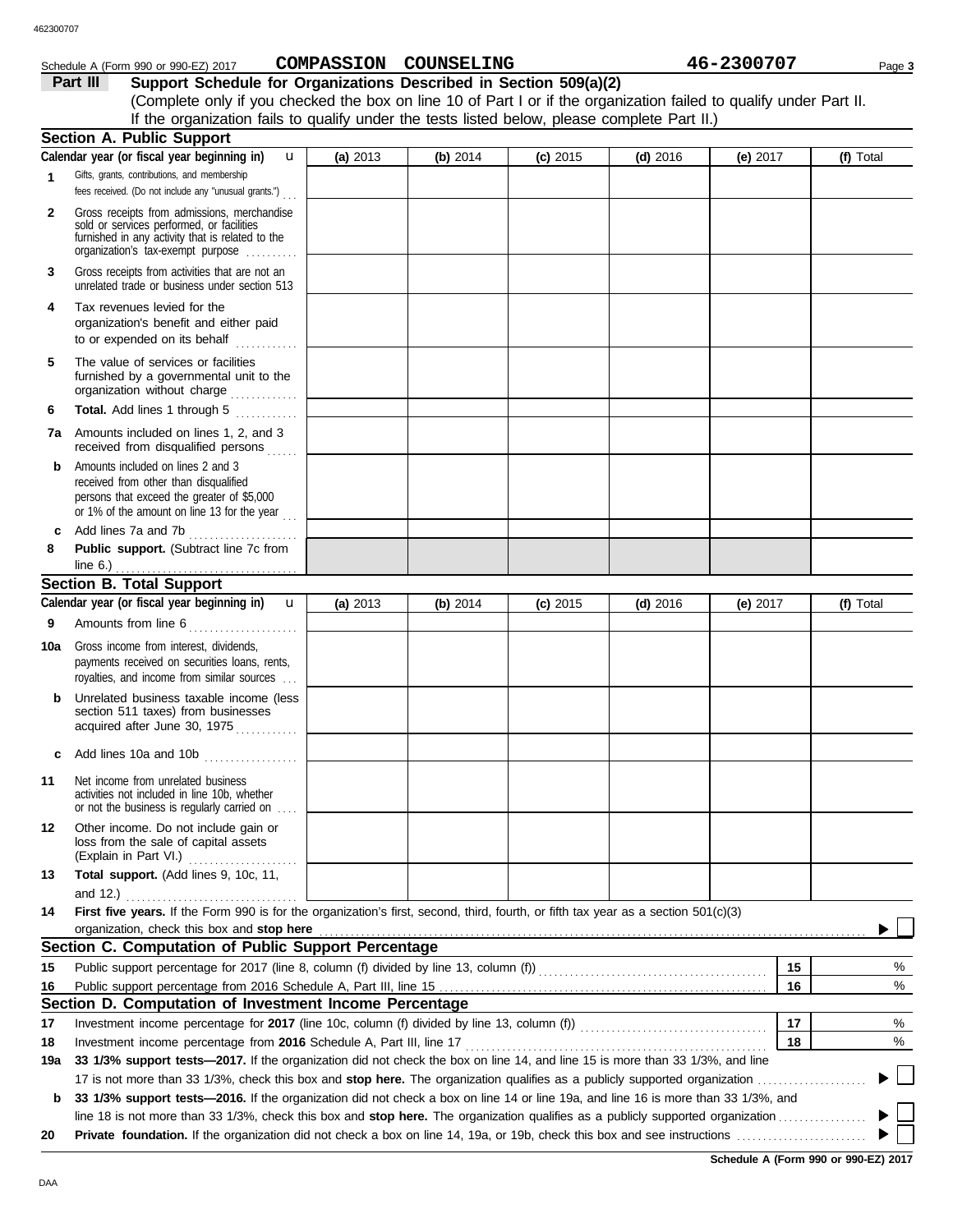|                                                      | COMPASSION COUNSELING<br>Schedule A (Form 990 or 990-EZ) 2017                                                                                                                                                      | 46-2300707      |  | Page 4 |  |  |  |  |  |  |
|------------------------------------------------------|--------------------------------------------------------------------------------------------------------------------------------------------------------------------------------------------------------------------|-----------------|--|--------|--|--|--|--|--|--|
|                                                      | <b>Part IV</b><br><b>Supporting Organizations</b>                                                                                                                                                                  |                 |  |        |  |  |  |  |  |  |
|                                                      | (Complete only if you checked a box in line 12 on Part I. If you checked 12a of Part I, complete Sections A                                                                                                        |                 |  |        |  |  |  |  |  |  |
|                                                      | and B. If you checked 12b of Part I, complete Sections A and C. If you checked 12c of Part I, complete                                                                                                             |                 |  |        |  |  |  |  |  |  |
|                                                      | Sections A, D, and E. If you checked 12d of Part I, complete Sections A and D, and complete Part V.)                                                                                                               |                 |  |        |  |  |  |  |  |  |
| Section A. All Supporting Organizations<br>Yes<br>No |                                                                                                                                                                                                                    |                 |  |        |  |  |  |  |  |  |
| 1                                                    | Are all of the organization's supported organizations listed by name in the organization's governing                                                                                                               |                 |  |        |  |  |  |  |  |  |
|                                                      | documents? If "No," describe in Part VI how the supported organizations are designated. If designated by                                                                                                           |                 |  |        |  |  |  |  |  |  |
|                                                      | class or purpose, describe the designation. If historic and continuing relationship, explain.                                                                                                                      | 1               |  |        |  |  |  |  |  |  |
| 2                                                    | Did the organization have any supported organization that does not have an IRS determination of status                                                                                                             |                 |  |        |  |  |  |  |  |  |
|                                                      | under section 509(a)(1) or (2)? If "Yes," explain in Part VI how the organization determined that the supported                                                                                                    |                 |  |        |  |  |  |  |  |  |
|                                                      | organization was described in section 509(a)(1) or (2).                                                                                                                                                            | 2               |  |        |  |  |  |  |  |  |
| За                                                   | Did the organization have a supported organization described in section $501(c)(4)$ , (5), or (6)? If "Yes," answer                                                                                                |                 |  |        |  |  |  |  |  |  |
|                                                      | $(b)$ and $(c)$ below.                                                                                                                                                                                             | 3a              |  |        |  |  |  |  |  |  |
| b                                                    | Did the organization confirm that each supported organization qualified under section $501(c)(4)$ , $(5)$ , or $(6)$ and                                                                                           |                 |  |        |  |  |  |  |  |  |
|                                                      | satisfied the public support tests under section 509(a)(2)? If "Yes," describe in Part VI when and how the                                                                                                         |                 |  |        |  |  |  |  |  |  |
|                                                      | organization made the determination.                                                                                                                                                                               | 3b              |  |        |  |  |  |  |  |  |
| c                                                    | Did the organization ensure that all support to such organizations was used exclusively for section $170(c)(2)(B)$                                                                                                 |                 |  |        |  |  |  |  |  |  |
|                                                      | purposes? If "Yes," explain in Part VI what controls the organization put in place to ensure such use.<br>Was any supported organization not organized in the United States ("foreign supported organization")? If | 3c              |  |        |  |  |  |  |  |  |
| 4a                                                   | "Yes," and if you checked 12a or 12b in Part I, answer (b) and (c) below.                                                                                                                                          | 4a              |  |        |  |  |  |  |  |  |
| b                                                    | Did the organization have ultimate control and discretion in deciding whether to make grants to the foreign                                                                                                        |                 |  |        |  |  |  |  |  |  |
|                                                      | supported organization? If "Yes," describe in Part VI how the organization had such control and discretion                                                                                                         |                 |  |        |  |  |  |  |  |  |
|                                                      | despite being controlled or supervised by or in connection with its supported organizations.                                                                                                                       | 4b              |  |        |  |  |  |  |  |  |
| c                                                    | Did the organization support any foreign supported organization that does not have an IRS determination                                                                                                            |                 |  |        |  |  |  |  |  |  |
|                                                      | under sections $501(c)(3)$ and $509(a)(1)$ or (2)? If "Yes," explain in Part VI what controls the organization used                                                                                                |                 |  |        |  |  |  |  |  |  |
|                                                      | to ensure that all support to the foreign supported organization was used exclusively for section $170(c)(2)(B)$                                                                                                   |                 |  |        |  |  |  |  |  |  |
|                                                      | purposes.                                                                                                                                                                                                          | 4c              |  |        |  |  |  |  |  |  |
| 5a                                                   | Did the organization add, substitute, or remove any supported organizations during the tax year? If "Yes,"                                                                                                         |                 |  |        |  |  |  |  |  |  |
|                                                      | answer (b) and (c) below (if applicable). Also, provide detail in Part VI, including (i) the names and EIN                                                                                                         |                 |  |        |  |  |  |  |  |  |
|                                                      | numbers of the supported organizations added, substituted, or removed; (ii) the reasons for each such action;                                                                                                      |                 |  |        |  |  |  |  |  |  |
|                                                      | (iii) the authority under the organization's organizing document authorizing such action; and (iv) how the action                                                                                                  |                 |  |        |  |  |  |  |  |  |
|                                                      | was accomplished (such as by amendment to the organizing document).                                                                                                                                                | 5a              |  |        |  |  |  |  |  |  |
| b                                                    | Type I or Type II only. Was any added or substituted supported organization part of a class already                                                                                                                |                 |  |        |  |  |  |  |  |  |
|                                                      | designated in the organization's organizing document?<br>Substitutions only. Was the substitution the result of an event beyond the organization's control?                                                        | 5b<br>5с        |  |        |  |  |  |  |  |  |
| c<br>6                                               | Did the organization provide support (whether in the form of grants or the provision of services or facilities) to                                                                                                 |                 |  |        |  |  |  |  |  |  |
|                                                      | anyone other than (i) its supported organizations, (ii) individuals that are part of the charitable class benefited                                                                                                |                 |  |        |  |  |  |  |  |  |
|                                                      | by one or more of its supported organizations, or (iii) other supporting organizations that also support or                                                                                                        |                 |  |        |  |  |  |  |  |  |
|                                                      | benefit one or more of the filing organization's supported organizations? If "Yes," provide detail in Part VI.                                                                                                     | 6               |  |        |  |  |  |  |  |  |
| 7                                                    | Did the organization provide a grant, loan, compensation, or other similar payment to a substantial contributor                                                                                                    |                 |  |        |  |  |  |  |  |  |
|                                                      | (defined in section $4958(c)(3)(C)$ ), a family member of a substantial contributor, or a 35% controlled entity with                                                                                               |                 |  |        |  |  |  |  |  |  |
|                                                      | regard to a substantial contributor? If "Yes," complete Part I of Schedule L (Form 990 or 990-EZ).                                                                                                                 | 7               |  |        |  |  |  |  |  |  |
| 8                                                    | Did the organization make a loan to a disqualified person (as defined in section 4958) not described in line 7?                                                                                                    |                 |  |        |  |  |  |  |  |  |
|                                                      | If "Yes," complete Part I of Schedule L (Form 990 or 990-EZ).                                                                                                                                                      | 8               |  |        |  |  |  |  |  |  |
| 9а                                                   | Was the organization controlled directly or indirectly at any time during the tax year by one or more                                                                                                              |                 |  |        |  |  |  |  |  |  |
|                                                      | disqualified persons as defined in section 4946 (other than foundation managers and organizations described                                                                                                        |                 |  |        |  |  |  |  |  |  |
|                                                      | in section 509(a)(1) or (2))? If "Yes," provide detail in Part VI.                                                                                                                                                 | 9а              |  |        |  |  |  |  |  |  |
| b                                                    | Did one or more disqualified persons (as defined in line 9a) hold a controlling interest in any entity in which<br>the supporting organization had an interest? If "Yes," provide detail in Part VI.               | 9b              |  |        |  |  |  |  |  |  |
| c                                                    | Did a disqualified person (as defined in line 9a) have an ownership interest in, or derive any personal benefit                                                                                                    |                 |  |        |  |  |  |  |  |  |
|                                                      | from, assets in which the supporting organization also had an interest? If "Yes," provide detail in Part VI.                                                                                                       | 9c              |  |        |  |  |  |  |  |  |
| 10a                                                  | Was the organization subject to the excess business holdings rules of section 4943 because of section                                                                                                              |                 |  |        |  |  |  |  |  |  |
|                                                      | 4943(f) (regarding certain Type II supporting organizations, and all Type III non-functionally integrated                                                                                                          |                 |  |        |  |  |  |  |  |  |
|                                                      | supporting organizations)? If "Yes," answer 10b below.                                                                                                                                                             | 10a             |  |        |  |  |  |  |  |  |
| b                                                    | Did the organization have any excess business holdings in the tax year? (Use Schedule C, Form 4720, to                                                                                                             |                 |  |        |  |  |  |  |  |  |
|                                                      | determine whether the organization had excess business holdings.)                                                                                                                                                  | 10 <sub>b</sub> |  |        |  |  |  |  |  |  |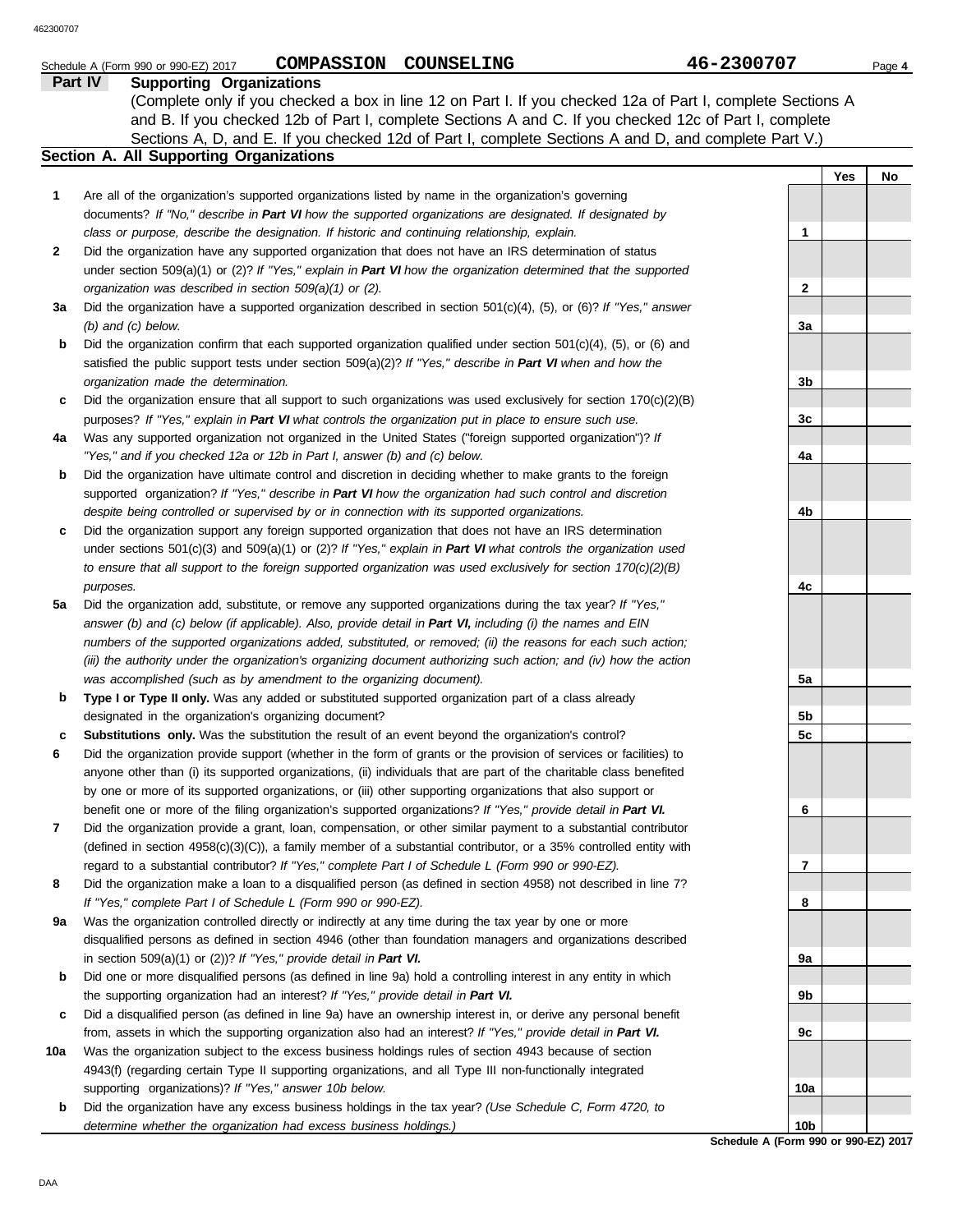**Part IV Supporting Organizations** *(continued)*

|              |                                                                                                                                                                                                                                  |                 | Yes | No |
|--------------|----------------------------------------------------------------------------------------------------------------------------------------------------------------------------------------------------------------------------------|-----------------|-----|----|
| 11           | Has the organization accepted a gift or contribution from any of the following persons?                                                                                                                                          |                 |     |    |
| а            | A person who directly or indirectly controls, either alone or together with persons described in (b) and (c)                                                                                                                     |                 |     |    |
|              | below, the governing body of a supported organization?                                                                                                                                                                           | 11a             |     |    |
|              | <b>b</b> A family member of a person described in (a) above?                                                                                                                                                                     | 11 <sub>b</sub> |     |    |
| c            | A 35% controlled entity of a person described in (a) or (b) above? If "Yes" to a, b, or c, provide detail in Part VI.                                                                                                            | 11 <sub>c</sub> |     |    |
|              | <b>Section B. Type I Supporting Organizations</b>                                                                                                                                                                                |                 |     |    |
| 1            | Did the directors, trustees, or membership of one or more supported organizations have the power to                                                                                                                              |                 | Yes | No |
|              | regularly appoint or elect at least a majority of the organization's directors or trustees at all times during the                                                                                                               |                 |     |    |
|              | tax year? If "No," describe in Part VI how the supported organization(s) effectively operated, supervised, or                                                                                                                    |                 |     |    |
|              | controlled the organization's activities. If the organization had more than one supported organization,                                                                                                                          |                 |     |    |
|              | describe how the powers to appoint and/or remove directors or trustees were allocated among the supported                                                                                                                        |                 |     |    |
|              | organizations and what conditions or restrictions, if any, applied to such powers during the tax year.                                                                                                                           | 1               |     |    |
| 2            | Did the organization operate for the benefit of any supported organization other than the supported                                                                                                                              |                 |     |    |
|              | organization(s) that operated, supervised, or controlled the supporting organization? If "Yes," explain in Part                                                                                                                  |                 |     |    |
|              | VI how providing such benefit carried out the purposes of the supported organization(s) that operated,                                                                                                                           |                 |     |    |
|              | supervised, or controlled the supporting organization.                                                                                                                                                                           | 2               |     |    |
|              | Section C. Type II Supporting Organizations                                                                                                                                                                                      |                 |     |    |
|              |                                                                                                                                                                                                                                  |                 | Yes | No |
| 1            | Were a majority of the organization's directors or trustees during the tax year also a majority of the directors                                                                                                                 |                 |     |    |
|              | or trustees of each of the organization's supported organization(s)? If "No," describe in Part VI how control                                                                                                                    |                 |     |    |
|              | or management of the supporting organization was vested in the same persons that controlled or managed                                                                                                                           |                 |     |    |
|              | the supported organization(s).<br>Section D. All Type III Supporting Organizations                                                                                                                                               | 1               |     |    |
|              |                                                                                                                                                                                                                                  |                 | Yes | No |
| 1            | Did the organization provide to each of its supported organizations, by the last day of the fifth month of the                                                                                                                   |                 |     |    |
|              | organization's tax year, (i) a written notice describing the type and amount of support provided during the prior tax                                                                                                            |                 |     |    |
|              | year, (ii) a copy of the Form 990 that was most recently filed as of the date of notification, and (iii) copies of the                                                                                                           |                 |     |    |
|              | organization's governing documents in effect on the date of notification, to the extent not previously provided?                                                                                                                 | 1               |     |    |
| 2            | Were any of the organization's officers, directors, or trustees either (i) appointed or elected by the supported                                                                                                                 |                 |     |    |
|              | organization(s) or (ii) serving on the governing body of a supported organization? If "No," explain in Part VI how                                                                                                               |                 |     |    |
|              | the organization maintained a close and continuous working relationship with the supported organization(s).                                                                                                                      | 2               |     |    |
| 3            | By reason of the relationship described in (2), did the organization's supported organizations have a                                                                                                                            |                 |     |    |
|              | significant voice in the organization's investment policies and in directing the use of the organization's                                                                                                                       |                 |     |    |
|              | income or assets at all times during the tax year? If "Yes," describe in Part VI the role the organization's                                                                                                                     |                 |     |    |
|              | supported organizations played in this regard.                                                                                                                                                                                   | 3               |     |    |
|              | Section E. Type III Functionally-Integrated Supporting Organizations                                                                                                                                                             |                 |     |    |
| 1            | Check the box next to the method that the organization used to satisfy the Integral Part Test during the year (see instructions).                                                                                                |                 |     |    |
| а            | The organization satisfied the Activities Test. Complete line 2 below.                                                                                                                                                           |                 |     |    |
| b<br>с       | The organization is the parent of each of its supported organizations. Complete line 3 below.<br>The organization supported a governmental entity. Describe in Part VI how you supported a government entity (see instructions). |                 |     |    |
|              |                                                                                                                                                                                                                                  |                 |     |    |
| $\mathbf{z}$ | Activities Test. Answer (a) and (b) below.                                                                                                                                                                                       |                 | Yes | No |
| а            | Did substantially all of the organization's activities during the tax year directly further the exempt purposes of                                                                                                               |                 |     |    |
|              | the supported organization(s) to which the organization was responsive? If "Yes," then in Part VI identify                                                                                                                       |                 |     |    |
|              | those supported organizations and explain how these activities directly furthered their exempt purposes,                                                                                                                         |                 |     |    |
|              | how the organization was responsive to those supported organizations, and how the organization determined                                                                                                                        |                 |     |    |
|              | that these activities constituted substantially all of its activities.                                                                                                                                                           | 2a              |     |    |
| b            | Did the activities described in (a) constitute activities that, but for the organization's involvement, one or more                                                                                                              |                 |     |    |
|              | of the organization's supported organization(s) would have been engaged in? If "Yes," explain in Part VI the                                                                                                                     |                 |     |    |
|              | reasons for the organization's position that its supported organization(s) would have engaged in these                                                                                                                           |                 |     |    |
|              | activities but for the organization's involvement.                                                                                                                                                                               | 2b              |     |    |
| 3            | Parent of Supported Organizations. Answer (a) and (b) below.                                                                                                                                                                     |                 |     |    |
| a            | Did the organization have the power to regularly appoint or elect a majority of the officers, directors, or                                                                                                                      |                 |     |    |
|              | trustees of each of the supported organizations? Provide details in Part VI.                                                                                                                                                     | За              |     |    |
| b            | Did the organization exercise a substantial degree of direction over the policies, programs, and activities of each                                                                                                              |                 |     |    |
| DAA          | of its supported organizations? If "Yes," describe in Part VI the role played by the organization in this regard.<br>Schedule A (Form 990 or 990-EZ) 2017                                                                        | 3b              |     |    |
|              |                                                                                                                                                                                                                                  |                 |     |    |

Schedule A (Form 990 or 990-EZ) 2017 Page **5 COMPASSION COUNSELING 46-2300707**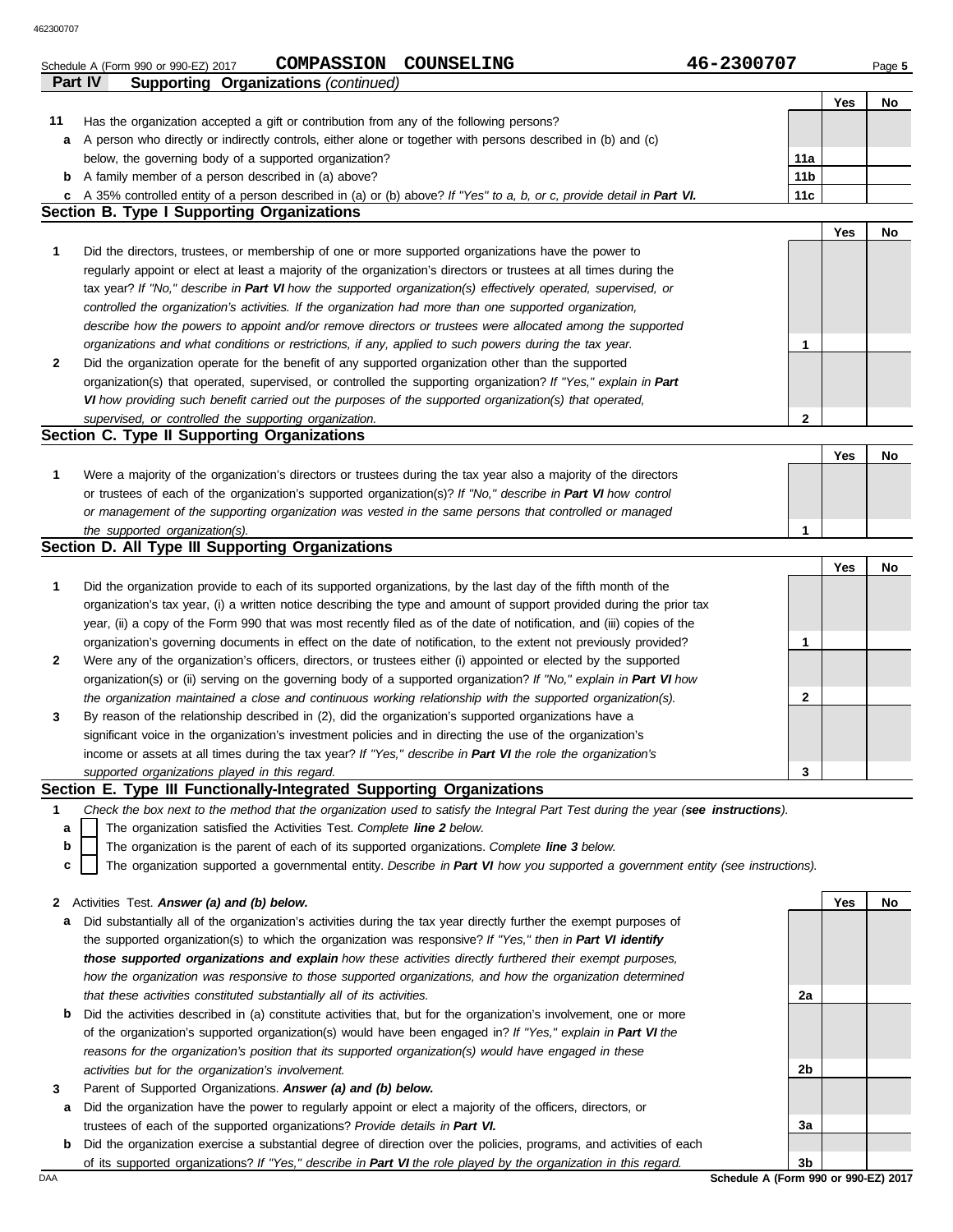| <b>Part V</b><br>Type III Non-Functionally Integrated 509(a)(3) Supporting Organizations                                              |                |                |                                |  |  |  |  |  |
|---------------------------------------------------------------------------------------------------------------------------------------|----------------|----------------|--------------------------------|--|--|--|--|--|
| 1<br>Check here if the organization satisfied the Integral Part Test as a qualifying trust on Nov. 20, 1970 (explain in Part VI). See |                |                |                                |  |  |  |  |  |
| <b>instructions.</b> All other Type III non-functionally integrated supporting organizations must complete Sections A through E.      |                |                |                                |  |  |  |  |  |
| Section A - Adjusted Net Income                                                                                                       |                | (A) Prior Year | (B) Current Year<br>(optional) |  |  |  |  |  |
| Net short-term capital gain<br>1                                                                                                      | $\mathbf{1}$   |                |                                |  |  |  |  |  |
| $\mathbf{2}$<br>Recoveries of prior-year distributions                                                                                | $\mathbf{2}$   |                |                                |  |  |  |  |  |
| 3<br>Other gross income (see instructions)                                                                                            | 3              |                |                                |  |  |  |  |  |
| Add lines 1 through 3.<br>4                                                                                                           | 4              |                |                                |  |  |  |  |  |
| 5<br>Depreciation and depletion                                                                                                       | 5              |                |                                |  |  |  |  |  |
| Portion of operating expenses paid or incurred for production or<br>6                                                                 |                |                |                                |  |  |  |  |  |
| collection of gross income or for management, conservation, or                                                                        |                |                |                                |  |  |  |  |  |
| maintenance of property held for production of income (see instructions)                                                              | 6              |                |                                |  |  |  |  |  |
| Other expenses (see instructions)<br>7                                                                                                | $\overline{7}$ |                |                                |  |  |  |  |  |
| 8<br><b>Adjusted Net Income</b> (subtract lines 5, 6 and 7 from line 4).                                                              | 8              |                |                                |  |  |  |  |  |
| <b>Section B - Minimum Asset Amount</b>                                                                                               |                | (A) Prior Year | (B) Current Year<br>(optional) |  |  |  |  |  |
| Aggregate fair market value of all non-exempt-use assets (see<br>1                                                                    |                |                |                                |  |  |  |  |  |
| instructions for short tax year or assets held for part of year):                                                                     |                |                |                                |  |  |  |  |  |
| <b>a</b> Average monthly value of securities                                                                                          | 1a             |                |                                |  |  |  |  |  |
| b<br>Average monthly cash balances                                                                                                    | 1b             |                |                                |  |  |  |  |  |
| Fair market value of other non-exempt-use assets<br>C                                                                                 | 1 <sub>c</sub> |                |                                |  |  |  |  |  |
| <b>Total</b> (add lines 1a, 1b, and 1c)<br>d                                                                                          | 1 <sub>d</sub> |                |                                |  |  |  |  |  |
| Discount claimed for blockage or other<br>e                                                                                           |                |                |                                |  |  |  |  |  |
| factors (explain in detail in <b>Part VI</b> ):                                                                                       |                |                |                                |  |  |  |  |  |
| $\mathbf{2}$<br>Acquisition indebtedness applicable to non-exempt-use assets                                                          | $\mathbf{2}$   |                |                                |  |  |  |  |  |
| Subtract line 2 from line 1d.<br>3                                                                                                    | 3              |                |                                |  |  |  |  |  |
| Cash deemed held for exempt use. Enter 1-1/2% of line 3 (for greater amount,<br>4                                                     |                |                |                                |  |  |  |  |  |
| see instructions).                                                                                                                    | 4              |                |                                |  |  |  |  |  |
| 5<br>Net value of non-exempt-use assets (subtract line 4 from line 3)                                                                 | 5              |                |                                |  |  |  |  |  |
| Multiply line 5 by .035.<br>6                                                                                                         | 6              |                |                                |  |  |  |  |  |
| 7<br>Recoveries of prior-year distributions                                                                                           | $\overline{7}$ |                |                                |  |  |  |  |  |
| 8<br><b>Minimum Asset Amount</b> (add line 7 to line 6)                                                                               | 8              |                |                                |  |  |  |  |  |
| Section C - Distributable Amount                                                                                                      |                |                | <b>Current Year</b>            |  |  |  |  |  |
| Adjusted net income for prior year (from Section A, line 8, Column A)<br>1                                                            | 1              |                |                                |  |  |  |  |  |
| 2<br>Enter 85% of line 1.                                                                                                             | $\mathbf{2}$   |                |                                |  |  |  |  |  |
| 3<br>Minimum asset amount for prior year (from Section B, line 8, Column A)                                                           | 3              |                |                                |  |  |  |  |  |
| 4<br>Enter greater of line 2 or line 3.                                                                                               | 4              |                |                                |  |  |  |  |  |
| 5<br>Income tax imposed in prior year                                                                                                 | 5              |                |                                |  |  |  |  |  |
| <b>Distributable Amount.</b> Subtract line 5 from line 4, unless subject to<br>6                                                      |                |                |                                |  |  |  |  |  |
| emergency temporary reduction (see instructions).                                                                                     | 6              |                |                                |  |  |  |  |  |

**7** instructions). Check here if the current year is the organization's first as a non-functionally integrated Type III supporting organization (see

**Schedule A (Form 990 or 990-EZ) 2017**

Schedule A (Form 990 or 990-EZ) 2017 Page **6 COMPASSION COUNSELING 46-2300707**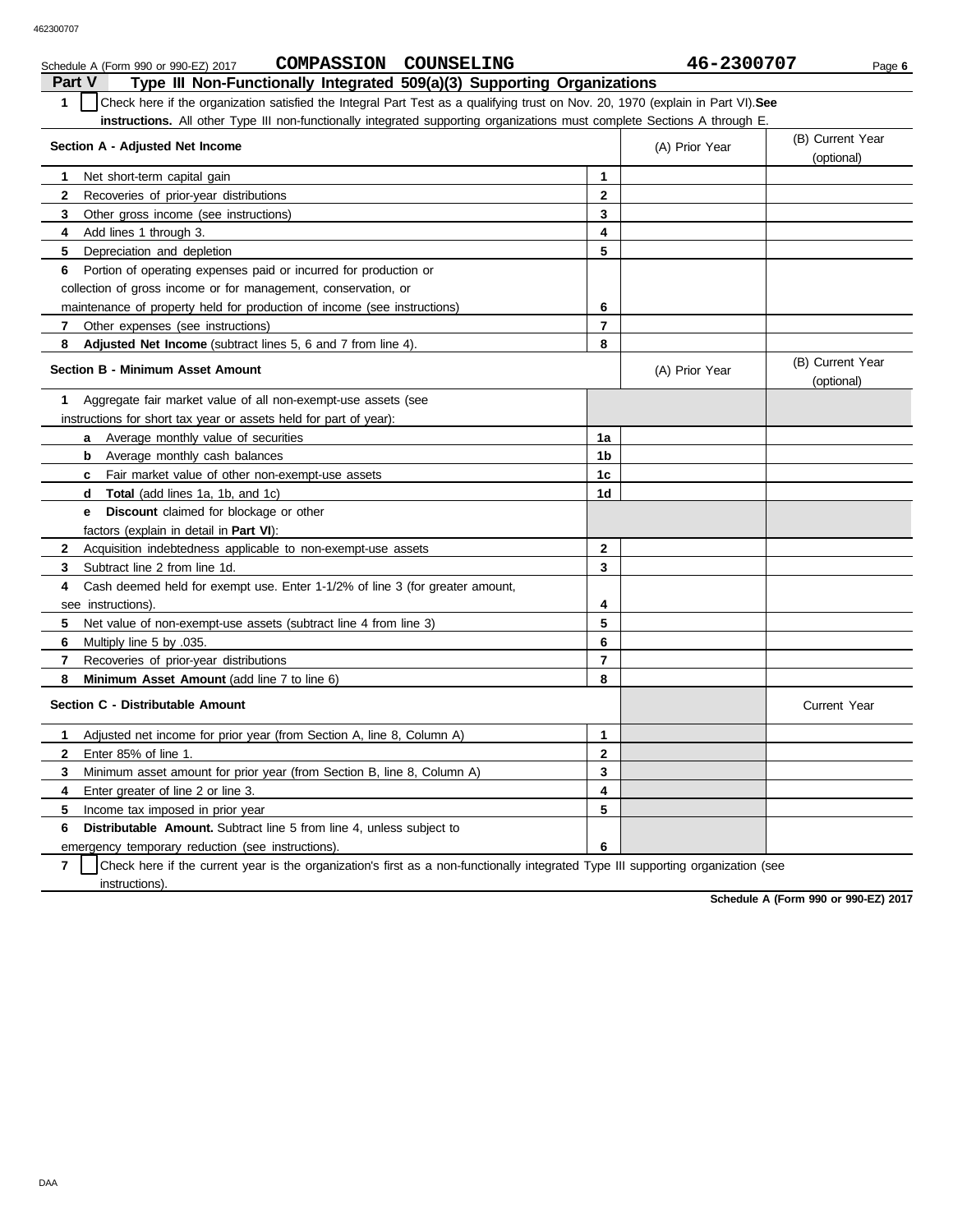|               | COMPASSION COUNSELING<br>Schedule A (Form 990 or 990-EZ) 2017                              |                             | 46-2300707                | Page 7               |
|---------------|--------------------------------------------------------------------------------------------|-----------------------------|---------------------------|----------------------|
| <b>Part V</b> | Type III Non-Functionally Integrated 509(a)(3) Supporting Organizations (continued)        |                             |                           |                      |
|               | <b>Section D - Distributions</b>                                                           |                             |                           | <b>Current Year</b>  |
| 1             | Amounts paid to supported organizations to accomplish exempt purposes                      |                             |                           |                      |
| $\mathbf{2}$  | Amounts paid to perform activity that directly furthers exempt purposes of supported       |                             |                           |                      |
|               | organizations, in excess of income from activity                                           |                             |                           |                      |
| 3             | Administrative expenses paid to accomplish exempt purposes of supported organizations      |                             |                           |                      |
| 4             | Amounts paid to acquire exempt-use assets                                                  |                             |                           |                      |
| 5             | Qualified set-aside amounts (prior IRS approval required)                                  |                             |                           |                      |
| 6             | Other distributions (describe in Part VI). See instructions.                               |                             |                           |                      |
| 7             | Total annual distributions. Add lines 1 through 6.                                         |                             |                           |                      |
| 8             | Distributions to attentive supported organizations to which the organization is responsive |                             |                           |                      |
|               | (provide details in Part VI). See instructions.                                            |                             |                           |                      |
| 9             | Distributable amount for 2017 from Section C, line 6                                       |                             |                           |                      |
| 10            | Line 8 amount divided by line 9 amount                                                     |                             |                           |                      |
|               |                                                                                            | (i)                         | (ii)                      | (iii)                |
|               | Section E - Distribution Allocations (see instructions)                                    | <b>Excess Distributions</b> | <b>Underdistributions</b> | <b>Distributable</b> |
|               |                                                                                            |                             | Pre-2017                  | Amount for 2017      |
| 1.            | Distributable amount for 2017 from Section C. line 6                                       |                             |                           |                      |
| $\mathbf{2}$  | Underdistributions, if any, for years prior to 2017                                        |                             |                           |                      |
|               | (reasonable cause required-explain in Part VI). See                                        |                             |                           |                      |
|               | instructions.                                                                              |                             |                           |                      |
| 3             | Excess distributions carryover, if any, to 2017:                                           |                             |                           |                      |
| a             |                                                                                            |                             |                           |                      |
|               | $b$ From 2013                                                                              |                             |                           |                      |
|               |                                                                                            |                             |                           |                      |
|               |                                                                                            |                             |                           |                      |
|               | f Total of lines 3a through e                                                              |                             |                           |                      |
|               | g Applied to underdistributions of prior years                                             |                             |                           |                      |
|               | <b>h</b> Applied to 2017 distributable amount                                              |                             |                           |                      |
|               | Carryover from 2012 not applied (see instructions)                                         |                             |                           |                      |
|               | Remainder. Subtract lines 3g, 3h, and 3i from 3f.                                          |                             |                           |                      |
| 4             | Distributions for 2017 from                                                                |                             |                           |                      |
|               | \$<br>Section D, line 7:                                                                   |                             |                           |                      |
|               | a Applied to underdistributions of prior years                                             |                             |                           |                      |
|               | <b>b</b> Applied to 2017 distributable amount                                              |                             |                           |                      |
|               | <b>c</b> Remainder. Subtract lines 4a and 4b from 4.                                       |                             |                           |                      |
| 5             | Remaining underdistributions for years prior to 2017, if                                   |                             |                           |                      |
|               | any. Subtract lines 3g and 4a from line 2. For result                                      |                             |                           |                      |
|               | greater than zero, explain in Part VI. See instructions.                                   |                             |                           |                      |
| 6             | Remaining underdistributions for 2017. Subtract lines 3h                                   |                             |                           |                      |
|               | and 4b from line 1. For result greater than zero, explain in                               |                             |                           |                      |
|               | Part VI. See instructions.                                                                 |                             |                           |                      |
| 7             | Excess distributions carryover to 2018. Add lines 3j                                       |                             |                           |                      |
|               | and 4c.                                                                                    |                             |                           |                      |
| 8             | Breakdown of line 7:                                                                       |                             |                           |                      |
|               | a Excess from 2013                                                                         |                             |                           |                      |
|               |                                                                                            |                             |                           |                      |
|               | c Excess from 2015                                                                         |                             |                           |                      |
|               |                                                                                            |                             |                           |                      |
|               |                                                                                            |                             |                           |                      |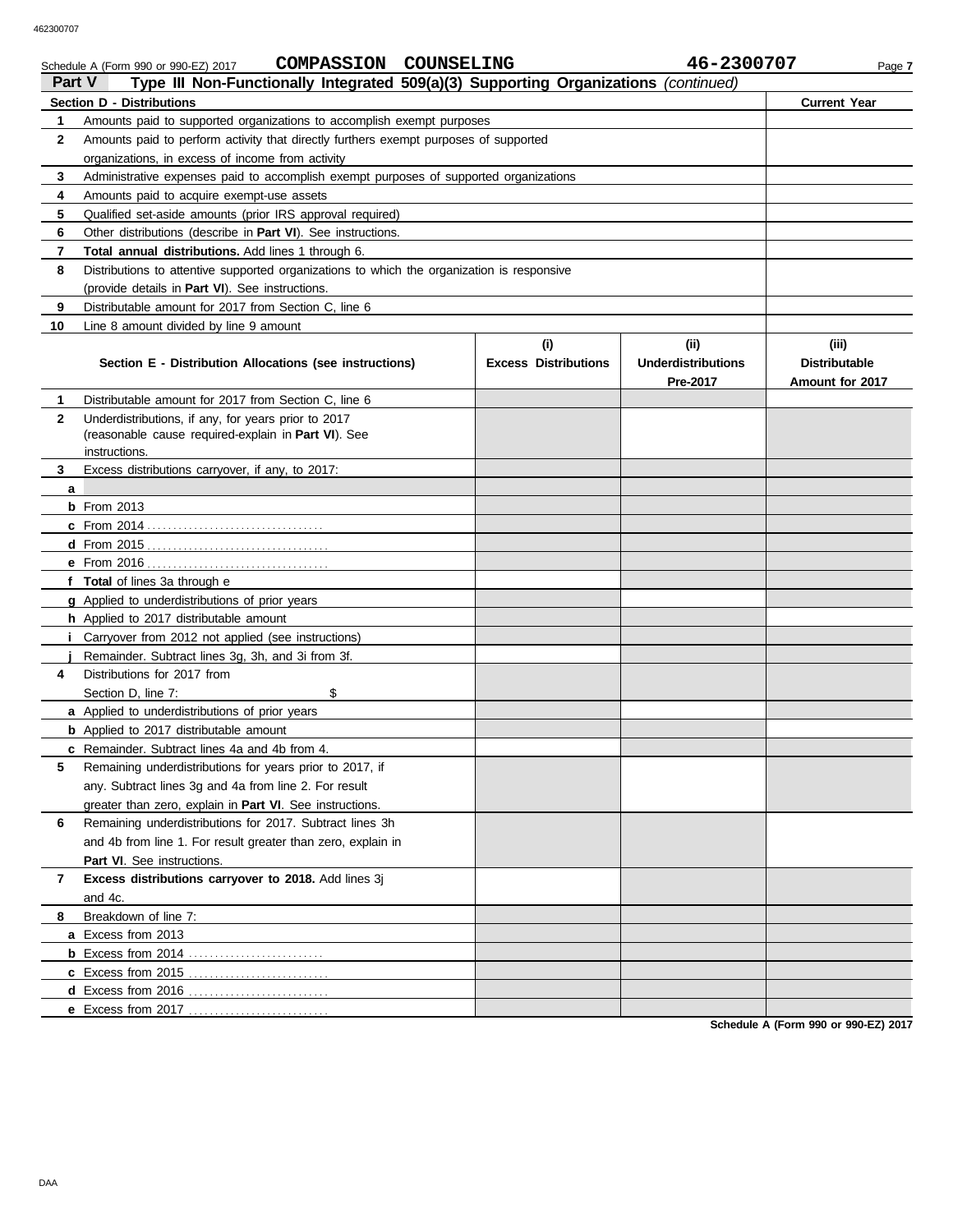|         | Schedule A (Form 990 or 990-EZ) 2017 |                                                                                                                                                                                                                                                                                                                                                                                                                                                                                          | COMPASSION COUNSELING | 46-2300707 | Page 8 |
|---------|--------------------------------------|------------------------------------------------------------------------------------------------------------------------------------------------------------------------------------------------------------------------------------------------------------------------------------------------------------------------------------------------------------------------------------------------------------------------------------------------------------------------------------------|-----------------------|------------|--------|
| Part VI |                                      | Supplemental Information. Provide the explanations required by Part II, line 10; Part II, line 17a or 17b; Part<br>III, line 12; Part IV, Section A, lines 1, 2, 3b, 3c, 4b, 4c, 5a, 6, 9a, 9b, 9c, 11a, 11b, and 11c; Part IV, Section<br>B, lines 1 and 2; Part IV, Section C, line 1; Part IV, Section D, lines 2 and 3; Part IV, Section E, lines 1c, 2a, 2b,<br>3a and 3b; Part V, line 1; Part V, Section B, line 1e; Part V, Section D, lines 5, 6, and 8; and Part V, Section E, |                       |            |        |
|         |                                      | lines 2, 5, and 6. Also complete this part for any additional information. (See instructions.)                                                                                                                                                                                                                                                                                                                                                                                           |                       |            |        |
|         |                                      |                                                                                                                                                                                                                                                                                                                                                                                                                                                                                          |                       |            |        |
|         |                                      |                                                                                                                                                                                                                                                                                                                                                                                                                                                                                          |                       |            |        |
|         |                                      |                                                                                                                                                                                                                                                                                                                                                                                                                                                                                          |                       |            |        |
|         |                                      |                                                                                                                                                                                                                                                                                                                                                                                                                                                                                          |                       |            |        |
|         |                                      |                                                                                                                                                                                                                                                                                                                                                                                                                                                                                          |                       |            |        |
|         |                                      |                                                                                                                                                                                                                                                                                                                                                                                                                                                                                          |                       |            |        |
|         |                                      |                                                                                                                                                                                                                                                                                                                                                                                                                                                                                          |                       |            |        |
|         |                                      |                                                                                                                                                                                                                                                                                                                                                                                                                                                                                          |                       |            |        |
|         |                                      |                                                                                                                                                                                                                                                                                                                                                                                                                                                                                          |                       |            |        |
|         |                                      |                                                                                                                                                                                                                                                                                                                                                                                                                                                                                          |                       |            |        |
|         |                                      |                                                                                                                                                                                                                                                                                                                                                                                                                                                                                          |                       |            |        |
|         |                                      |                                                                                                                                                                                                                                                                                                                                                                                                                                                                                          |                       |            |        |
|         |                                      |                                                                                                                                                                                                                                                                                                                                                                                                                                                                                          |                       |            |        |
|         |                                      |                                                                                                                                                                                                                                                                                                                                                                                                                                                                                          |                       |            |        |
|         |                                      |                                                                                                                                                                                                                                                                                                                                                                                                                                                                                          |                       |            |        |
|         |                                      |                                                                                                                                                                                                                                                                                                                                                                                                                                                                                          |                       |            |        |
|         |                                      |                                                                                                                                                                                                                                                                                                                                                                                                                                                                                          |                       |            |        |
|         |                                      |                                                                                                                                                                                                                                                                                                                                                                                                                                                                                          |                       |            |        |
|         |                                      |                                                                                                                                                                                                                                                                                                                                                                                                                                                                                          |                       |            |        |
|         |                                      |                                                                                                                                                                                                                                                                                                                                                                                                                                                                                          |                       |            |        |
|         |                                      |                                                                                                                                                                                                                                                                                                                                                                                                                                                                                          |                       |            |        |
|         |                                      |                                                                                                                                                                                                                                                                                                                                                                                                                                                                                          |                       |            |        |
|         |                                      |                                                                                                                                                                                                                                                                                                                                                                                                                                                                                          |                       |            |        |
|         |                                      |                                                                                                                                                                                                                                                                                                                                                                                                                                                                                          |                       |            |        |
|         |                                      |                                                                                                                                                                                                                                                                                                                                                                                                                                                                                          |                       |            |        |
|         |                                      |                                                                                                                                                                                                                                                                                                                                                                                                                                                                                          |                       |            |        |
|         |                                      |                                                                                                                                                                                                                                                                                                                                                                                                                                                                                          |                       |            |        |
|         |                                      |                                                                                                                                                                                                                                                                                                                                                                                                                                                                                          |                       |            |        |
|         |                                      |                                                                                                                                                                                                                                                                                                                                                                                                                                                                                          |                       |            |        |
|         |                                      |                                                                                                                                                                                                                                                                                                                                                                                                                                                                                          |                       |            |        |
|         |                                      |                                                                                                                                                                                                                                                                                                                                                                                                                                                                                          |                       |            |        |
|         |                                      |                                                                                                                                                                                                                                                                                                                                                                                                                                                                                          |                       |            |        |
|         |                                      |                                                                                                                                                                                                                                                                                                                                                                                                                                                                                          |                       |            |        |
|         |                                      |                                                                                                                                                                                                                                                                                                                                                                                                                                                                                          |                       |            |        |
|         |                                      |                                                                                                                                                                                                                                                                                                                                                                                                                                                                                          |                       |            |        |
|         |                                      |                                                                                                                                                                                                                                                                                                                                                                                                                                                                                          |                       |            |        |
|         |                                      |                                                                                                                                                                                                                                                                                                                                                                                                                                                                                          |                       |            |        |
|         |                                      |                                                                                                                                                                                                                                                                                                                                                                                                                                                                                          |                       |            |        |
|         |                                      |                                                                                                                                                                                                                                                                                                                                                                                                                                                                                          |                       |            |        |
|         |                                      |                                                                                                                                                                                                                                                                                                                                                                                                                                                                                          |                       |            |        |
|         |                                      |                                                                                                                                                                                                                                                                                                                                                                                                                                                                                          |                       |            |        |
|         |                                      |                                                                                                                                                                                                                                                                                                                                                                                                                                                                                          |                       |            |        |
|         |                                      |                                                                                                                                                                                                                                                                                                                                                                                                                                                                                          |                       |            |        |
|         |                                      |                                                                                                                                                                                                                                                                                                                                                                                                                                                                                          |                       |            |        |
|         |                                      |                                                                                                                                                                                                                                                                                                                                                                                                                                                                                          |                       |            |        |
|         |                                      |                                                                                                                                                                                                                                                                                                                                                                                                                                                                                          |                       |            |        |
|         |                                      |                                                                                                                                                                                                                                                                                                                                                                                                                                                                                          |                       |            |        |
|         |                                      |                                                                                                                                                                                                                                                                                                                                                                                                                                                                                          |                       |            |        |
|         |                                      |                                                                                                                                                                                                                                                                                                                                                                                                                                                                                          |                       |            |        |
|         |                                      |                                                                                                                                                                                                                                                                                                                                                                                                                                                                                          |                       |            |        |
|         |                                      |                                                                                                                                                                                                                                                                                                                                                                                                                                                                                          |                       |            |        |
|         |                                      |                                                                                                                                                                                                                                                                                                                                                                                                                                                                                          |                       |            |        |
|         |                                      |                                                                                                                                                                                                                                                                                                                                                                                                                                                                                          |                       |            |        |
|         |                                      |                                                                                                                                                                                                                                                                                                                                                                                                                                                                                          |                       |            |        |
|         |                                      |                                                                                                                                                                                                                                                                                                                                                                                                                                                                                          |                       |            |        |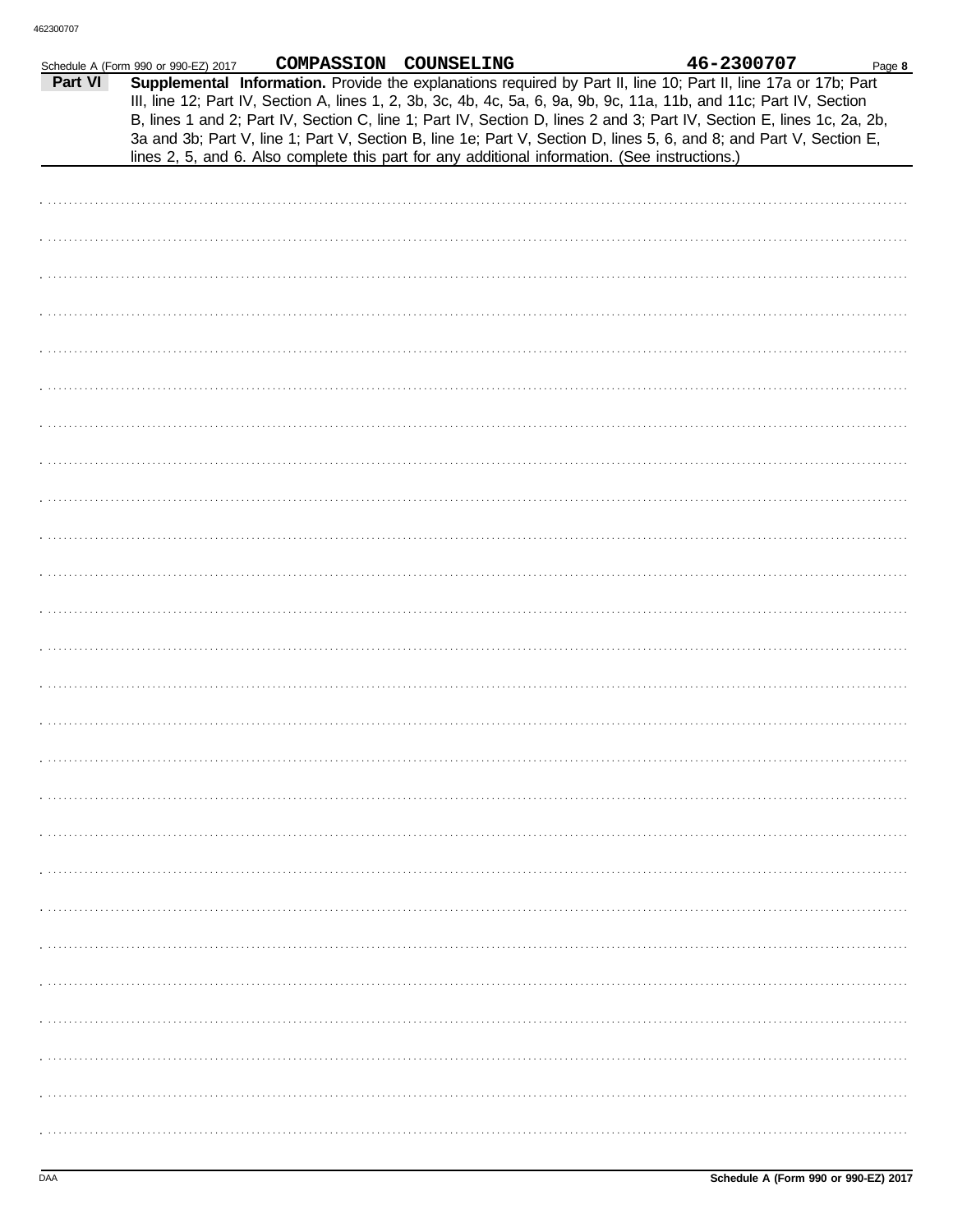### OMB No. 1545-0047 Department of the Treasury Internal Revenue Service **Name of the organization 2017 Schedule of Contributors Schedule B (Form 990, 990-EZ, or 990-PF)** u **Attach to Form 990, Form 990-EZ, or Form 990-PF. Employer identification number** u **Go to** *www.irs.gov/Form990* **for the latest information.**

### **COMPASSION COUNSELING 46-2300707**

**Organization type** (check one):

| Filers of:         | Section:                                                                  |  |  |  |  |  |
|--------------------|---------------------------------------------------------------------------|--|--|--|--|--|
| Form 990 or 990-EZ | $ \mathbf{X} $ 501(c)(<br>3 ) (enter number) organization                 |  |  |  |  |  |
|                    | 4947(a)(1) nonexempt charitable trust not treated as a private foundation |  |  |  |  |  |
|                    | 527 political organization                                                |  |  |  |  |  |
| Form 990-PF        | 501(c)(3) exempt private foundation                                       |  |  |  |  |  |
|                    | 4947(a)(1) nonexempt charitable trust treated as a private foundation     |  |  |  |  |  |
|                    | 501(c)(3) taxable private foundation                                      |  |  |  |  |  |

Check if your organization is covered by the **General Rule** or a **Special Rule. Note:** Only a section 501(c)(7), (8), or (10) organization can check boxes for both the General Rule and a Special Rule. See instructions.

### **General Rule**

For an organization filing Form 990, 990-EZ, or 990-PF that received, during the year, contributions totaling \$5,000 or more (in money or property) from any one contributor. Complete Parts I and II. See instructions for determining a contributor's total contributions.

### **Special Rules**

| $\overline{X}$ For an organization described in section 501(c)(3) filing Form 990 or 990-EZ that met the 331/3% support test of the |
|-------------------------------------------------------------------------------------------------------------------------------------|
| regulations under sections 509(a)(1) and 170(b)(1)(A)(vi), that checked Schedule A (Form 990 or 990-EZ), Part II, line              |
| 13, 16a, or 16b, and that received from any one contributor, during the year, total contributions of the greater of (1)             |
| \$5,000; or (2) 2% of the amount on (i) Form 990, Part VIII, line 1h; or (ii) Form 990-EZ, line 1. Complete Parts I and II.         |
|                                                                                                                                     |

literary, or educational purposes, or for the prevention of cruelty to children or animals. Complete Parts I, II, and III. For an organization described in section 501(c)(7), (8), or (10) filing Form 990 or 990-EZ that received from any one contributor, during the year, total contributions of more than \$1,000 *exclusively* for religious, charitable, scientific,

For an organization described in section 501(c)(7), (8), or (10) filing Form 990 or 990-EZ that received from any one contributor, during the year, contributions *exclusively* for religious, charitable, etc., purposes, but no such contributions totaled more than \$1,000. If this box is checked, enter here the total contributions that were received during the year for an *exclusively* religious, charitable, etc., purpose. Don't complete any of the parts unless the **General Rule** applies to this organization because it received *nonexclusively* religious, charitable, etc., contributions totaling \$5,000 or more during the year . . . . . . . . . . . . . . . . . . . . . . . . . . . . . . . . . . . . . . . . . . . . . . . . . . . . . . . . . . . . . . . . . . . . . . . . . . . . . . . .

990-EZ, or 990-PF), but it **must** answer "No" on Part IV, line 2, of its Form 990; or check the box on line H of its Form 990-EZ or on its Form 990-PF, Part I, line 2, to certify that it doesn't meet the filing requirements of Schedule B (Form 990, 990-EZ, or 990-PF). **Caution:** An organization that isn't covered by the General Rule and/or the Special Rules doesn't file Schedule B (Form 990,

**For Paperwork Reduction Act Notice, see the instructions for Form 990, 990-EZ, or 990-PF.**

\$ . . . . . . . . . . . . . . . . . . . . . . . . . . .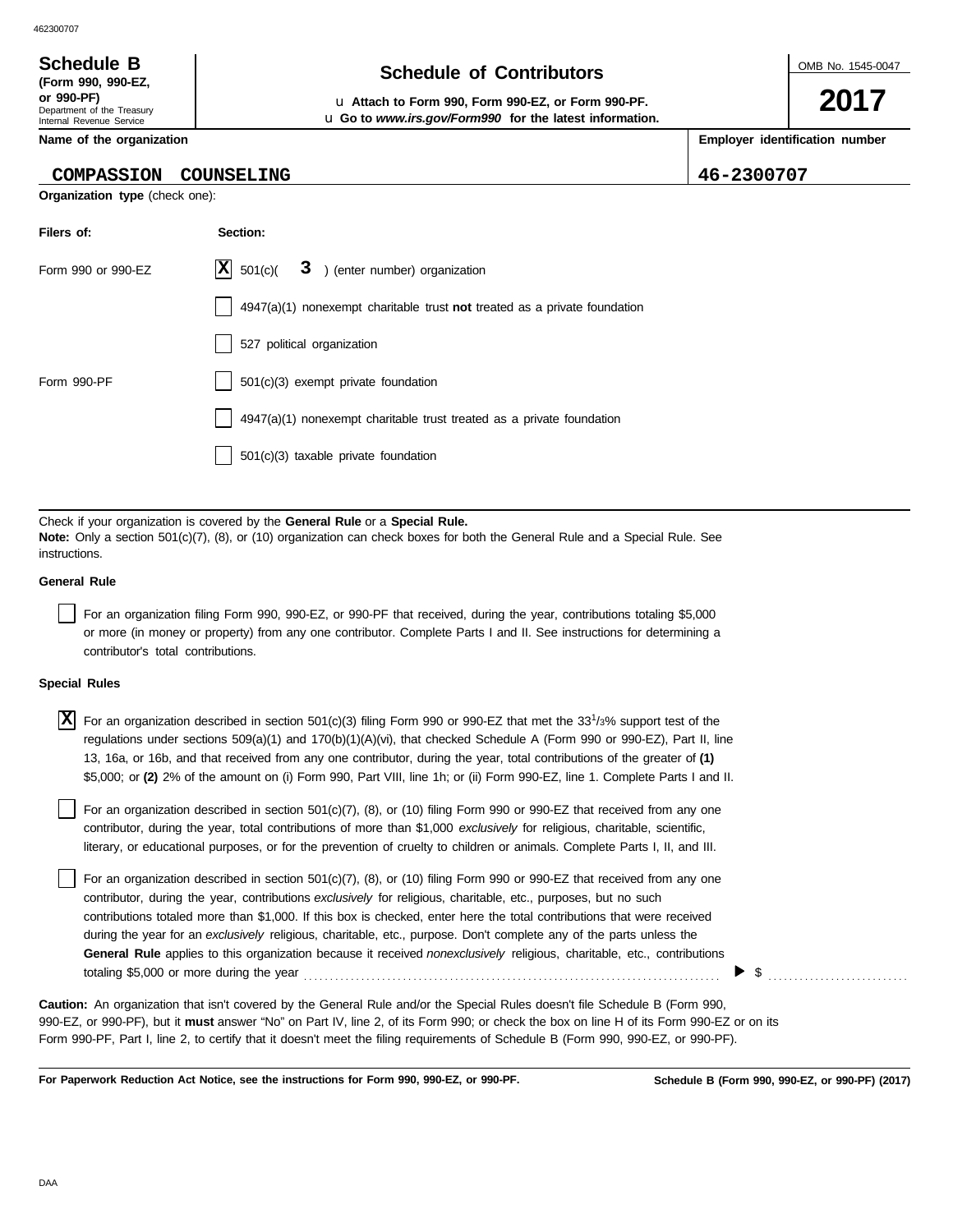Schedule B (Form 990, 990-EZ, or 990-PF) (2017)

|                | Name of organization<br>COMPASSION<br>COUNSELING                                               |                                   | Employer identification number<br>46-2300707                                                  |
|----------------|------------------------------------------------------------------------------------------------|-----------------------------------|-----------------------------------------------------------------------------------------------|
| Part I         | Contributors (see instructions). Use duplicate copies of Part I if additional space is needed. |                                   |                                                                                               |
| (a)<br>No.     | (b)<br>Name, address, and ZIP + 4                                                              | (c)<br><b>Total contributions</b> | (d)<br>Type of contribution                                                                   |
| $1$            | FIRST UNITED METHODIST CHUCH<br>804 MONTVALE STATION RD<br>TN 37803<br><b>MARYVILLE</b>        | 15,000<br>$\$\$                   | X<br>Person<br>Payroll<br>Noncash<br>(Complete Part II for<br>noncash contributions.)         |
| (a)<br>No.     | (b)<br>Name, address, and ZIP + 4                                                              | (c)<br><b>Total contributions</b> | (d)<br>Type of contribution                                                                   |
| 2              | SISTERS OF THE GOOD SHEPHERD<br>7654 NATURAL BRIDGE RD<br>MO 63121<br>ST LOUIS                 | 5,000<br>\$                       | X<br>Person<br>Payroll<br><b>Noncash</b><br>(Complete Part II for<br>noncash contributions.)  |
| (a)<br>No.     | (b)<br>Name, address, and ZIP + 4                                                              | (c)<br><b>Total contributions</b> | (d)<br>Type of contribution                                                                   |
| $\overline{3}$ | TRINITY HEALTH FOUNDATION<br>625 MARKET STREET, SUITE 400<br>TN 37902<br><b>KNOXVILLE</b>      | 5,000<br>\$                       | ΙX<br>Person<br>Payroll<br><b>Noncash</b><br>(Complete Part II for<br>noncash contributions.) |
| (a)<br>No.     | (b)<br>Name, address, and ZIP + 4                                                              | (c)<br><b>Total contributions</b> | (d)<br>Type of contribution                                                                   |
|                |                                                                                                |                                   | Person<br>Payroll<br><b>Noncash</b><br>(Complete Part II for<br>noncash contributions.)       |
| (a)<br>No.     | (b)<br>Name, address, and ZIP + 4                                                              | (c)<br><b>Total contributions</b> | (d)<br>Type of contribution                                                                   |
|                |                                                                                                | \$                                | Person<br>Payroll<br><b>Noncash</b><br>(Complete Part II for<br>noncash contributions.)       |
| (a)<br>No.     | (b)<br>Name, address, and ZIP + 4                                                              | (c)<br><b>Total contributions</b> | (d)<br>Type of contribution                                                                   |
|                |                                                                                                | \$                                | Person<br>Payroll<br><b>Noncash</b><br>(Complete Part II for<br>noncash contributions.)       |

Page **2**

**PAGE 1 OF 1**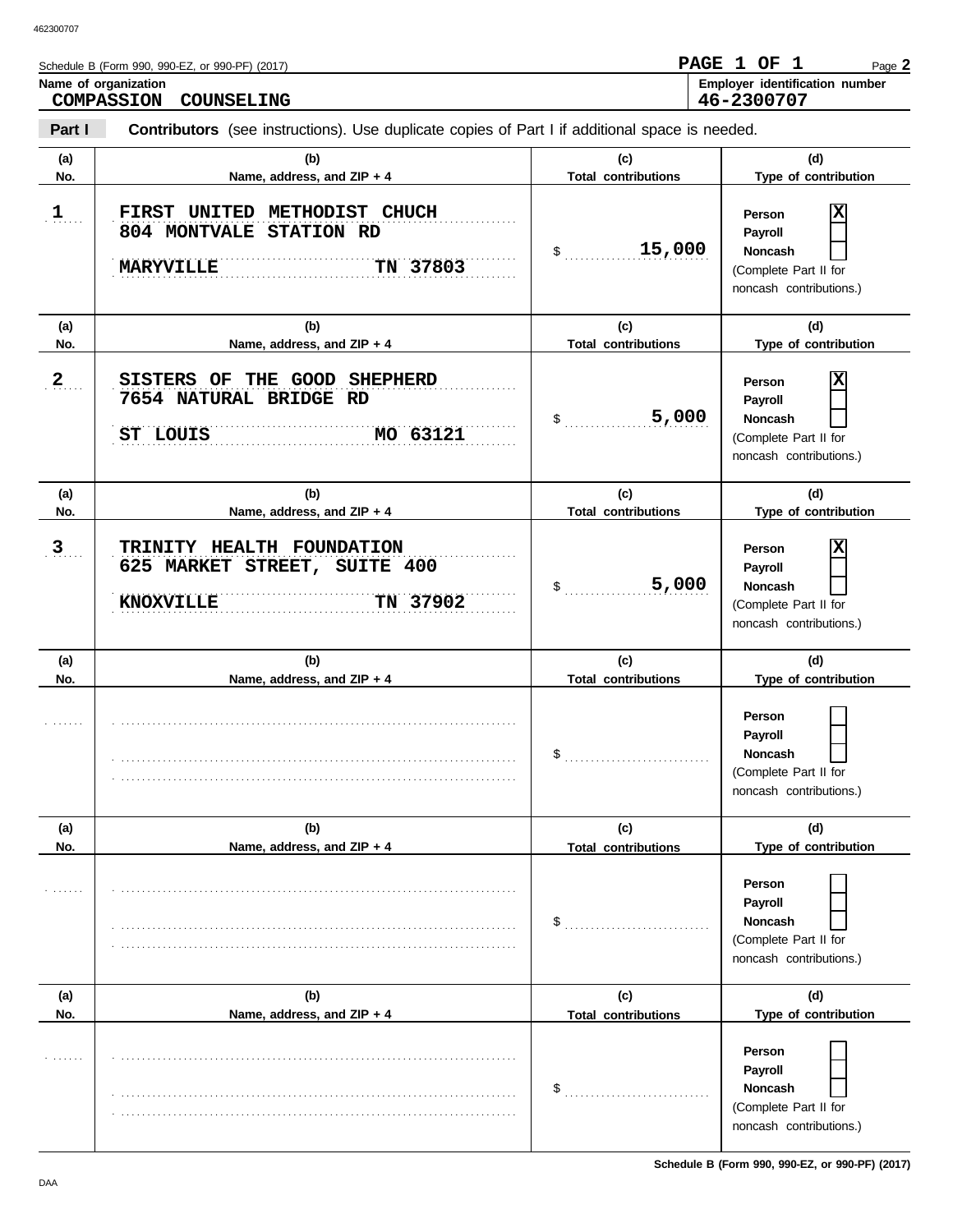| Complete if the organization answered "Yes" on Form 990, Part IV, line 17, 18, or 19, or if the<br>(Form 990 or 990-EZ)<br>organization entered more than \$15,000 on Form 990-EZ, line 6a.<br>LI Attach to Form 990 or Form 990-EZ.<br>Department of the Treasury<br>Open to Public<br>Internal Revenue Service<br><b>U</b> Go to www.irs.gov/Form990 for the latest instructions.<br>Inspection<br>Employer identification number<br>Name of the organization<br>46-2300707<br><b>COMPASSION</b><br>COUNSELING<br>Fundraising Activities. Complete if the organization answered "Yes" on Form 990, Part IV, line 17.<br>Part I<br>Form 990-EZ filers are not required to complete this part.<br>Indicate whether the organization raised funds through any of the following activities. Check all that apply.<br>1<br>Mail solicitations<br>Solicitation of non-government grants<br>a<br>е<br>Solicitation of government grants<br>Internet and email solicitations<br>f<br>Phone solicitations<br>Special fundraising events<br>g<br>c<br>In-person solicitations<br>d<br>2a Did the organization have a written or oral agreement with any individual (including officers, directors, trustees,<br>or key employees listed in Form 990, Part VII) or entity in connection with professional fundraising services?<br>Yes<br>No<br>b If "Yes," list the 10 highest paid individuals or entities (fundraisers) pursuant to agreements under which the fundraiser is to be<br>compensated at least \$5,000 by the organization.<br>(iii) Did fund-<br>(v) Amount paid to<br>(vi) Amount paid to<br>raiser have<br>(iv) Gross receipts<br>(or retained by)<br>(i) Name and address of individual<br>(or retained by)<br>custody or<br>(ii) Activity<br>or entity (fundraiser)<br>from activity<br>fundraiser listed in<br>organization<br>control of<br>contributions?<br>col. (i)<br>Yes <br>No<br>1<br>$\mathbf{2}$<br>3<br>4<br>5<br>6<br>7<br>8<br>9<br>Total<br>List all states in which the organization is registered or licensed to solicit contributions or has been notified it is exempt from<br>3<br>registration or licensing. | <b>SCHEDULE G</b> | Supplemental Information Regarding Fundraising or Gaming Activities |  |  |  |  |  | OMB No. 1545-0047 |  |  |  |
|----------------------------------------------------------------------------------------------------------------------------------------------------------------------------------------------------------------------------------------------------------------------------------------------------------------------------------------------------------------------------------------------------------------------------------------------------------------------------------------------------------------------------------------------------------------------------------------------------------------------------------------------------------------------------------------------------------------------------------------------------------------------------------------------------------------------------------------------------------------------------------------------------------------------------------------------------------------------------------------------------------------------------------------------------------------------------------------------------------------------------------------------------------------------------------------------------------------------------------------------------------------------------------------------------------------------------------------------------------------------------------------------------------------------------------------------------------------------------------------------------------------------------------------------------------------------------------------------------------------------------------------------------------------------------------------------------------------------------------------------------------------------------------------------------------------------------------------------------------------------------------------------------------------------------------------------------------------------------------------------------------------------------------------------------------------------------------------------------------------------------------------------|-------------------|---------------------------------------------------------------------|--|--|--|--|--|-------------------|--|--|--|
|                                                                                                                                                                                                                                                                                                                                                                                                                                                                                                                                                                                                                                                                                                                                                                                                                                                                                                                                                                                                                                                                                                                                                                                                                                                                                                                                                                                                                                                                                                                                                                                                                                                                                                                                                                                                                                                                                                                                                                                                                                                                                                                                              |                   |                                                                     |  |  |  |  |  |                   |  |  |  |
|                                                                                                                                                                                                                                                                                                                                                                                                                                                                                                                                                                                                                                                                                                                                                                                                                                                                                                                                                                                                                                                                                                                                                                                                                                                                                                                                                                                                                                                                                                                                                                                                                                                                                                                                                                                                                                                                                                                                                                                                                                                                                                                                              |                   |                                                                     |  |  |  |  |  |                   |  |  |  |
|                                                                                                                                                                                                                                                                                                                                                                                                                                                                                                                                                                                                                                                                                                                                                                                                                                                                                                                                                                                                                                                                                                                                                                                                                                                                                                                                                                                                                                                                                                                                                                                                                                                                                                                                                                                                                                                                                                                                                                                                                                                                                                                                              |                   |                                                                     |  |  |  |  |  |                   |  |  |  |
|                                                                                                                                                                                                                                                                                                                                                                                                                                                                                                                                                                                                                                                                                                                                                                                                                                                                                                                                                                                                                                                                                                                                                                                                                                                                                                                                                                                                                                                                                                                                                                                                                                                                                                                                                                                                                                                                                                                                                                                                                                                                                                                                              |                   |                                                                     |  |  |  |  |  |                   |  |  |  |
|                                                                                                                                                                                                                                                                                                                                                                                                                                                                                                                                                                                                                                                                                                                                                                                                                                                                                                                                                                                                                                                                                                                                                                                                                                                                                                                                                                                                                                                                                                                                                                                                                                                                                                                                                                                                                                                                                                                                                                                                                                                                                                                                              |                   |                                                                     |  |  |  |  |  |                   |  |  |  |
|                                                                                                                                                                                                                                                                                                                                                                                                                                                                                                                                                                                                                                                                                                                                                                                                                                                                                                                                                                                                                                                                                                                                                                                                                                                                                                                                                                                                                                                                                                                                                                                                                                                                                                                                                                                                                                                                                                                                                                                                                                                                                                                                              |                   |                                                                     |  |  |  |  |  |                   |  |  |  |
|                                                                                                                                                                                                                                                                                                                                                                                                                                                                                                                                                                                                                                                                                                                                                                                                                                                                                                                                                                                                                                                                                                                                                                                                                                                                                                                                                                                                                                                                                                                                                                                                                                                                                                                                                                                                                                                                                                                                                                                                                                                                                                                                              |                   |                                                                     |  |  |  |  |  |                   |  |  |  |
|                                                                                                                                                                                                                                                                                                                                                                                                                                                                                                                                                                                                                                                                                                                                                                                                                                                                                                                                                                                                                                                                                                                                                                                                                                                                                                                                                                                                                                                                                                                                                                                                                                                                                                                                                                                                                                                                                                                                                                                                                                                                                                                                              |                   |                                                                     |  |  |  |  |  |                   |  |  |  |
|                                                                                                                                                                                                                                                                                                                                                                                                                                                                                                                                                                                                                                                                                                                                                                                                                                                                                                                                                                                                                                                                                                                                                                                                                                                                                                                                                                                                                                                                                                                                                                                                                                                                                                                                                                                                                                                                                                                                                                                                                                                                                                                                              |                   |                                                                     |  |  |  |  |  |                   |  |  |  |
|                                                                                                                                                                                                                                                                                                                                                                                                                                                                                                                                                                                                                                                                                                                                                                                                                                                                                                                                                                                                                                                                                                                                                                                                                                                                                                                                                                                                                                                                                                                                                                                                                                                                                                                                                                                                                                                                                                                                                                                                                                                                                                                                              |                   |                                                                     |  |  |  |  |  |                   |  |  |  |
|                                                                                                                                                                                                                                                                                                                                                                                                                                                                                                                                                                                                                                                                                                                                                                                                                                                                                                                                                                                                                                                                                                                                                                                                                                                                                                                                                                                                                                                                                                                                                                                                                                                                                                                                                                                                                                                                                                                                                                                                                                                                                                                                              |                   |                                                                     |  |  |  |  |  |                   |  |  |  |
|                                                                                                                                                                                                                                                                                                                                                                                                                                                                                                                                                                                                                                                                                                                                                                                                                                                                                                                                                                                                                                                                                                                                                                                                                                                                                                                                                                                                                                                                                                                                                                                                                                                                                                                                                                                                                                                                                                                                                                                                                                                                                                                                              |                   |                                                                     |  |  |  |  |  |                   |  |  |  |
|                                                                                                                                                                                                                                                                                                                                                                                                                                                                                                                                                                                                                                                                                                                                                                                                                                                                                                                                                                                                                                                                                                                                                                                                                                                                                                                                                                                                                                                                                                                                                                                                                                                                                                                                                                                                                                                                                                                                                                                                                                                                                                                                              |                   |                                                                     |  |  |  |  |  |                   |  |  |  |
|                                                                                                                                                                                                                                                                                                                                                                                                                                                                                                                                                                                                                                                                                                                                                                                                                                                                                                                                                                                                                                                                                                                                                                                                                                                                                                                                                                                                                                                                                                                                                                                                                                                                                                                                                                                                                                                                                                                                                                                                                                                                                                                                              |                   |                                                                     |  |  |  |  |  |                   |  |  |  |
|                                                                                                                                                                                                                                                                                                                                                                                                                                                                                                                                                                                                                                                                                                                                                                                                                                                                                                                                                                                                                                                                                                                                                                                                                                                                                                                                                                                                                                                                                                                                                                                                                                                                                                                                                                                                                                                                                                                                                                                                                                                                                                                                              |                   |                                                                     |  |  |  |  |  |                   |  |  |  |
|                                                                                                                                                                                                                                                                                                                                                                                                                                                                                                                                                                                                                                                                                                                                                                                                                                                                                                                                                                                                                                                                                                                                                                                                                                                                                                                                                                                                                                                                                                                                                                                                                                                                                                                                                                                                                                                                                                                                                                                                                                                                                                                                              |                   |                                                                     |  |  |  |  |  |                   |  |  |  |
|                                                                                                                                                                                                                                                                                                                                                                                                                                                                                                                                                                                                                                                                                                                                                                                                                                                                                                                                                                                                                                                                                                                                                                                                                                                                                                                                                                                                                                                                                                                                                                                                                                                                                                                                                                                                                                                                                                                                                                                                                                                                                                                                              |                   |                                                                     |  |  |  |  |  |                   |  |  |  |
|                                                                                                                                                                                                                                                                                                                                                                                                                                                                                                                                                                                                                                                                                                                                                                                                                                                                                                                                                                                                                                                                                                                                                                                                                                                                                                                                                                                                                                                                                                                                                                                                                                                                                                                                                                                                                                                                                                                                                                                                                                                                                                                                              |                   |                                                                     |  |  |  |  |  |                   |  |  |  |
|                                                                                                                                                                                                                                                                                                                                                                                                                                                                                                                                                                                                                                                                                                                                                                                                                                                                                                                                                                                                                                                                                                                                                                                                                                                                                                                                                                                                                                                                                                                                                                                                                                                                                                                                                                                                                                                                                                                                                                                                                                                                                                                                              |                   |                                                                     |  |  |  |  |  |                   |  |  |  |
|                                                                                                                                                                                                                                                                                                                                                                                                                                                                                                                                                                                                                                                                                                                                                                                                                                                                                                                                                                                                                                                                                                                                                                                                                                                                                                                                                                                                                                                                                                                                                                                                                                                                                                                                                                                                                                                                                                                                                                                                                                                                                                                                              |                   |                                                                     |  |  |  |  |  |                   |  |  |  |
|                                                                                                                                                                                                                                                                                                                                                                                                                                                                                                                                                                                                                                                                                                                                                                                                                                                                                                                                                                                                                                                                                                                                                                                                                                                                                                                                                                                                                                                                                                                                                                                                                                                                                                                                                                                                                                                                                                                                                                                                                                                                                                                                              |                   |                                                                     |  |  |  |  |  |                   |  |  |  |
|                                                                                                                                                                                                                                                                                                                                                                                                                                                                                                                                                                                                                                                                                                                                                                                                                                                                                                                                                                                                                                                                                                                                                                                                                                                                                                                                                                                                                                                                                                                                                                                                                                                                                                                                                                                                                                                                                                                                                                                                                                                                                                                                              |                   |                                                                     |  |  |  |  |  |                   |  |  |  |
|                                                                                                                                                                                                                                                                                                                                                                                                                                                                                                                                                                                                                                                                                                                                                                                                                                                                                                                                                                                                                                                                                                                                                                                                                                                                                                                                                                                                                                                                                                                                                                                                                                                                                                                                                                                                                                                                                                                                                                                                                                                                                                                                              |                   |                                                                     |  |  |  |  |  |                   |  |  |  |
|                                                                                                                                                                                                                                                                                                                                                                                                                                                                                                                                                                                                                                                                                                                                                                                                                                                                                                                                                                                                                                                                                                                                                                                                                                                                                                                                                                                                                                                                                                                                                                                                                                                                                                                                                                                                                                                                                                                                                                                                                                                                                                                                              |                   |                                                                     |  |  |  |  |  |                   |  |  |  |
|                                                                                                                                                                                                                                                                                                                                                                                                                                                                                                                                                                                                                                                                                                                                                                                                                                                                                                                                                                                                                                                                                                                                                                                                                                                                                                                                                                                                                                                                                                                                                                                                                                                                                                                                                                                                                                                                                                                                                                                                                                                                                                                                              |                   |                                                                     |  |  |  |  |  |                   |  |  |  |
|                                                                                                                                                                                                                                                                                                                                                                                                                                                                                                                                                                                                                                                                                                                                                                                                                                                                                                                                                                                                                                                                                                                                                                                                                                                                                                                                                                                                                                                                                                                                                                                                                                                                                                                                                                                                                                                                                                                                                                                                                                                                                                                                              |                   |                                                                     |  |  |  |  |  |                   |  |  |  |
|                                                                                                                                                                                                                                                                                                                                                                                                                                                                                                                                                                                                                                                                                                                                                                                                                                                                                                                                                                                                                                                                                                                                                                                                                                                                                                                                                                                                                                                                                                                                                                                                                                                                                                                                                                                                                                                                                                                                                                                                                                                                                                                                              |                   |                                                                     |  |  |  |  |  |                   |  |  |  |
|                                                                                                                                                                                                                                                                                                                                                                                                                                                                                                                                                                                                                                                                                                                                                                                                                                                                                                                                                                                                                                                                                                                                                                                                                                                                                                                                                                                                                                                                                                                                                                                                                                                                                                                                                                                                                                                                                                                                                                                                                                                                                                                                              |                   |                                                                     |  |  |  |  |  |                   |  |  |  |
|                                                                                                                                                                                                                                                                                                                                                                                                                                                                                                                                                                                                                                                                                                                                                                                                                                                                                                                                                                                                                                                                                                                                                                                                                                                                                                                                                                                                                                                                                                                                                                                                                                                                                                                                                                                                                                                                                                                                                                                                                                                                                                                                              |                   |                                                                     |  |  |  |  |  |                   |  |  |  |
|                                                                                                                                                                                                                                                                                                                                                                                                                                                                                                                                                                                                                                                                                                                                                                                                                                                                                                                                                                                                                                                                                                                                                                                                                                                                                                                                                                                                                                                                                                                                                                                                                                                                                                                                                                                                                                                                                                                                                                                                                                                                                                                                              |                   |                                                                     |  |  |  |  |  |                   |  |  |  |
|                                                                                                                                                                                                                                                                                                                                                                                                                                                                                                                                                                                                                                                                                                                                                                                                                                                                                                                                                                                                                                                                                                                                                                                                                                                                                                                                                                                                                                                                                                                                                                                                                                                                                                                                                                                                                                                                                                                                                                                                                                                                                                                                              |                   |                                                                     |  |  |  |  |  |                   |  |  |  |
|                                                                                                                                                                                                                                                                                                                                                                                                                                                                                                                                                                                                                                                                                                                                                                                                                                                                                                                                                                                                                                                                                                                                                                                                                                                                                                                                                                                                                                                                                                                                                                                                                                                                                                                                                                                                                                                                                                                                                                                                                                                                                                                                              |                   |                                                                     |  |  |  |  |  |                   |  |  |  |
|                                                                                                                                                                                                                                                                                                                                                                                                                                                                                                                                                                                                                                                                                                                                                                                                                                                                                                                                                                                                                                                                                                                                                                                                                                                                                                                                                                                                                                                                                                                                                                                                                                                                                                                                                                                                                                                                                                                                                                                                                                                                                                                                              |                   |                                                                     |  |  |  |  |  |                   |  |  |  |
|                                                                                                                                                                                                                                                                                                                                                                                                                                                                                                                                                                                                                                                                                                                                                                                                                                                                                                                                                                                                                                                                                                                                                                                                                                                                                                                                                                                                                                                                                                                                                                                                                                                                                                                                                                                                                                                                                                                                                                                                                                                                                                                                              |                   |                                                                     |  |  |  |  |  |                   |  |  |  |
|                                                                                                                                                                                                                                                                                                                                                                                                                                                                                                                                                                                                                                                                                                                                                                                                                                                                                                                                                                                                                                                                                                                                                                                                                                                                                                                                                                                                                                                                                                                                                                                                                                                                                                                                                                                                                                                                                                                                                                                                                                                                                                                                              |                   |                                                                     |  |  |  |  |  |                   |  |  |  |
|                                                                                                                                                                                                                                                                                                                                                                                                                                                                                                                                                                                                                                                                                                                                                                                                                                                                                                                                                                                                                                                                                                                                                                                                                                                                                                                                                                                                                                                                                                                                                                                                                                                                                                                                                                                                                                                                                                                                                                                                                                                                                                                                              |                   |                                                                     |  |  |  |  |  |                   |  |  |  |
|                                                                                                                                                                                                                                                                                                                                                                                                                                                                                                                                                                                                                                                                                                                                                                                                                                                                                                                                                                                                                                                                                                                                                                                                                                                                                                                                                                                                                                                                                                                                                                                                                                                                                                                                                                                                                                                                                                                                                                                                                                                                                                                                              | 10                |                                                                     |  |  |  |  |  |                   |  |  |  |
|                                                                                                                                                                                                                                                                                                                                                                                                                                                                                                                                                                                                                                                                                                                                                                                                                                                                                                                                                                                                                                                                                                                                                                                                                                                                                                                                                                                                                                                                                                                                                                                                                                                                                                                                                                                                                                                                                                                                                                                                                                                                                                                                              |                   |                                                                     |  |  |  |  |  |                   |  |  |  |
|                                                                                                                                                                                                                                                                                                                                                                                                                                                                                                                                                                                                                                                                                                                                                                                                                                                                                                                                                                                                                                                                                                                                                                                                                                                                                                                                                                                                                                                                                                                                                                                                                                                                                                                                                                                                                                                                                                                                                                                                                                                                                                                                              |                   |                                                                     |  |  |  |  |  |                   |  |  |  |
|                                                                                                                                                                                                                                                                                                                                                                                                                                                                                                                                                                                                                                                                                                                                                                                                                                                                                                                                                                                                                                                                                                                                                                                                                                                                                                                                                                                                                                                                                                                                                                                                                                                                                                                                                                                                                                                                                                                                                                                                                                                                                                                                              |                   |                                                                     |  |  |  |  |  |                   |  |  |  |
|                                                                                                                                                                                                                                                                                                                                                                                                                                                                                                                                                                                                                                                                                                                                                                                                                                                                                                                                                                                                                                                                                                                                                                                                                                                                                                                                                                                                                                                                                                                                                                                                                                                                                                                                                                                                                                                                                                                                                                                                                                                                                                                                              |                   |                                                                     |  |  |  |  |  |                   |  |  |  |
|                                                                                                                                                                                                                                                                                                                                                                                                                                                                                                                                                                                                                                                                                                                                                                                                                                                                                                                                                                                                                                                                                                                                                                                                                                                                                                                                                                                                                                                                                                                                                                                                                                                                                                                                                                                                                                                                                                                                                                                                                                                                                                                                              |                   |                                                                     |  |  |  |  |  |                   |  |  |  |
|                                                                                                                                                                                                                                                                                                                                                                                                                                                                                                                                                                                                                                                                                                                                                                                                                                                                                                                                                                                                                                                                                                                                                                                                                                                                                                                                                                                                                                                                                                                                                                                                                                                                                                                                                                                                                                                                                                                                                                                                                                                                                                                                              |                   |                                                                     |  |  |  |  |  |                   |  |  |  |
|                                                                                                                                                                                                                                                                                                                                                                                                                                                                                                                                                                                                                                                                                                                                                                                                                                                                                                                                                                                                                                                                                                                                                                                                                                                                                                                                                                                                                                                                                                                                                                                                                                                                                                                                                                                                                                                                                                                                                                                                                                                                                                                                              |                   |                                                                     |  |  |  |  |  |                   |  |  |  |
|                                                                                                                                                                                                                                                                                                                                                                                                                                                                                                                                                                                                                                                                                                                                                                                                                                                                                                                                                                                                                                                                                                                                                                                                                                                                                                                                                                                                                                                                                                                                                                                                                                                                                                                                                                                                                                                                                                                                                                                                                                                                                                                                              |                   |                                                                     |  |  |  |  |  |                   |  |  |  |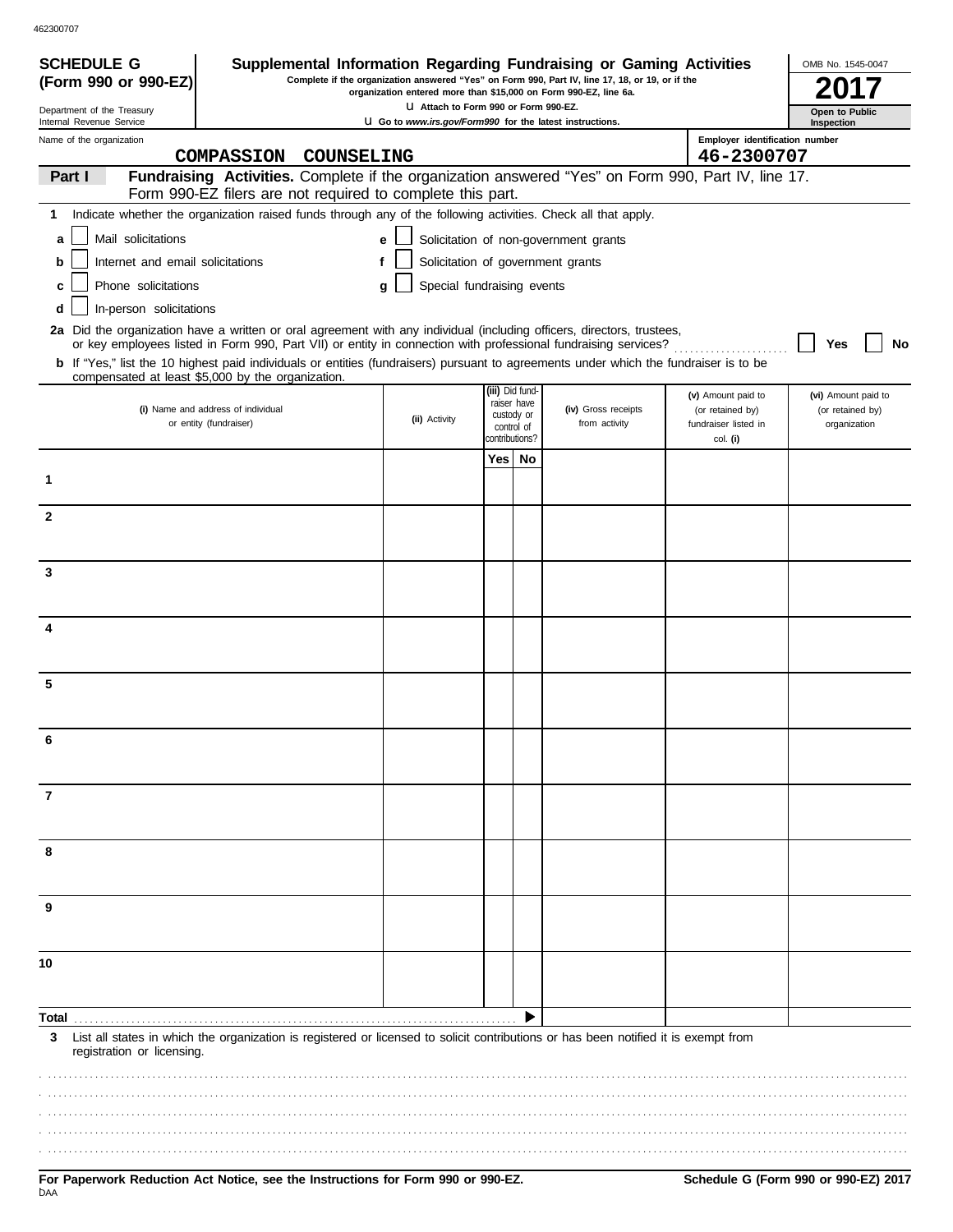## Schedule G (Form 990 or 990-EZ) 2017 Page **2 COMPASSION COUNSELING 46-2300707**

**Part II Fundraising Events.** Complete if the organization answered "Yes" on Form 990, Part IV, line 18, or reported more gross receipts greater than \$5,000. than \$15,000 of fundraising event contributions and gross income on Form 990-EZ, lines 1 and 6b. List events with

| Revenue         |          | 1 Gross receipts<br>2 Less: Contributions<br>3 Gross income (line 1 minus                   | (a) Event $#1$<br><b>COMPASSION ROSE</b><br>(event type)<br>24,792<br>3,896                                                                   | $(b)$ Event #2<br>(event type)                   | (c) Other events<br><b>NONE</b><br>(total number) | (d) Total events<br>(add col. (a) through<br>col. (c)<br>24,792<br>3,896 |
|-----------------|----------|---------------------------------------------------------------------------------------------|-----------------------------------------------------------------------------------------------------------------------------------------------|--------------------------------------------------|---------------------------------------------------|--------------------------------------------------------------------------|
|                 |          | 4 Cash prizes<br>5 Noncash prizes                                                           | 20,896                                                                                                                                        |                                                  |                                                   | 20,896                                                                   |
| Direct Expenses |          | 6 Rent/facility costs<br>7 Food and beverages<br>8 Entertainment<br>9 Other direct expenses | 2,220<br>2,000<br>1,017                                                                                                                       |                                                  |                                                   | 2,220<br>2,000<br>1,017                                                  |
|                 | Part III |                                                                                             | Gaming. Complete if the organization answered "Yes" on Form 990, Part IV, line 19, or reported more<br>than \$15,000 on Form 990-EZ, line 6a. |                                                  |                                                   | 5,237<br>15,659                                                          |
| Revenue         |          | 1 Gross revenue                                                                             | (a) Bingo                                                                                                                                     | (b) Pull tabs/instant<br>bingo/progressive bingo | (c) Other gaming                                  | (d) Total gaming (add<br>col. (a) through col. (c))                      |
| Direct Expenses |          | 2 Cash prizes<br>3 Noncash prizes<br>4 Rent/facility costs                                  |                                                                                                                                               |                                                  |                                                   |                                                                          |
|                 |          | 5 Other direct expenses<br>6 Volunteer labor                                                | Yes $%$<br><b>No</b><br>7 Direct expense summary. Add lines 2 through 5 in column (d)                                                         | Yes $\ldots \ldots \ldots$ %<br>No               | <b>Yes</b> ______________<br>%<br>No              |                                                                          |
| 9               |          | <b>b</b> If "No," explain:                                                                  | a Is the organization licensed to conduct gaming activities in each of these states?                                                          |                                                  |                                                   | Yes<br>No                                                                |
|                 |          | <b>b</b> If "Yes," explain:                                                                 |                                                                                                                                               |                                                  |                                                   | Yes<br>No                                                                |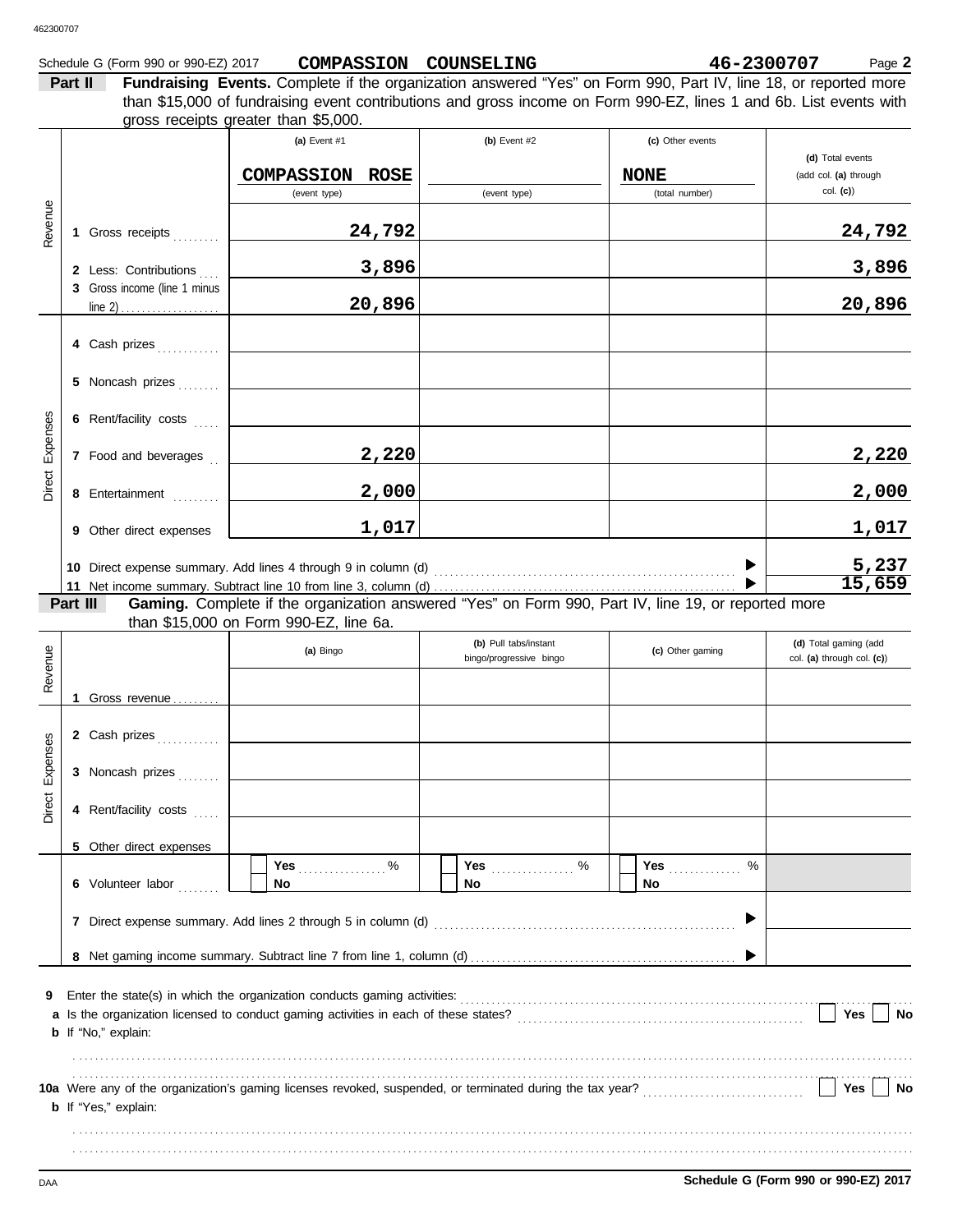|     | Schedule G (Form 990 or 990-EZ) 2017                                                                                                                                                                                                 | COMPASSION COUNSELING  | 46-2300707                                                                                                                                                                                                               |                 |            | Page 3 |
|-----|--------------------------------------------------------------------------------------------------------------------------------------------------------------------------------------------------------------------------------------|------------------------|--------------------------------------------------------------------------------------------------------------------------------------------------------------------------------------------------------------------------|-----------------|------------|--------|
| 11  |                                                                                                                                                                                                                                      |                        |                                                                                                                                                                                                                          |                 | Yes        | No     |
| 12  | Is the organization a grantor, beneficiary or trustee of a trust, or a member of a partnership or other entity                                                                                                                       |                        |                                                                                                                                                                                                                          |                 | <b>Yes</b> | No     |
| 13  | Indicate the percentage of gaming activity conducted in:                                                                                                                                                                             |                        |                                                                                                                                                                                                                          |                 |            |        |
| a   |                                                                                                                                                                                                                                      |                        |                                                                                                                                                                                                                          | 13а             |            | %      |
| b   | An outside facility <b>contract and the contract of a contract of a contract of a contract of a contract of a contract of a contract of a contract of a contract of a contract of a contract of a contract of a contract of a co</b> |                        |                                                                                                                                                                                                                          | 13 <sub>b</sub> |            | %      |
| 14  | Enter the name and address of the person who prepares the organization's gaming/special events books and<br>records:                                                                                                                 |                        |                                                                                                                                                                                                                          |                 |            |        |
|     |                                                                                                                                                                                                                                      |                        |                                                                                                                                                                                                                          |                 |            |        |
|     |                                                                                                                                                                                                                                      |                        | Address <b>u</b>                                                                                                                                                                                                         |                 |            |        |
| 15a | Does the organization have a contract with a third party from whom the organization receives gaming<br>revenue?                                                                                                                      |                        |                                                                                                                                                                                                                          |                 | Yes        | No     |
| b   |                                                                                                                                                                                                                                      |                        |                                                                                                                                                                                                                          |                 |            |        |
|     |                                                                                                                                                                                                                                      |                        |                                                                                                                                                                                                                          |                 |            |        |
|     | If "Yes," enter name and address of the third party:                                                                                                                                                                                 |                        |                                                                                                                                                                                                                          |                 |            |        |
|     |                                                                                                                                                                                                                                      |                        |                                                                                                                                                                                                                          |                 |            |        |
|     |                                                                                                                                                                                                                                      |                        | Address <b>u</b>                                                                                                                                                                                                         |                 |            |        |
| 16  | Gaming manager information:                                                                                                                                                                                                          |                        |                                                                                                                                                                                                                          |                 |            |        |
|     |                                                                                                                                                                                                                                      |                        |                                                                                                                                                                                                                          |                 |            |        |
|     |                                                                                                                                                                                                                                      |                        |                                                                                                                                                                                                                          |                 |            |        |
|     |                                                                                                                                                                                                                                      |                        |                                                                                                                                                                                                                          |                 |            |        |
|     | Director/officer<br>Employee                                                                                                                                                                                                         | Independent contractor |                                                                                                                                                                                                                          |                 |            |        |
| 17  | Mandatory distributions:                                                                                                                                                                                                             |                        |                                                                                                                                                                                                                          |                 |            |        |
| a   | Is the organization required under state law to make charitable distributions from the gaming proceeds to                                                                                                                            |                        |                                                                                                                                                                                                                          |                 |            |        |
|     |                                                                                                                                                                                                                                      |                        |                                                                                                                                                                                                                          |                 | Yes        | No     |
| b   | Enter the amount of distributions required under state law to be distributed to other exempt organizations or                                                                                                                        |                        |                                                                                                                                                                                                                          |                 |            |        |
|     | spent in the organization's own exempt activities during the tax year $\mathbf{u}$ \$                                                                                                                                                |                        |                                                                                                                                                                                                                          |                 |            |        |
|     | Part IV<br>See instructions.                                                                                                                                                                                                         |                        | Supplemental Information. Provide the explanations required by Part I, line 2b, columns (iii) and (v); and<br>Part III, lines 9, 9b, 10b, 15b, 15c, 16, and 17b, as applicable. Also provide any additional information. |                 |            |        |
|     |                                                                                                                                                                                                                                      |                        |                                                                                                                                                                                                                          |                 |            |        |
|     |                                                                                                                                                                                                                                      |                        |                                                                                                                                                                                                                          |                 |            |        |
|     |                                                                                                                                                                                                                                      |                        |                                                                                                                                                                                                                          |                 |            |        |
|     |                                                                                                                                                                                                                                      |                        |                                                                                                                                                                                                                          |                 |            |        |
|     |                                                                                                                                                                                                                                      |                        |                                                                                                                                                                                                                          |                 |            |        |
|     |                                                                                                                                                                                                                                      |                        |                                                                                                                                                                                                                          |                 |            |        |
|     |                                                                                                                                                                                                                                      |                        |                                                                                                                                                                                                                          |                 |            |        |
|     |                                                                                                                                                                                                                                      |                        |                                                                                                                                                                                                                          |                 |            |        |
|     |                                                                                                                                                                                                                                      |                        |                                                                                                                                                                                                                          |                 |            |        |
|     |                                                                                                                                                                                                                                      |                        |                                                                                                                                                                                                                          |                 |            |        |
|     |                                                                                                                                                                                                                                      |                        |                                                                                                                                                                                                                          |                 |            |        |
|     |                                                                                                                                                                                                                                      |                        | Schodule C (Form 000 or 000 EZ) 2017                                                                                                                                                                                     |                 |            |        |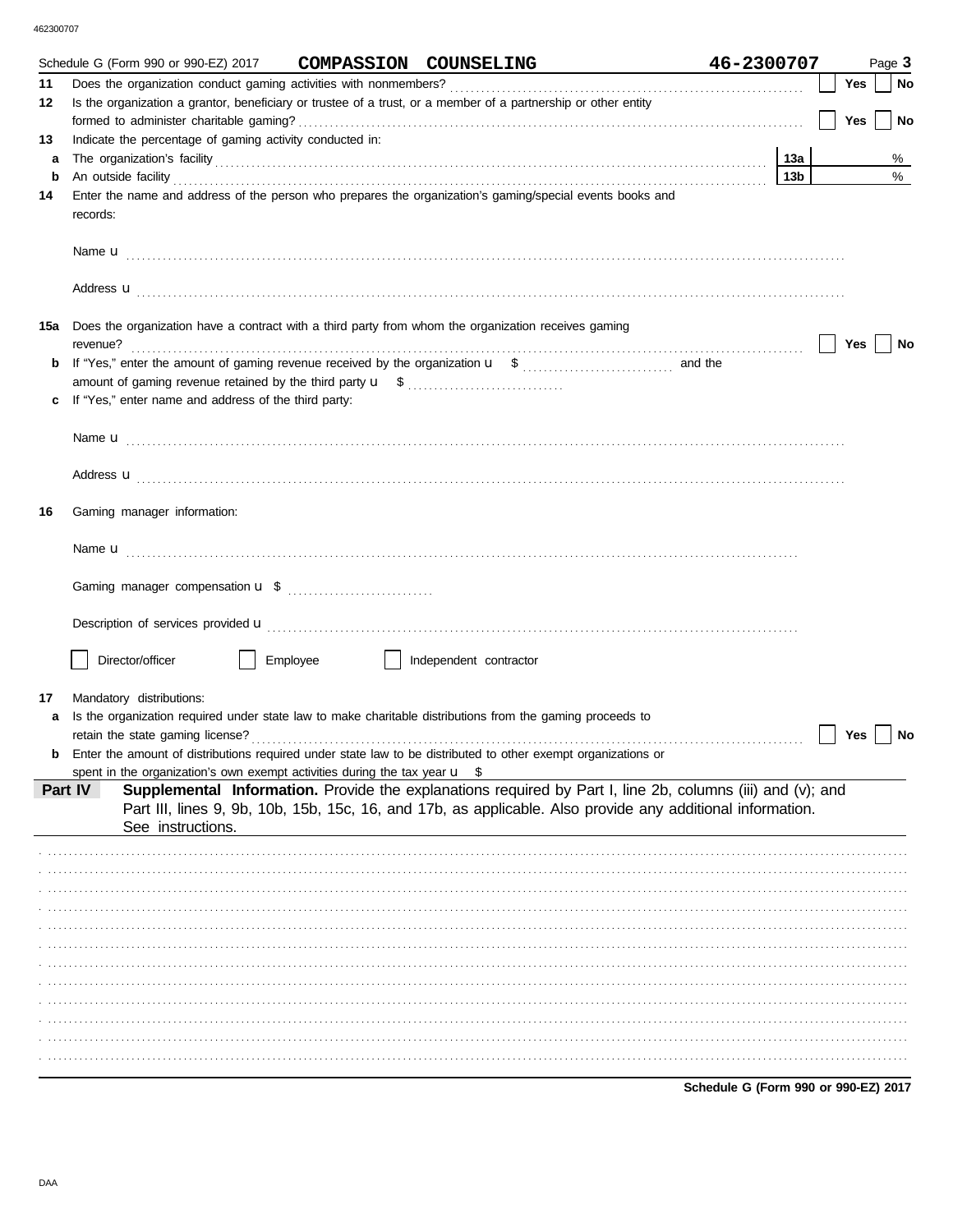| Supplemental Information to Form 990 or 990-EZ<br><b>SCHEDULE O</b><br>(Form 990 or 990-EZ)<br>Complete to provide information for responses to specific questions on<br>Form 990 or 990-EZ or to provide any additional information.<br>u Attach to Form 990 or 990-EZ. |                                                         |                |                                     |            | OMB No. 1545-0047<br>2017      |
|--------------------------------------------------------------------------------------------------------------------------------------------------------------------------------------------------------------------------------------------------------------------------|---------------------------------------------------------|----------------|-------------------------------------|------------|--------------------------------|
| Department of the Treasury<br>Internal Revenue Service                                                                                                                                                                                                                   | u Go to www.irs.gov/Form990 for the latest information. |                | Open to Public<br><b>Inspection</b> |            |                                |
| Name of the organization                                                                                                                                                                                                                                                 | <b>COMPASSION</b><br>COUNSELING                         |                |                                     | 46-2300707 | Employer identification number |
|                                                                                                                                                                                                                                                                          | FORM 990-EZ, PART I, LINE 10 - PAYMENTS TO AFFILIATES   |                |                                     |            |                                |
| NAME AND ADDRESS                                                                                                                                                                                                                                                         |                                                         | <b>PURPOSE</b> |                                     |            | <b>AMOUNT</b>                  |
|                                                                                                                                                                                                                                                                          |                                                         |                |                                     |            |                                |
| <b>SAMARITAN</b>                                                                                                                                                                                                                                                         | INSTITUTE, INC.                                         |                |                                     | \$         | 3,000                          |
|                                                                                                                                                                                                                                                                          | 2696 SO. COLORADO BLVD                                  |                |                                     |            |                                |
| DENVER CO 80222                                                                                                                                                                                                                                                          |                                                         |                |                                     |            |                                |
|                                                                                                                                                                                                                                                                          |                                                         |                |                                     |            |                                |
|                                                                                                                                                                                                                                                                          | FORM 990-EZ, PART I, LINE 16 - OTHER EXPENSES           |                |                                     |            |                                |
| <b>DESCRIPTION</b>                                                                                                                                                                                                                                                       |                                                         |                | <b>AMOUNT</b>                       |            |                                |
| <b>EXPENSES</b>                                                                                                                                                                                                                                                          |                                                         |                |                                     |            |                                |
|                                                                                                                                                                                                                                                                          | MARKETING AND ADVERTISING                               | \$             | 405                                 |            |                                |
| <b>BANK CHARGES</b>                                                                                                                                                                                                                                                      |                                                         | \$.            | 90                                  |            |                                |
| <b>OFFICE</b>                                                                                                                                                                                                                                                            |                                                         | \$             | 79                                  |            |                                |
| <b>TELEPHONE</b>                                                                                                                                                                                                                                                         |                                                         | \$             | 2,900                               |            |                                |
| WEBSITE/EMAIL                                                                                                                                                                                                                                                            | MAINTENANCE                                             | \$             | $-20$                               |            |                                |
| HOUSEHOLD                                                                                                                                                                                                                                                                | <b>SUPPLIES</b>                                         | \$             | 85                                  |            |                                |
|                                                                                                                                                                                                                                                                          | OFFICE - IN KIND                                        | \$             | 4,451                               |            |                                |
|                                                                                                                                                                                                                                                                          | ELECTRONIC HEALTH RECORDS                               | \$             | 475                                 |            |                                |
|                                                                                                                                                                                                                                                                          | PROGRAM SOFTWARE FEES                                   | \$             | 122                                 |            |                                |
| PROGRAM TRAVEL                                                                                                                                                                                                                                                           |                                                         | \$             | 1,148                               |            |                                |
|                                                                                                                                                                                                                                                                          | TRAINING AND SEMINARS                                   | \$             | 85                                  |            |                                |
|                                                                                                                                                                                                                                                                          | MEETINGS & MEALS                                        | \$             | 34                                  |            |                                |
|                                                                                                                                                                                                                                                                          |                                                         | \$             | 2,122                               |            |                                |
| <b>INSURANCE</b>                                                                                                                                                                                                                                                         |                                                         |                |                                     |            |                                |
|                                                                                                                                                                                                                                                                          | OTHER PROGRAM EXPENSES                                  | \$             | 1,350                               |            |                                |
|                                                                                                                                                                                                                                                                          | LICENSES AND FEES                                       | \$             | 180                                 |            |                                |
|                                                                                                                                                                                                                                                                          | OTHER OPERATING EXPENSES                                | \$             | 29                                  |            |                                |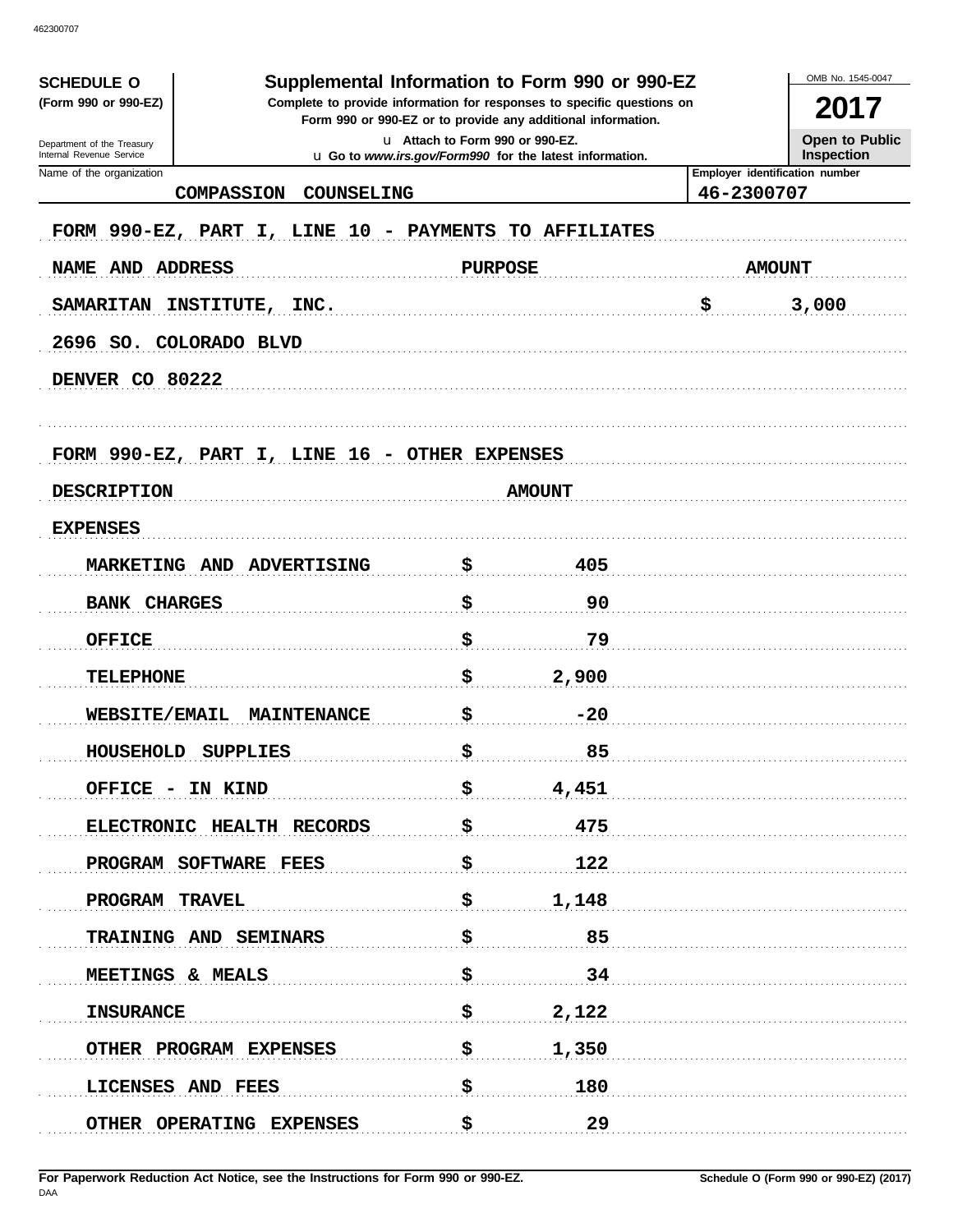| Schedule O (Form 990 or 990-EZ) (2017)                                      |           |              | Page 2                         |
|-----------------------------------------------------------------------------|-----------|--------------|--------------------------------|
| Name of the organization<br><b>COMPASSION</b><br>COUNSELING                 |           | 46-2300707   | Employer identification number |
| <b>EQUIPMENT</b><br><b>COSTS</b>                                            | \$<br>60  |              |                                |
| <b>FUNDRAISING</b><br><b>EXPENSES</b>                                       | \$<br>180 |              |                                |
| <b>NON-INVESTMENT</b><br><b>DEPRECIATION</b>                                | \$<br>669 |              |                                |
|                                                                             | 14,444    |              |                                |
| TOTAL \$                                                                    |           |              |                                |
|                                                                             |           |              |                                |
| FORM 990-EZ, PART II, LINE 24 - OTHER ASSETS                                |           |              |                                |
| <b>DESCRIPTION</b>                                                          |           | BEG. OF YEAR | END OF YEAR                    |
| <b>ACCOUNTS</b><br><b>RECEIVABLE</b>                                        | \$        | 0 \$         | 242                            |
| <b>LEASEHOLD</b><br><b>IMPROVEMENTS</b>                                     | \$        | $10,040$ \$  | 10,040                         |
| LESS ACCUMULATED<br><b>DEPRECIATION</b>                                     | \$        | $753$ \$     | 1,422                          |
| <b>DEPOSITS</b>                                                             | \$        | $900$ \$     | 700                            |
|                                                                             | TOTAL \$  | $10,187$ \$  | 9,560                          |
| <b>DESCRIPTION</b>                                                          |           | BEG. OF YEAR | END OF YEAR                    |
| PAYROLL TAXES<br><b>WITHHELD</b>                                            | \$        | 709\$        | 1,139                          |
| FORM 990-EZ, PART III - PRIMARY EXEMPT PURPOSE                              |           |              |                                |
| TO PROVIDE PROFESSIONAL, COMPASSIONATE COUNSELING SERVICES TO THOSE SEEKING |           |              |                                |
| DIRECTION BY INTEGRATING MIND, BODY, SPIRIT AND COMMUNITY AND TO PROVIDE    |           |              |                                |
| CLIENTS WITH THE TOOLS NECESSARY TO LEAD MORE PRODUCTIVE AND POSITIVE       |           |              |                                |
|                                                                             |           |              |                                |
| <b>LIFESTYLES</b>                                                           |           |              |                                |
| FORM 990-EZ, PART III, LINE 28 - FIRST ACCOMPLISHMENT                       |           |              |                                |
| TO PROVIDE PROFESSIONAL, COMPASSIONATE COUNSELING SERVICES TO THOSE SEEKING |           |              |                                |
| DIRECTION BY INTEGRATING MIND, BODY, SPIRIT AND COMMUNITY AND TO PROVIDE    |           |              |                                |
| CLIENTS WITH THE TOOLS NECESSARY TO LEAD MORE PRODUCTIVE AND POSITIVE       |           |              |                                |
|                                                                             |           |              |                                |

<u>PAGE 1 OF 2</u>

Schedule O (Form 990 or 990-EZ) (2017)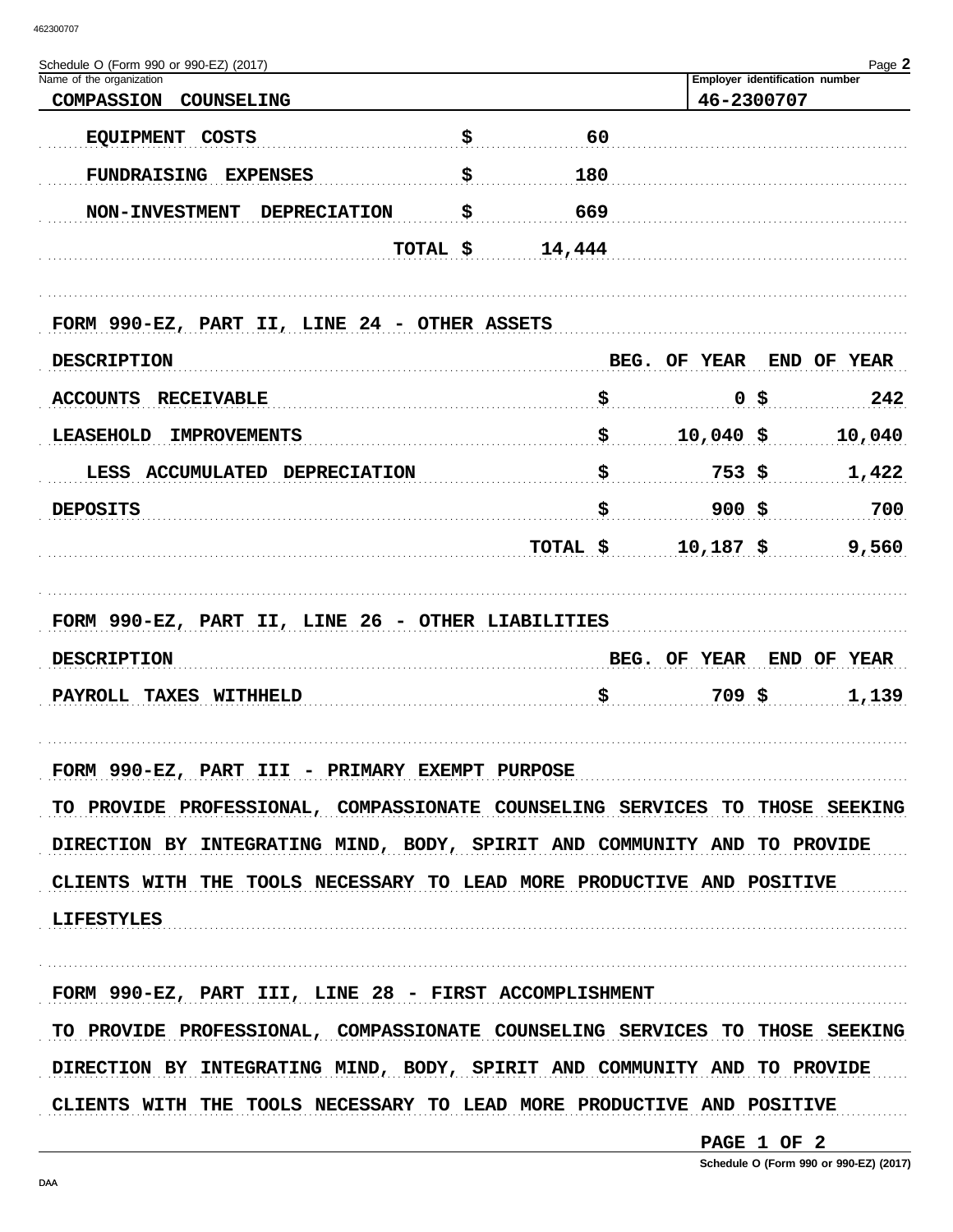| Schedule O (Form 990 or 990-EZ) (2017)<br>Name of the organization | Page 2                         |
|--------------------------------------------------------------------|--------------------------------|
|                                                                    | Employer identification number |
| COMPASSION COUNSELING                                              | 46-2300707                     |
|                                                                    |                                |
| <b>LIFESTYLES</b>                                                  |                                |
|                                                                    |                                |
|                                                                    |                                |
|                                                                    |                                |
|                                                                    |                                |
|                                                                    |                                |
|                                                                    |                                |
|                                                                    |                                |
|                                                                    |                                |
|                                                                    |                                |
|                                                                    |                                |
|                                                                    |                                |
|                                                                    |                                |
|                                                                    |                                |
|                                                                    |                                |
|                                                                    |                                |
|                                                                    |                                |
|                                                                    |                                |
|                                                                    |                                |
|                                                                    |                                |
|                                                                    |                                |
|                                                                    |                                |
|                                                                    |                                |
|                                                                    |                                |
|                                                                    |                                |
|                                                                    |                                |
|                                                                    |                                |
|                                                                    |                                |
|                                                                    |                                |
|                                                                    |                                |
|                                                                    |                                |
|                                                                    |                                |
|                                                                    |                                |
|                                                                    |                                |
|                                                                    |                                |
|                                                                    |                                |
|                                                                    |                                |
|                                                                    |                                |
|                                                                    |                                |
|                                                                    |                                |
|                                                                    |                                |
|                                                                    |                                |
|                                                                    |                                |
|                                                                    |                                |
|                                                                    |                                |
|                                                                    |                                |
|                                                                    |                                |
|                                                                    |                                |
|                                                                    | DAC                            |

| PAGE 2 OF 2                            |  |  |  |
|----------------------------------------|--|--|--|
| Schedule O (Form 990 or 990-EZ) (2017) |  |  |  |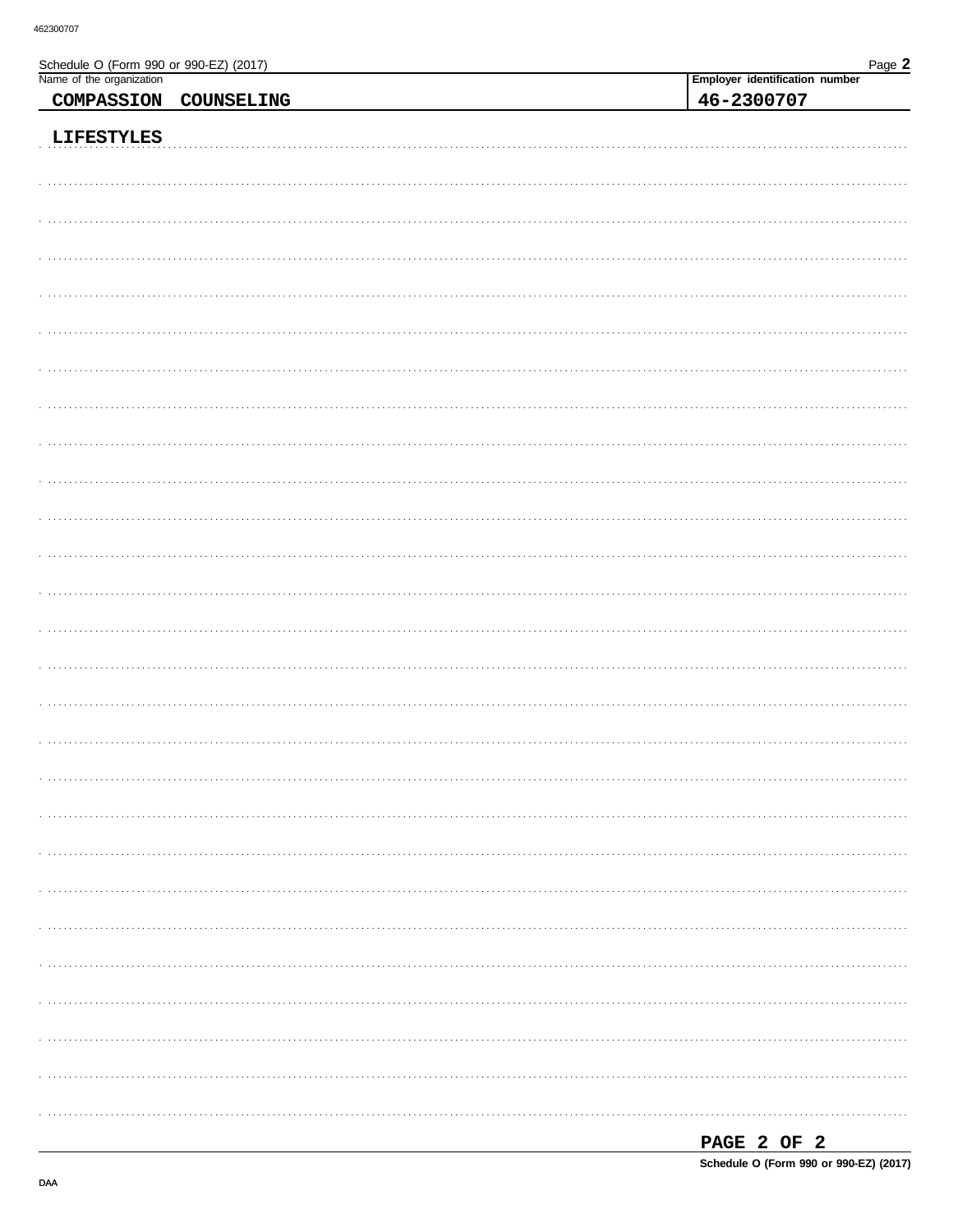| <b>Depreciation and Amortization</b><br>Form 4562<br>(Including Information on Listed Property)<br>u Attach to your tax return.<br>Department of the Treasury |                                                                                                                                                                    |                                    |                                            |                                                                                                            | OMB No. 1545-0172            |                             |                  |                                  |                                  |
|---------------------------------------------------------------------------------------------------------------------------------------------------------------|--------------------------------------------------------------------------------------------------------------------------------------------------------------------|------------------------------------|--------------------------------------------|------------------------------------------------------------------------------------------------------------|------------------------------|-----------------------------|------------------|----------------------------------|----------------------------------|
|                                                                                                                                                               | (99)<br>Internal Revenue Service                                                                                                                                   |                                    |                                            | <b>u</b> Go to www.irs.gov/Form4562 for instructions and the latest information.                           |                              |                             |                  |                                  | Attachmen<br>179<br>Sequence No. |
|                                                                                                                                                               | Name(s) shown on return                                                                                                                                            | <b>COMPASSION</b>                  | COUNSELING                                 |                                                                                                            |                              |                             |                  | Identifying number<br>46-2300707 |                                  |
|                                                                                                                                                               | Business or activity to which this form relates<br><b>INDIRECT</b>                                                                                                 | <b>DEPRECIATION</b>                |                                            |                                                                                                            |                              |                             |                  |                                  |                                  |
|                                                                                                                                                               | Part I                                                                                                                                                             |                                    |                                            | Election To Expense Certain Property Under Section 179                                                     |                              |                             |                  |                                  |                                  |
|                                                                                                                                                               |                                                                                                                                                                    |                                    |                                            | Note: If you have any listed property, complete Part V before you complete Part I.                         |                              |                             |                  |                                  |                                  |
| 1<br>2                                                                                                                                                        | Maximum amount (see instructions)                                                                                                                                  |                                    |                                            |                                                                                                            |                              |                             |                  | 1<br>$\mathbf{2}$                | 510,000                          |
| 3                                                                                                                                                             |                                                                                                                                                                    |                                    |                                            |                                                                                                            |                              |                             |                  | 3                                | 2,030,000                        |
| 4                                                                                                                                                             | Reduction in limitation. Subtract line 3 from line 2. If zero or less, enter -0-                                                                                   |                                    |                                            |                                                                                                            |                              |                             |                  | 4                                |                                  |
| 5                                                                                                                                                             | Dollar limitation for tax year. Subtract line 4 from line 1. If zero or less, enter -0-. If married filing separately, see instructions                            |                                    |                                            |                                                                                                            |                              |                             |                  | 5                                |                                  |
| 6                                                                                                                                                             |                                                                                                                                                                    | (a) Description of property        |                                            |                                                                                                            | (b) Cost (business use only) |                             | (c) Elected cost |                                  |                                  |
|                                                                                                                                                               |                                                                                                                                                                    |                                    |                                            |                                                                                                            |                              |                             |                  |                                  |                                  |
| 7                                                                                                                                                             | Listed property. Enter the amount from line 29                                                                                                                     |                                    |                                            |                                                                                                            |                              | $\overline{7}$              |                  |                                  |                                  |
| 8                                                                                                                                                             | Total elected cost of section 179 property. Add amounts in column (c), lines 6 and 7 [[[[[[[[[[[[[[[[[[[[[[[[[                                                     |                                    |                                            |                                                                                                            |                              |                             |                  | 8                                |                                  |
| 9                                                                                                                                                             | Tentative deduction. Enter the smaller of line 5 or line 8                                                                                                         |                                    |                                            |                                                                                                            |                              |                             |                  | 9                                |                                  |
| 10                                                                                                                                                            |                                                                                                                                                                    |                                    |                                            |                                                                                                            |                              |                             |                  | 10                               |                                  |
| 11                                                                                                                                                            | Business income limitation. Enter the smaller of business income (not less than zero) or line 5 (see instructions)                                                 |                                    |                                            |                                                                                                            |                              |                             |                  | 11                               |                                  |
| 12                                                                                                                                                            | Section 179 expense deduction. Add lines 9 and 10, but don't enter more than line 11 [                                                                             |                                    |                                            |                                                                                                            |                              |                             |                  | 12                               |                                  |
| 13                                                                                                                                                            | Carryover of disallowed deduction to 2018. Add lines 9 and 10, less line 12<br>Note: Don't use Part II or Part III below for listed property. Instead, use Part V. |                                    |                                            |                                                                                                            |                              | 13                          |                  |                                  |                                  |
|                                                                                                                                                               | Part II                                                                                                                                                            |                                    |                                            | Special Depreciation Allowance and Other Depreciation (Don't include listed property.) (See instructions.) |                              |                             |                  |                                  |                                  |
| 14                                                                                                                                                            | Special depreciation allowance for qualified property (other than listed property) placed in service                                                               |                                    |                                            |                                                                                                            |                              |                             |                  |                                  |                                  |
|                                                                                                                                                               | during the tax year (see instructions)                                                                                                                             |                                    |                                            |                                                                                                            |                              |                             |                  | 14                               |                                  |
| 15                                                                                                                                                            |                                                                                                                                                                    |                                    |                                            |                                                                                                            |                              |                             |                  | 15                               |                                  |
| 16                                                                                                                                                            |                                                                                                                                                                    |                                    |                                            |                                                                                                            |                              |                             |                  | 16                               | 668                              |
|                                                                                                                                                               | Part III                                                                                                                                                           |                                    |                                            | MACRS Depreciation (Don't include listed property.) (See instructions.)                                    |                              |                             |                  |                                  |                                  |
|                                                                                                                                                               |                                                                                                                                                                    |                                    |                                            | <b>Section A</b>                                                                                           |                              |                             |                  | 17                               | $\mathbf 0$                      |
| 17<br>18                                                                                                                                                      | If you are electing to group any assets placed in service during the tax year into one or more general asset accounts, check here                                  |                                    |                                            |                                                                                                            |                              |                             | $\mathbf{u}$     |                                  |                                  |
|                                                                                                                                                               |                                                                                                                                                                    |                                    |                                            | Section B-Assets Placed in Service During 2017 Tax Year Using the General Depreciation System              |                              |                             |                  |                                  |                                  |
|                                                                                                                                                               | (a) Classification of property                                                                                                                                     |                                    | (b) Month and year<br>placed in<br>service | (c) Basis for depreciation<br>(business/investment use<br>only-see instructions)                           | (d) Recovery<br>period       | (e) Convention   (f) Method |                  |                                  | (g) Depreciation deduction       |
| 19a                                                                                                                                                           | 3-year property                                                                                                                                                    |                                    |                                            |                                                                                                            |                              |                             |                  |                                  |                                  |
| b                                                                                                                                                             | 5-year property                                                                                                                                                    |                                    |                                            |                                                                                                            |                              |                             |                  |                                  |                                  |
| c                                                                                                                                                             | 7-year property                                                                                                                                                    |                                    |                                            |                                                                                                            |                              |                             |                  |                                  |                                  |
| d                                                                                                                                                             | 10-year property<br>15-year property                                                                                                                               |                                    |                                            |                                                                                                            |                              |                             |                  |                                  |                                  |
| е<br>f                                                                                                                                                        | 20-year property                                                                                                                                                   |                                    |                                            |                                                                                                            |                              |                             |                  |                                  |                                  |
| g                                                                                                                                                             | 25-year property                                                                                                                                                   |                                    |                                            |                                                                                                            | 25 yrs.                      |                             | S/L              |                                  |                                  |
|                                                                                                                                                               | <b>h</b> Residential rental                                                                                                                                        |                                    |                                            |                                                                                                            | 27.5 yrs.                    | <b>MM</b>                   | S/L              |                                  |                                  |
|                                                                                                                                                               | property                                                                                                                                                           |                                    |                                            |                                                                                                            | 27.5 yrs.                    | МM                          | S/L              |                                  |                                  |
| i.                                                                                                                                                            | Nonresidential real                                                                                                                                                |                                    |                                            |                                                                                                            | 39 yrs.                      | МM                          | S/L              |                                  |                                  |
|                                                                                                                                                               | property                                                                                                                                                           |                                    |                                            |                                                                                                            |                              | MM                          | S/L              |                                  |                                  |
|                                                                                                                                                               |                                                                                                                                                                    |                                    |                                            | Section C-Assets Placed in Service During 2017 Tax Year Using the Alternative Depreciation System          |                              |                             |                  |                                  |                                  |
| 20a                                                                                                                                                           | Class life                                                                                                                                                         |                                    |                                            |                                                                                                            |                              |                             | S/L              |                                  |                                  |
|                                                                                                                                                               | $b$ 12-year<br>$c$ 40-year                                                                                                                                         |                                    |                                            |                                                                                                            | 12 yrs.<br>40 yrs.           | MМ                          | S/L<br>S/L       |                                  |                                  |
|                                                                                                                                                               | Part IV                                                                                                                                                            | <b>Summary</b> (See instructions.) |                                            |                                                                                                            |                              |                             |                  |                                  |                                  |
| 21                                                                                                                                                            | Listed property. Enter amount from line 28                                                                                                                         |                                    |                                            |                                                                                                            |                              |                             |                  | 21                               |                                  |
| 22                                                                                                                                                            | Total. Add amounts from line 12, lines 14 through 17, lines 19 and 20 in column (g), and line 21. Enter                                                            |                                    |                                            |                                                                                                            |                              |                             |                  |                                  |                                  |
|                                                                                                                                                               | here and on the appropriate lines of your return. Partnerships and S corporations—see instructions                                                                 |                                    |                                            |                                                                                                            |                              |                             |                  | 22                               | 668                              |
| 23                                                                                                                                                            | For assets shown above and placed in service during the current year, enter the                                                                                    |                                    |                                            |                                                                                                            |                              |                             |                  |                                  |                                  |
|                                                                                                                                                               | portion of the basis attributable to section 263A costs                                                                                                            |                                    |                                            |                                                                                                            |                              | 23                          |                  |                                  |                                  |
|                                                                                                                                                               | For Paperwork Reduction Act Notice, see separate instructions.                                                                                                     |                                    |                                            |                                                                                                            |                              |                             |                  |                                  | Form 4562 (2017)                 |

**THERE ARE NO AMOUNTS FOR PAGE 2**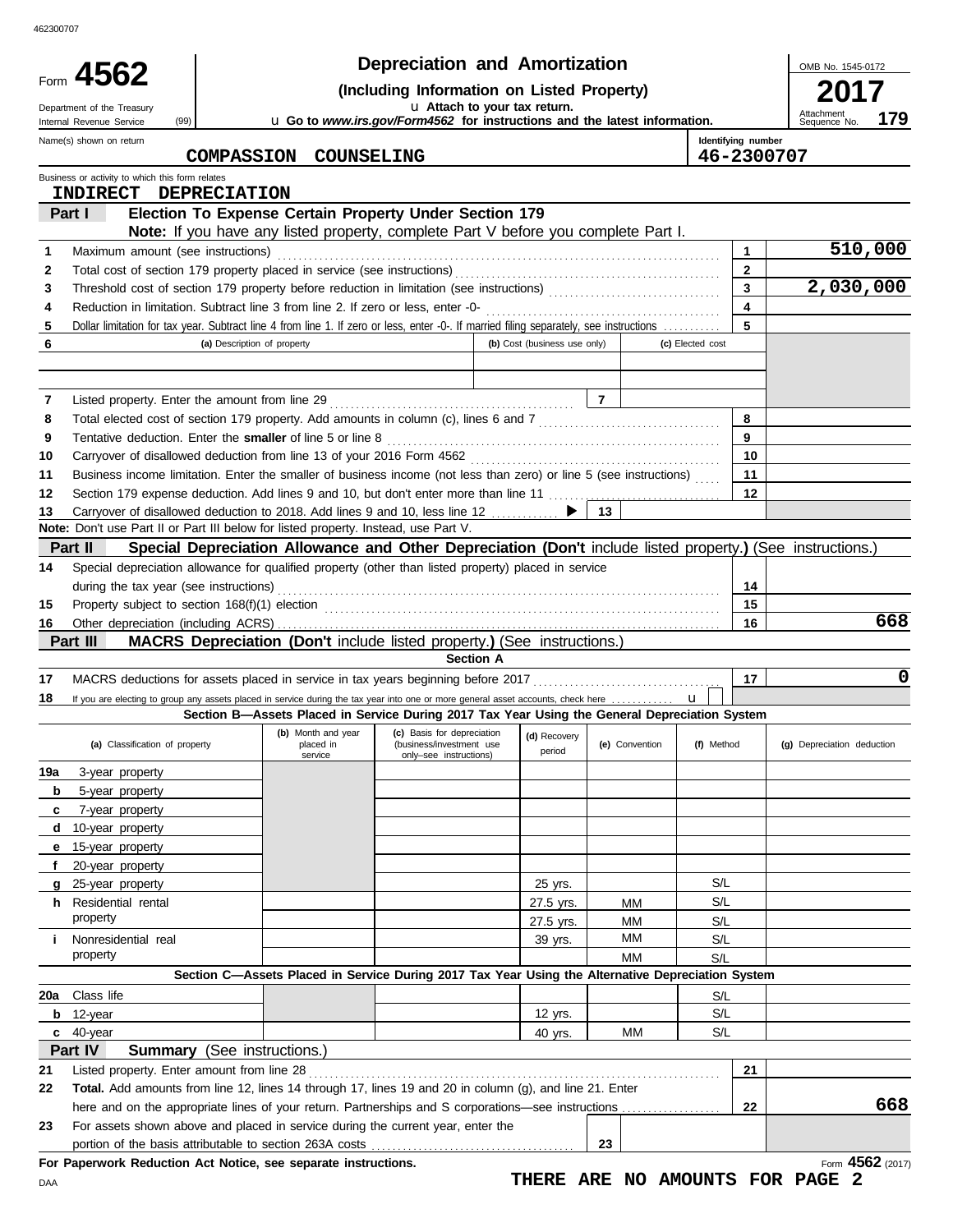# **Schedule A, Part II, Line 1(e)**

| <b>Description</b>           | Amount |
|------------------------------|--------|
| PUBLIC SUPPORT               | 41,754 |
| FIRST UNITED METHODIST CHUCH |        |
| CASH CONTRIBUTION            | 15,000 |
| SISTERS OF THE GOOD SHEPHERD |        |
| CASH CONTRIBUTION            | 5,000  |
| TRINITY HEALTH FOUNDATION    |        |
| CASH CONTRIBUTION            | 5,000  |
| CHRIS HURLEY                 |        |
| LEASEHOLD IMPROVEMENTS       |        |
| COMPASSION ROSES             |        |
| CONTRIBUTION<br>NONCASH      | 3,896  |
| TOTAL                        | 70,650 |

## **Schedule A, Part II, Line 12 - Current year**

|                  | <b>Description</b> | Amount           |
|------------------|--------------------|------------------|
| COMPASSION ROSES |                    | 13,453<br>20,896 |
| TOTAL            |                    | 34,349           |